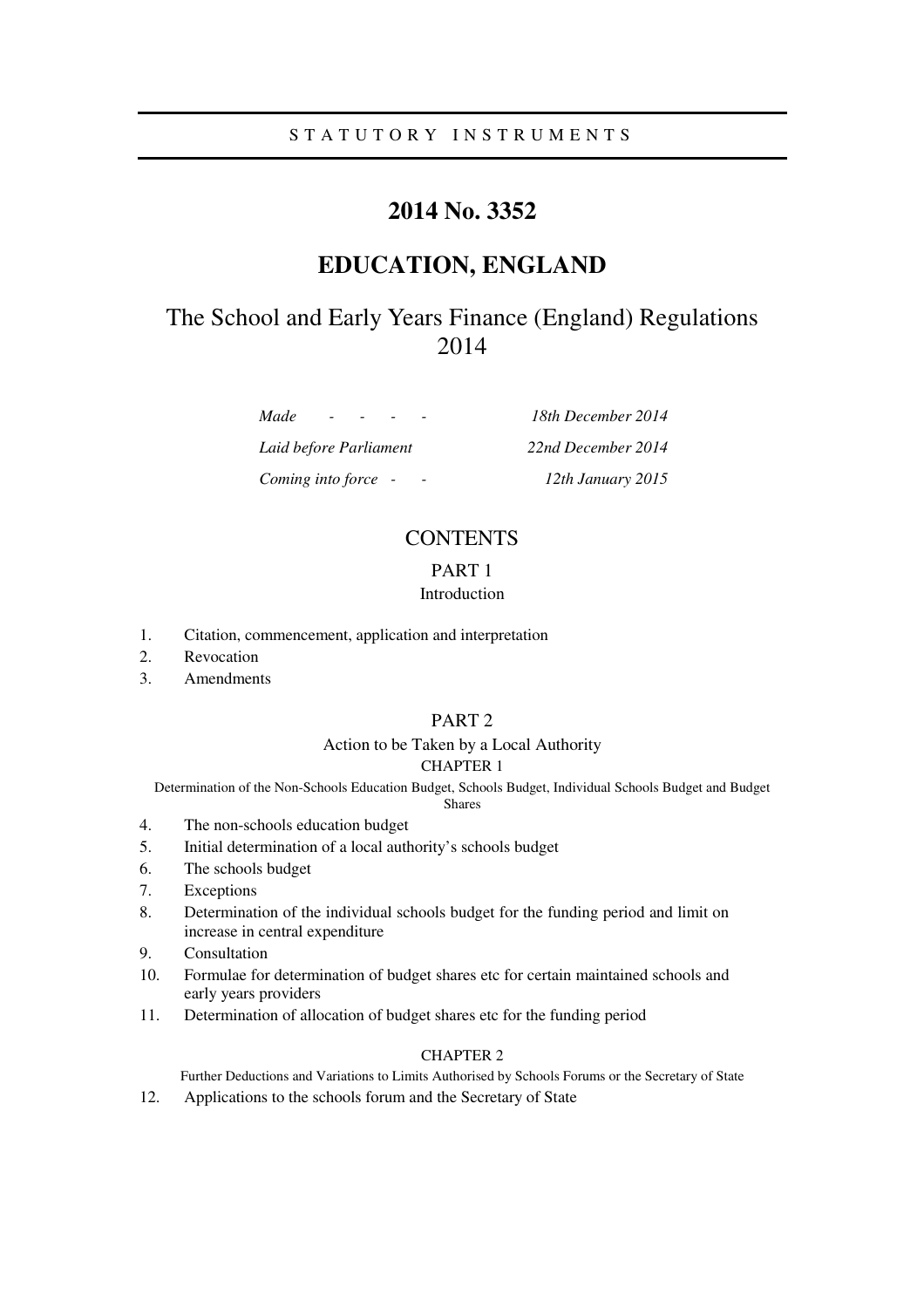## PART 3

### Determination of Budget Shares etc

### CHAPTER 1

#### Requirements, and Factors and Criteria Taken into Account

- 13. Pupil numbers
- 14. Places
- 15. Social deprivation
- 16. Special arrangements for pupils in maintained nursery schools and nursery classes and for children receiving relevant early years provision, exempt early years provision and community early years provision
- 17. Differential funding
- 18. Additional requirements, factors or criteria
- 19. Minimum funding guarantee
- 20. Sixth form funding
- 21. New schools, merged schools and closing schools
- 22. Federated schools

#### CHAPTER 2

Adjustments, Correction of Errors, and Alternative Arrangements Authorised by the Secretary of State

- 23. Pupils permanently excluded from, or leaving, maintained schools
- 24. Correction of errors and changes in non-domestic rates
- 25. Alternative arrangements approved by the Secretary of State

### PART 4

### Schemes

- 26. Required content of schemes
- 27. Approval by the schools forum or the Secretary of State of proposals to revise schemes
- 28. Publication of schemes
	- SCHEDULE 1 CLASSES OR DESCRIPTIONS OF PLANNED EXPENDITURE PRESCRIBED FOR THE PURPOSES OF THE NON-SCHOOLS EDUCATION BUDGET OF A LOCAL **AUTHORITY**
	- SCHEDULE  $2 C$ LASSES OR DESCRIPTIONS OF PLANNED EXPENDITURE PRESCRIBED FOR THE PURPOSES OF THE SCHOOLS BUDGET OF A LOCAL AUTHORITY WHICH MAY BE DEDUCTED FROM IT TO DETERMINE THE INDIVIDUAL SCHOOLS BUDGET
		- PART 1 Central Services
		- PART 2 Central Schools Expenditure
		- PART 3 Central Early Years Expenditure
		- PART 4 Children And Young People With High Needs
		- PART 5 Items That May Be Removed From Maintained Schools' Budget **Shares**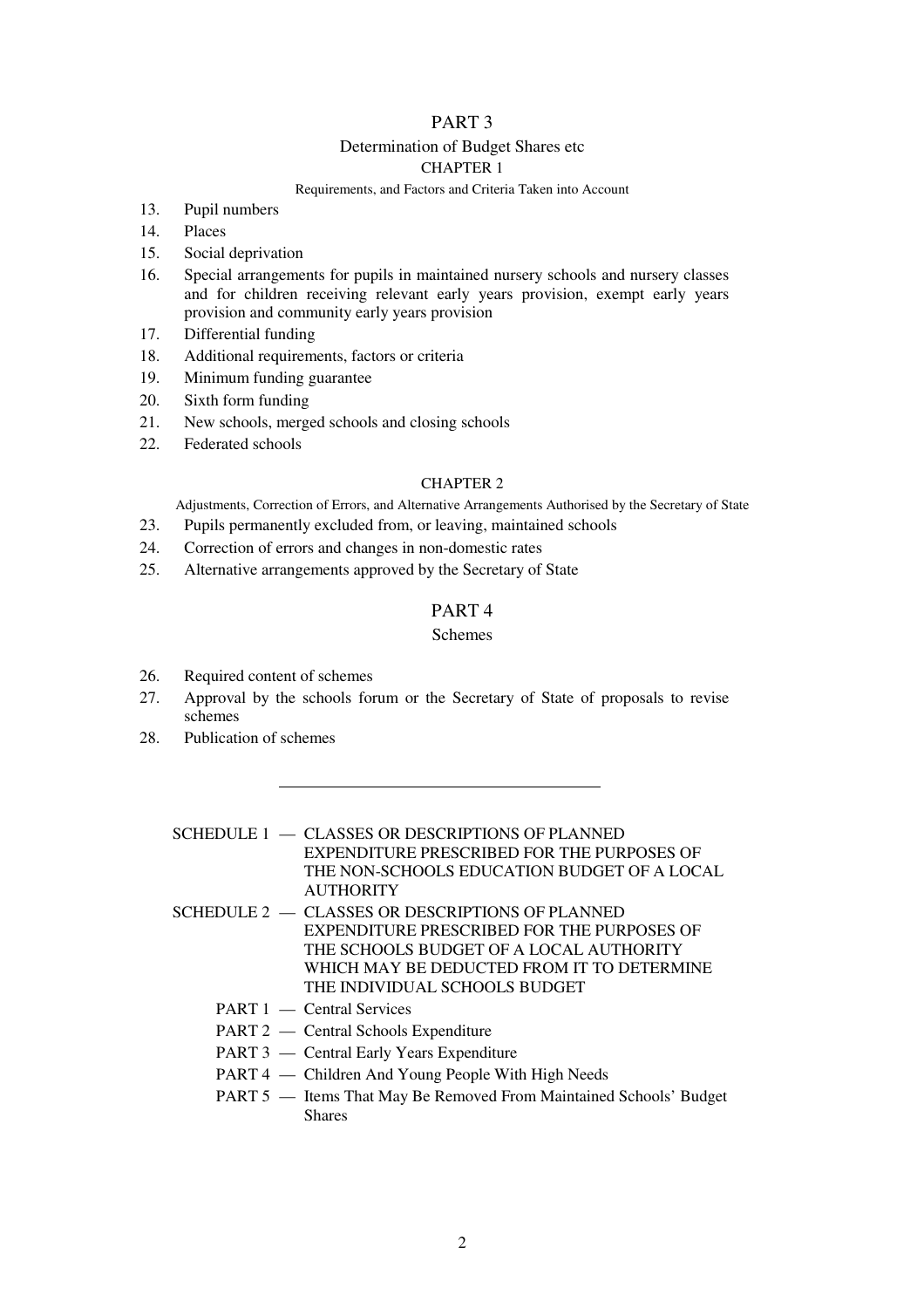| SCHEDULE 3 - ADDITIONAL REQUIREMENTS, OR FACTORS OR              |
|------------------------------------------------------------------|
| CRITERIA WHICH MAY BE TAKEN INTO ACCOUNT, IN                     |
| A LOCAL AUTHORITY'S FORMULA UNDER                                |
| <b>REGULATION 18</b>                                             |
| PART 1 — Applicable only to budget shares for maintained schools |
| PART 2 — Applicable only to budget shares for, and amounts to be |
| allocated to, providers of prescribed early years provision      |
| SCHEDULE 4 - MINIMUM FUNDING GUARANTEE                           |
| SCHEDULE 5 - CONTENTS OF SCHEMES                                 |

The Secretary of State for Education makes the following Regulations in exercise of powers conferred by sections 45A(**a**), 45AA(**b**), 47(**c**), 47ZA(**d**), 47A(4) and (4B)(**e**), 48(1) and (2)(**f**), 49(2) and (2A)(**g**), 138(7) of, and paragraph 2B(**h**) of Schedule 14 to, the School Standards and Framework Act 1998(**i**) and section 24(3) of the Education Act 2002(**j**).

## PART 1

#### Introduction

#### **Citation, commencement, application and interpretation**

**1.**—(1) These Regulations may be cited as the School and Early Years Finance (England) Regulations 2014 and come into force on 12th January 2015.

(2) These Regulations apply in relation to the financial year beginning on 1st April 2015.

(3) These Regulations apply in relation to England.

(4) In these Regulations—

"1962 Act" means the Education Act 1962(**k**);

"1989 Act" means the Children Act 1989(**l**);

"1996 Act" means the Education Act 1996(**m**);

"1998 Act" means the School Standards and Framework Act 1998;

"2002 Act" means the Education Act 2002;

"2003 Act" means the Local Government Act 2003(**n**);

"2005 Act" means the Education Act 2005(**o**);

(**k**) 1962 c.12.

<sup>(</sup>**a**) Section 45A was inserted by section 41(1) of the 2002 Act and amended by section 101 of, and paragraph 3 of Schedule 16 to, the 2005 Act.

<sup>(</sup>**b**) Section 45AA was inserted by section 101 of, and paragraph 4 of Schedule 16 to, the 2005 Act.

<sup>(</sup>**c**) Section 47 was amended by section 101 of, and paragraph 6 of Schedule 16 to, the 2005 Act.

<sup>(</sup>**d**) Section 47ZA was inserted by section 202 of the 2009 Act.

<sup>(</sup>**e**) Section 47A was inserted by section 43 of the 2002 Act and amended by section 101 of, and paragraph 7 of Schedule 16 to, the 2002 Act; section 57 of, and paragraph 2 of Schedule 5 to, the 2006 Act; section 165 of the Education and Skills Act 2008 and section 194 of the 2009 Act.

<sup>(</sup>**f**) Section 48 was amended by section 40 of, and paragraph 2 of Schedule 3 to, the 2002 Act, section 117 of, and paragraph 7 of Schedule 18 to, the 2005 Act, section 57 of, and paragraph 3 of Schedule 5 to, the 2006 Act.

<sup>(</sup>**g**) Subsections (2) and (2A) were substituted for subsections (2) and (3), as originally enacted, by section 57 of, and paragraph 4 of Schedule 5 to, the 2006 Act.

<sup>(</sup>**h**) Paragraph 2B of Schedule 14 was substituted for paragraph 2, as originally enacted, by section 57 of, and paragraph 5 of Schedule 5 to, the 2006 Act.

<sup>(</sup>**i**) 1998 c.31. For the meaning of "prescribed" and "regulations", see section 142(1) of the 1998 Act.

<sup>(</sup>**j**) 2002 c.32. For the meaning of "prescribed" and "regulations", see section 212 of the 2002 Act.

<sup>(</sup>**l**) 1989 c.41.

<sup>(</sup>**m**) 1996 c.56.

<sup>(</sup>**n**) 2003 c.26. Regulations made under this section in relation to England are the Local Authorities (Capital Finance and Accounting) (England) Regulations 2003 (S.I. 2003/3146) as amended by S.I. 2004/534, 2004/3055 and 2007/573. (**o**) 2005 c.18.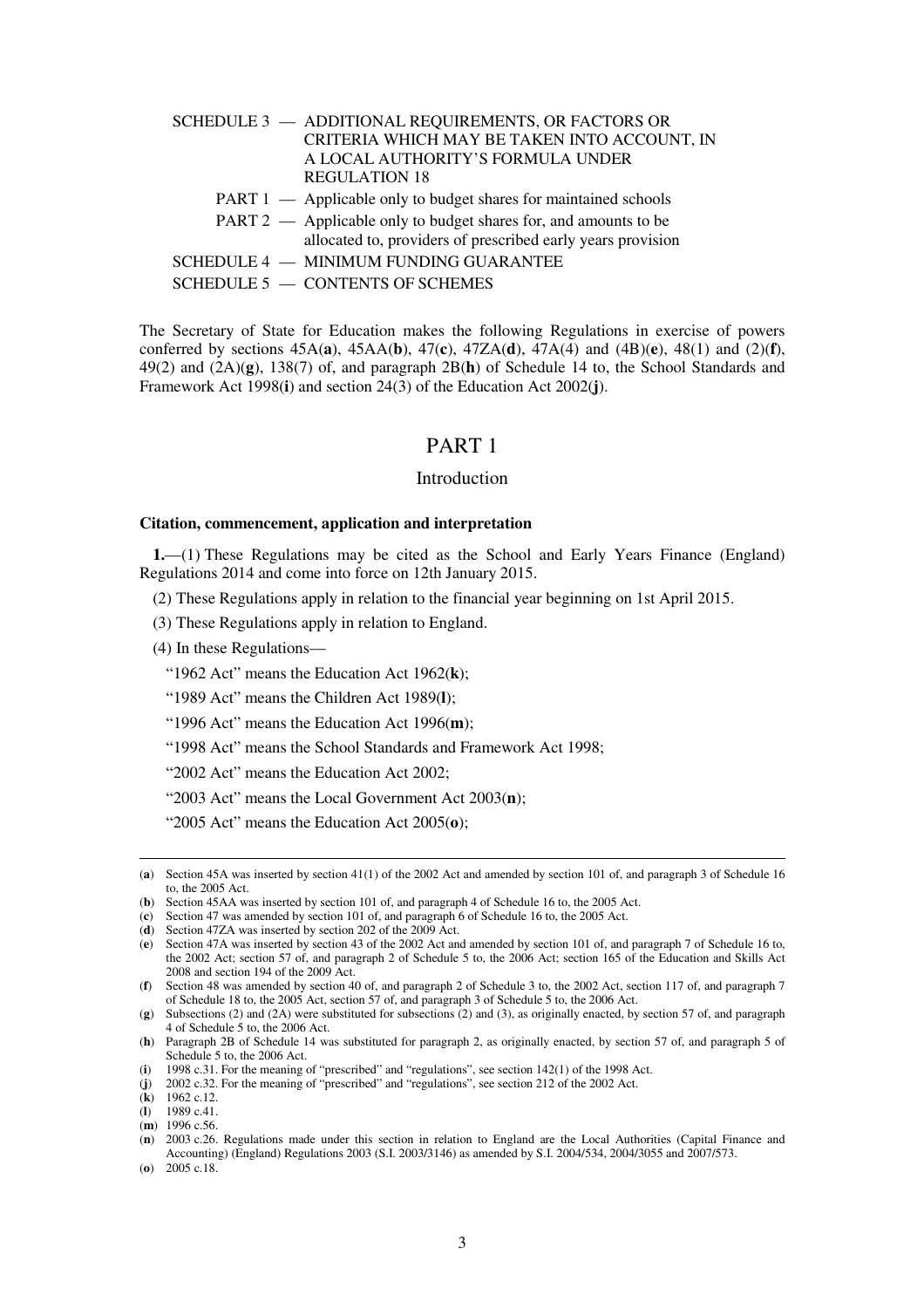"2006 Act" means the Education and Inspections Act 2006(**a**);

"2009 Act" means the Apprenticeships, Skills, Children and Learning Act 2009(**b**);

"2010 Act" means the Academies Act 2010(**c**);

"2014 Act" means the Children and Families Act 2014(**d**);

"2013 Regulations" means the School and Early Years Finance (England) Regulations 2013(**e**);

"2014 Early Years Regulations" means the Local Authority (Duty to Secure Early Years Provision Free of Charge) Regulations 2014(**f**);

"2008 Document" means the document entitled "Statutory Framework for the Early Years Foundation Stage" published by the Secretary of State on 19th May 2008(**g**);

"2012 Document" means the document entitled "Statutory Framework for the Early Years Foundation Stage" published by the Secretary of State on 27th March 2012(**h**);

"2014 Document" means the document entitled "Statutory Framework for the Early Years Foundation Stage" published by the Secretary of State on 31st March 2014(**i**);

"2014 ARA" means the document entitled "2014 Key Stage 2 Assessment and Reporting Arrangements"(**j**) containing provisions made under Article 11 of the Education (National Curriculum) (Key Stage 2 Assessment Arrangements) (England) Order 2003(**k**), made under section 87(3) of the 2002 Act;

"academic year" means any period commencing with 1st August and ending with the next 31st July;

"all-through schools" means those primary or secondary schools known by this title where pupils may join the school at an age of between three and five years and remain at the school until the age of between 16 and 19 years;

"capital expenditure" means expenditure of a local authority which falls to be capitalised in accordance with proper accounting practices, or expenditure treated as capital expenditure by virtue of any regulations or directions made under section 16 of the 2003 Act;

"central expenditure" means, in respect of the funding period, the total amount deducted by a local authority from its schools budget in accordance with regulation 8 or, in respect of the previous funding period, the total amount deducted by a local authority from its schools budget in accordance with regulation 8 of the 2013 Regulations;

"CERA" means capital expenditure which a local authority expects to charge to a revenue account of the authority within the meaning of section 22 of the 2003 Act;

"community early years provision" means prescribed early years provision provided by the governing body of a maintained school under section 27(1) of the 2002 Act to children other than pupils at the school, where the local authority has chosen to fund such provision;

<u>.</u>

(**j**) Available at:

<sup>(</sup>**a**) 2006 c.40.

 $(b)$  2009 c.22.

<sup>(</sup>c)  $2010$  c.32 as amended by section 53(7) of the Education Act 2011 (c.21).

<sup>(</sup>**d**) 2014 c.6.

<sup>(</sup>**e**) S.I. 2013/3104.

<sup>(</sup>**f**) S.I. 2014/2147. (**g**) Available at:

http://webarchive.nationalarchives.gov.uk/20130401151715/http://www.education.gov.uk/publications/standard/publication

Detail/Page1/DCSF-00261-2008

<sup>(</sup>**h**) Available at:

https://www.gov.uk/government/uploads/system/uploads/attachment\_data/file/271631/eyfs\_statutory\_framework\_march\_2  $012.pdf$ (**i**) Available at:

https://www.gov.uk/government/uploads/system/uploads/attachment\_data/file/335504/EYFS\_framework\_from\_1\_Septemb er\_2014\_\_with\_clarification\_note.pdf

https://www.gov.uk/government/uploads/system/uploads/attachment\_data/file/278150/2014\_KS2\_assessmentandreportinga rrangementsARA\_DIGITAL\_HO.pdf

<sup>(</sup>**k**) S.I. 2003/1038, amended by S.I. 2009/1585, 2010/290, 2011/2392, 2013/1513; there are other amending instruments but none is relevant.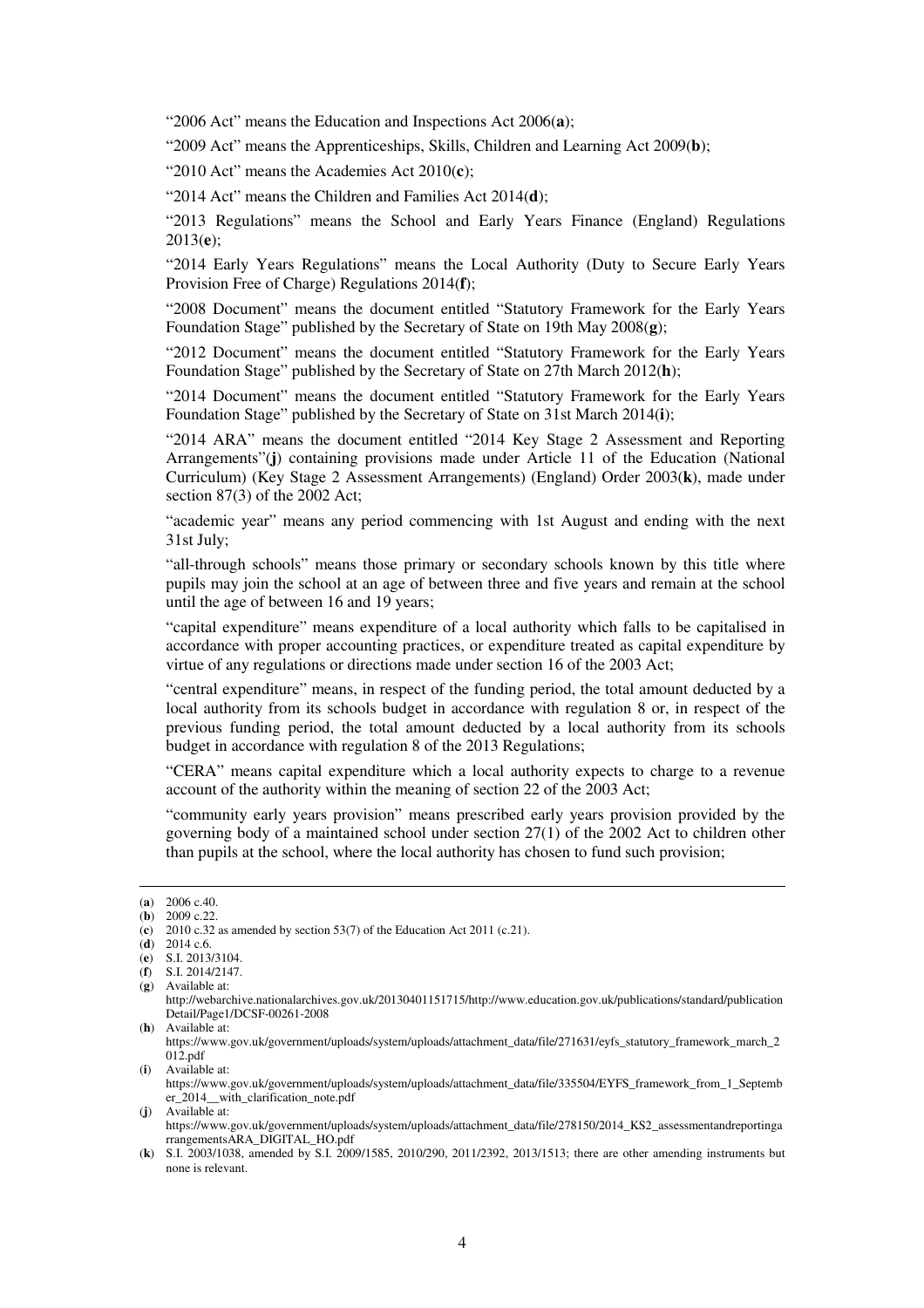"the Early Years Foundation Stage Profile" has the meaning given in section 2 of the 2008 Document, the 2012 Document or the 2014 Document, as the context specifies more particularly;

"early years provision" has the meaning given in section 20 of the Childcare Act 2006(**a**);

"early years pupil premium" means funding supplied by the Department for Education for the purpose of early years provision to children who meet the criteria in regulation 16(11);

"EHC plan" has the meaning given in section 37(2) of the 2014 Act;

"eligibility for free school meals" means eligibility for free lunches under section 512ZB of the 1996 Act(**b**);

"excluded early years provision" means early years provision provided by a provider—

- (i) which is an independent school (other than an Academy) which does not meet the standards prescribed under section 157(1) of the 2002 Act or section 94 of the Education and Skills Act 2008(**c**) in relation to the spiritual, moral, social and cultural development of pupils at the school; or
- (ii) which the local authority has reasonable grounds to believe—
	- (aa) does not actively promote the fundamental British values of democracy, the rule of law, individual liberty and mutual respect and tolerance of those with different faiths and beliefs; or
	- (bb) promotes, as evidence-based, views and theories which are contrary to established scientific or historical evidence and explanations;

"exempt early years provider" means a provider of exempt early years provision;

"exempt early years provision" means early years provision which is not included in prescribed early years provision for the purposes of section 7(1) of the 2006 Act by virtue of regulation 2(2) of the 2014 Early Years Regulations;

"expenditure on the schools specific contingency" is central expenditure deducted for the purpose of ensuring that monies are available to enable an increase in a school's budget share after it has been allocated and where it subsequently becomes apparent that a governing body has incurred expenditure which it would be unreasonable to expect it to meet from the school's budget share, which may include expenditure in relation to—

- (iii) schools in financial difficulty;
- (iv) the writing off of deficits of schools which are discontinued, excluding any associated costs and overheads;
- (v) new, amalgamating or closing schools; or
- (vi) circumstances which were unforeseen when the school's budget share was initially determined;

"funding period" means the financial year beginning on 1st April 2015;

"home school" means, in respect of a pupil, a school which is the shortest distance in a straight line from the pupil's home and which admits pupils of the pupil's age and sex, other than—

- (vii) a selective school;
- (viii) a special school; or
- (ix) an independent school which is not an Academy;

"hospital education" means education provided at a community special school or foundation special school established in a hospital, or under any arrangements made by the local authority under section 19 of the 1996 Act (exceptional provision of education), where the child is being

<sup>(</sup>**a**) 2006 c.21.

<sup>(</sup>**b**) Section 512ZB was inserted by section 201(1) of the 2002 Act and amended by section 28 of, and paragraph 16(3) of Schedule 3 to, the Welfare Reform Act 2007 (c.5), section 26(1)(a) to (e) of the Child Poverty Act 2010 (c. 9) and section 31, and paragraph 39(a) and (b) of Schedule 2 to, the Welfare Reform Act 2012 (c.5).

 $(c)$  2008 c.25.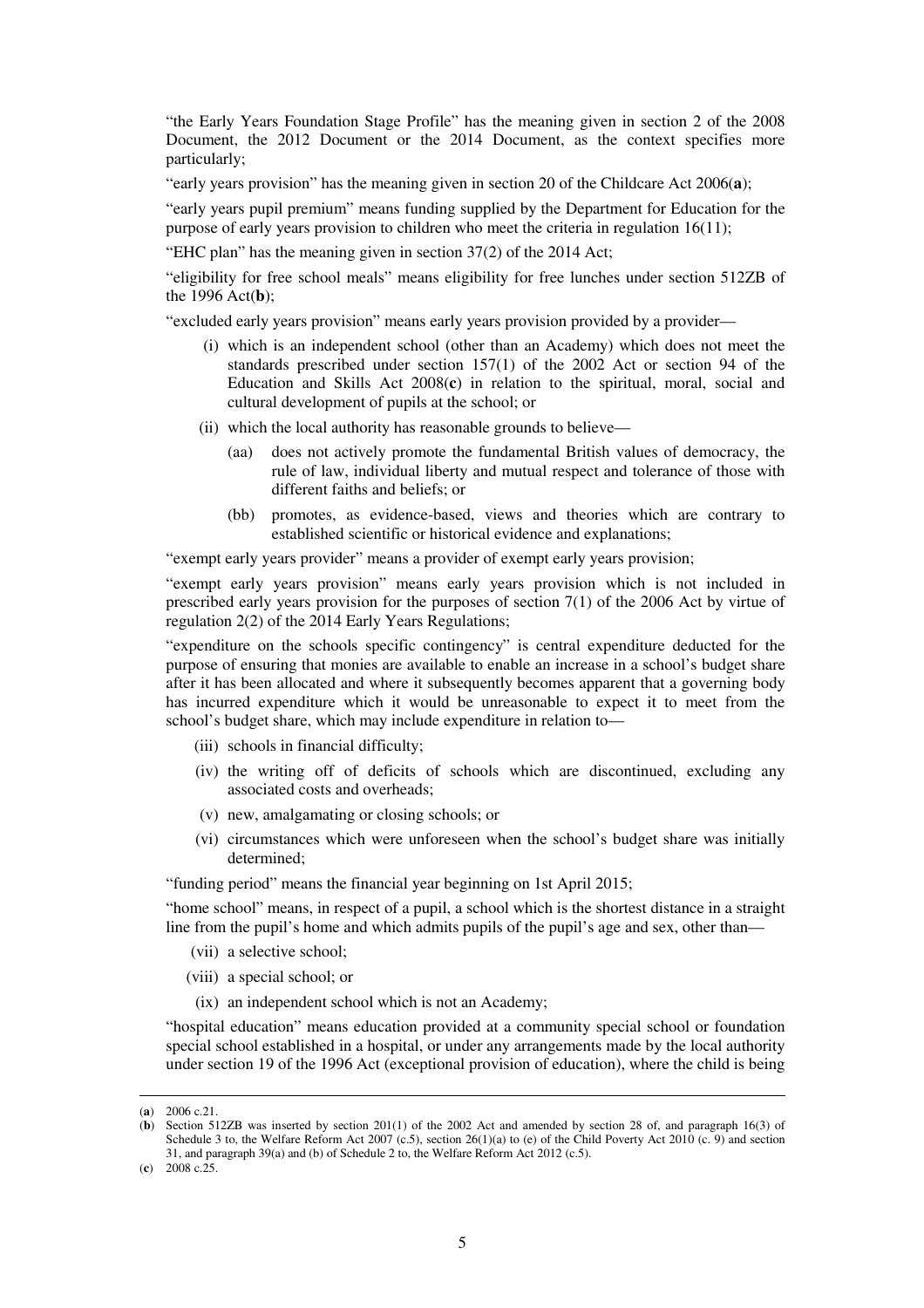provided with such education by reason of a decision made by a medical practitioner, and "hospital education places" shall be read accordingly;

"IDACI" means the Income Deprivation Affecting Children Index referred to in the document named "English Indices of Deprivation 2010" published by the Department for Communities and Local Government(**a**);

"IDACI score" means the score allocated to a child under IDACI;

"key stage" means the key stage of the National Curriculum for England comprising the requirements and entitlements described in sections 84, 85 and 85A of the 2002 Act(**b**) and "key stage 1", "key stage 2", "key stage 3" and "key stage 4" mean, respectively, the first, second, third and fourth key stages referred to in those sections;

"learning difficulty assessment" has the meaning given in section 13(5) of the 1996 Act(**c**), and a reference to a person being subject to learning difficulty assessment has the meaning given in section 13(4) of the 1996 Act(**d**);

"looked after child" means a person who, for the purposes of the 1989 Act, is a child looked after by a local authority, and references to the authority looking after the child are to be read accordingly;

"middle school single sum formula" is  $A \times (B/C) + D \times (E/C)$  where—

- (x) *A* is the amount allocated per school by the authority under paragraph 1(a) of Schedule 3 (primary single sum):
- (xi) *B* is the number of primary-age year groups in the school;
- (xii) *C* is the number of year groups in the school;
- (xiii)  $D$  is the amount allocated per school by the authority under paragraph  $2(a)$  of Schedule 3 (secondary single sum); and
- (xiv) *E* is the number of secondary-age year groups in the school;

"non-domestic rate" has the meaning given in section 54 of the Local Government Finance Act 1988(**e**);

"prescribed early years provision" means early years provision prescribed for the purposes of section 7(1) of the Childcare Act 2006;

"previous funding period" means the financial year beginning on 1st April 2014 and "previous funding periods" means such funding periods as the context specifies more particularly;

"proper accounting practices" means those accounting practices which a local authority is required to follow by virtue of any enactment, or which, so far as they are consistent with any such enactment, are generally regarded (whether by reference to any generally recognised published code or otherwise) as proper accounting practices to be followed in the keeping of the accounts of local authorities, either generally or of the description concerned(**f**);

"provider", in relation to prescribed early years provision, includes a governing body of a maintained school or a relevant early years provider;

"prudential borrowing" means borrowing money for the purpose of facilitating the modernisation and rationalisation of the school estate, where the revenue savings expected to be achieved as a result are equal to or more than the expenditure expected to be incurred in borrowing the money;

"pupil premium" means the amount allocated by a local authority from the pupil premium grant to a school under the terms and conditions of the grant;

<sup>(</sup>**a**) Available at: www.gov.uk/government/publications/english-indices-of-deprivation-2010

<sup>(</sup>**b**) Sections 85 and 85A were substituted for section 85, as originally enacted, by section 74(1) of the 2006 Act.

<sup>(</sup>**c**) Subsection (5) of section 13 was inserted by section 59 of, and paragraphs 1 and 2 of Schedule 2 to, the 2009 Act.

<sup>(</sup>**d**) Subsection (4) of section 13 was inserted by section 59 of, and paragraphs 1 and 2 of Schedule 2 to, the 2009 Act.

<sup>(</sup>**e**) 1988 c.41.

<sup>(</sup>**f**) This definition is taken from section 21 of the 2003 Act and regulation 31 of the Local Government (Capital Finance and Accounting) (England) Regulations 2003 (S.I. 2003/3146).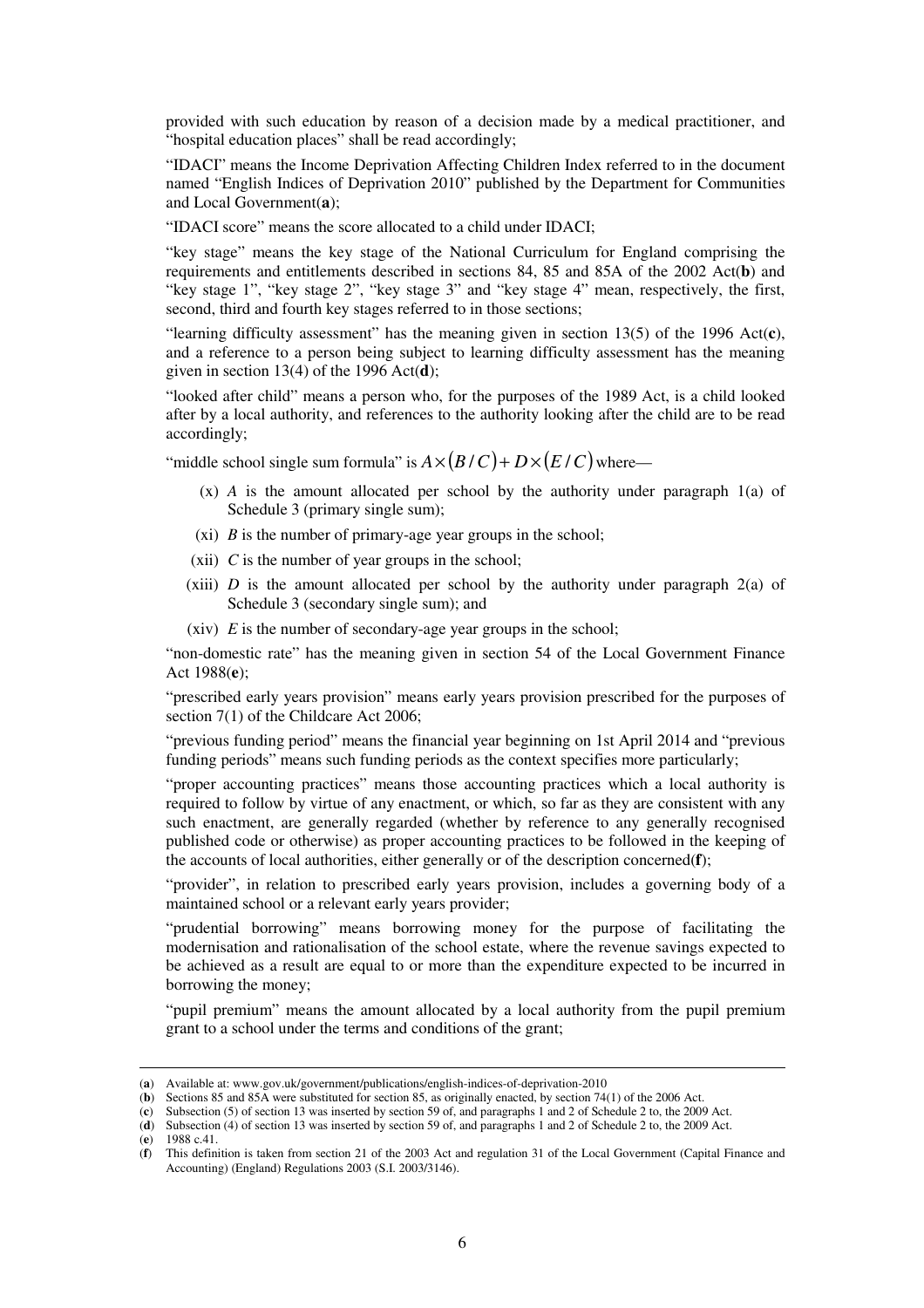"pupil premium grant" is a grant of that name paid to a local authority by the Secretary of State under section 14 of the 2002 Act in respect of pupils who are entitled to a pupil premium;

"relevant early learning goals" means the early learning goals in the prime areas in section 1 of the 2014 Document and also the early learning goals of reading; writing; numbers; and shape, space and measures in section 1 of that document;

"relevant early years provider" means a provider of prescribed early years provision, other than the governing body of a maintained school;

"relevant early years provision" means prescribed early years provision provided by a relevant early years provider;

"school census" means the record of individual pupil information supplied by local authorities to the Secretary of State under section 537A of the 1996 Act(**a**);

"second closest school" means, in respect of a pupil, the school which is the second shortest distance in a straight line from the pupil's home and which admits pupils of the pupil's age and sex, other than—

- (xv) a selective school;
- (xvi) a special school; or
- (xvii) an independent school which is not an Academy;

"selective school" means a school where all the pupils in the school are selected by ability or by aptitude;

"sixth form grant" means a grant of that name paid to a local authority by the Secretary of State under section 14 of the 2002 Act in respect of sixth form pupils, on condition that it is passed on to a particular school;

"special Academy" means an educational institution which meets the requirements of section 1A(2) of the 2010 Act;

"special educational needs" has the meaning given in section 20(1) of the 2014 Act;

"specific grant" means any grant paid to a local authority under conditions which impose restrictions on the particular purposes for which the grant may be used other than—

(xviii) a grant named "Dedicated Schools Grant", paid to a local authority by the Secretary of State under section 14 of the 2002 Act, or

(xix) any sixth form grant;

"unavoidable costs" means costs which must be incurred by virtue of a statutory requirement;

"Year 1" means the school year in which the majority of pupils attain the age of six;

"Year 2" means the school year in which the majority of pupils attain the age of seven;

"Year 3" means the school year in which the majority of pupils attain the age of eight;

"Year 4" means the school year in which the majority of pupils attain the age of nine;

"Year 5" means the school year in which the majority of pupils attain the age of ten;

"Year 6" means the school year in which the majority of pupils attain the age of eleven.

(5) In these Regulations—

- (a) a reference to a determination or redetermination of a budget share or amount to be allocated is a reference to such a determination or redetermination for the funding period, unless otherwise stated;
- (b) a reference to an Academy's "predecessor school" is a reference to—
	- (i) the school that was discontinued and which that Academy replaced, or

<sup>(</sup>**a**) Section 537A was inserted by section 140(1) of, and paragraph 153 of Schedule 30 to, the 1998 Act.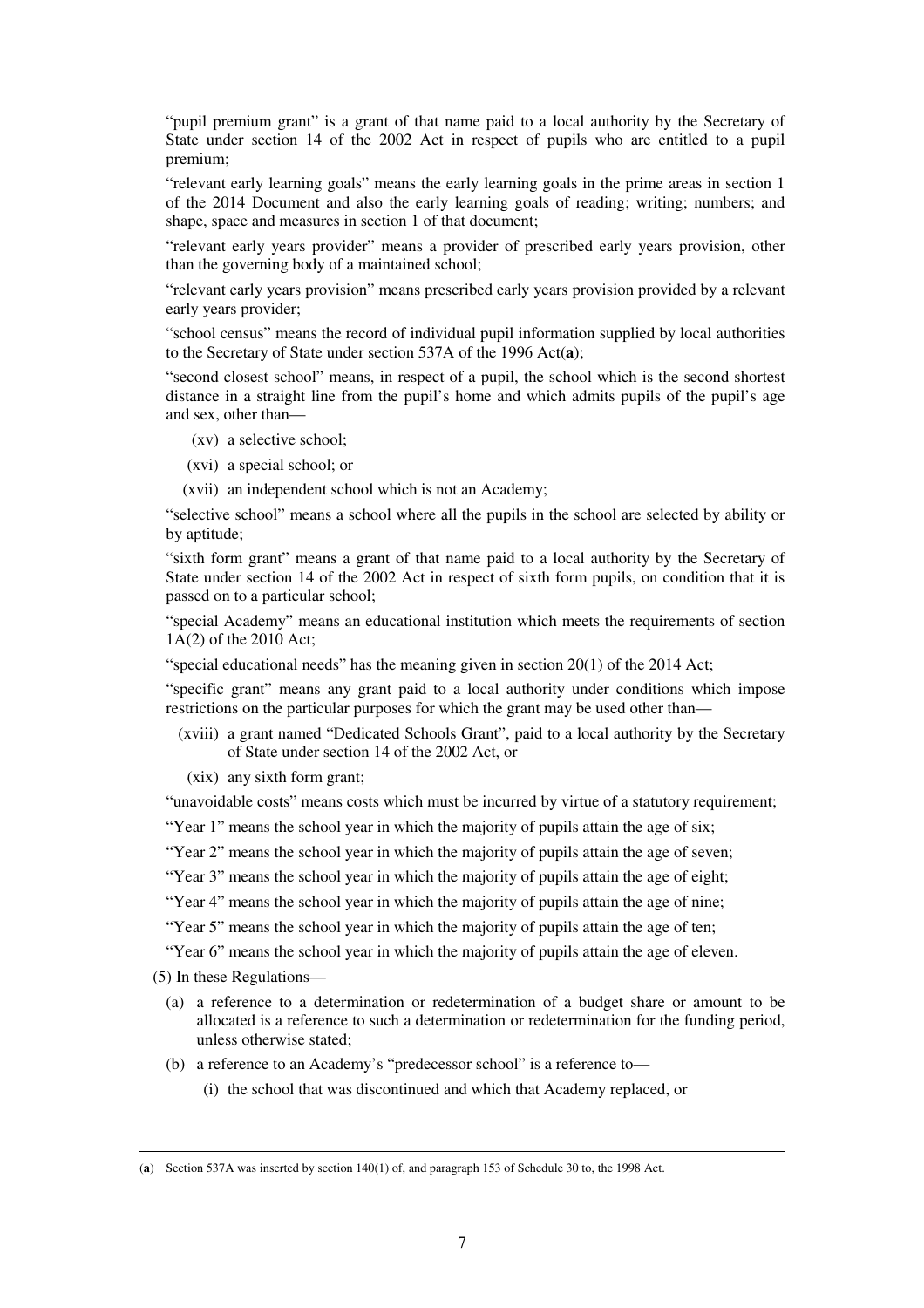- (ii) the maintained school which converted into that Academy in accordance with section 4 of the 2010 Act;
- (c) a reference to a "governing body" of a school includes the management committee of a pupil referral unit;
- (d) a reference to an inspection under section 5 of the 2005 Act includes a reference to an inspection under section 8 of that Act (other inspections) which has been treated by the Chief Inspector as an inspection under section 5;
- (e) a reference to the number of pupils at a particular key stage is a reference to the number on 2nd October 2014, unless otherwise stated;
- (f) a reference to "pupils or children" in regulations 15 and 16 is a reference to—
	- (i) in respect of a nursery school, the pupils at the school;
	- (ii) in respect of a nursery class, the pupils in the class;
	- (iii) in respect of a prescribed early years provider, the children receiving prescribed early years provision from the provider;
	- (iv) in respect of a relevant early years provider, the children receiving relevant early years provision from the provider;
	- (v) in respect of an exempt early years provider, the children receiving exempt early years provision from the provider; and
	- (vi) in respect of community early years provision, the children receiving such provision at the school;
- (g) a reference to "pupils" includes only those pupils who are recorded on the school census as either—
	- (i) registered solely at that school, or
	- (ii) registered at more than one school, but attending that school for most of their time,

except in regulations 15(5), 15(6) and 16 where "pupil" means a registered pupil(**a**);

- (h) a reference to "schools" in Schedules 1 and 2 includes maintained schools and Academies except where the context requires otherwise;
- (i) a reference to "special educational needs transport costs", for the purposes of paragraph 4(d) of Schedule 2, is a reference to the costs of home-to-school transport for pupils with special educational needs in schools maintained by a local authority where the authority is meeting such costs because the revenue savings that will be achieved by placing such children in a school maintained by it are equal to, or greater than, the costs of such transport; and
- (j) a reference to "termination of employment costs", for the purposes of paragraph 4(b) of Schedule 2, is a reference to expenditure relating to the dismissal or premature retirement of, or for the purpose of securing the resignation of, any person employed in a maintained school.

#### **Revocation**

**2.** The School and Early Years Finance (England) Regulations 2012(**b**) are revoked on 1st April 2015.

#### **Amendments**

**3.**—(1) The Schools Forums (England) Regulations 2012(**c**) are amended as follows.

(2) In regulation  $1(3)$ —

<sup>&</sup>lt;u>.</u> (**a**) "Registered pupil" is defined in section 434(5) of the 1996 Act.

<sup>(</sup>**b**) S.I. 2012/2991.

<sup>(</sup>**c**) S.I. 2012/2261, amended by S.I. 2012/2991, 2013/3104.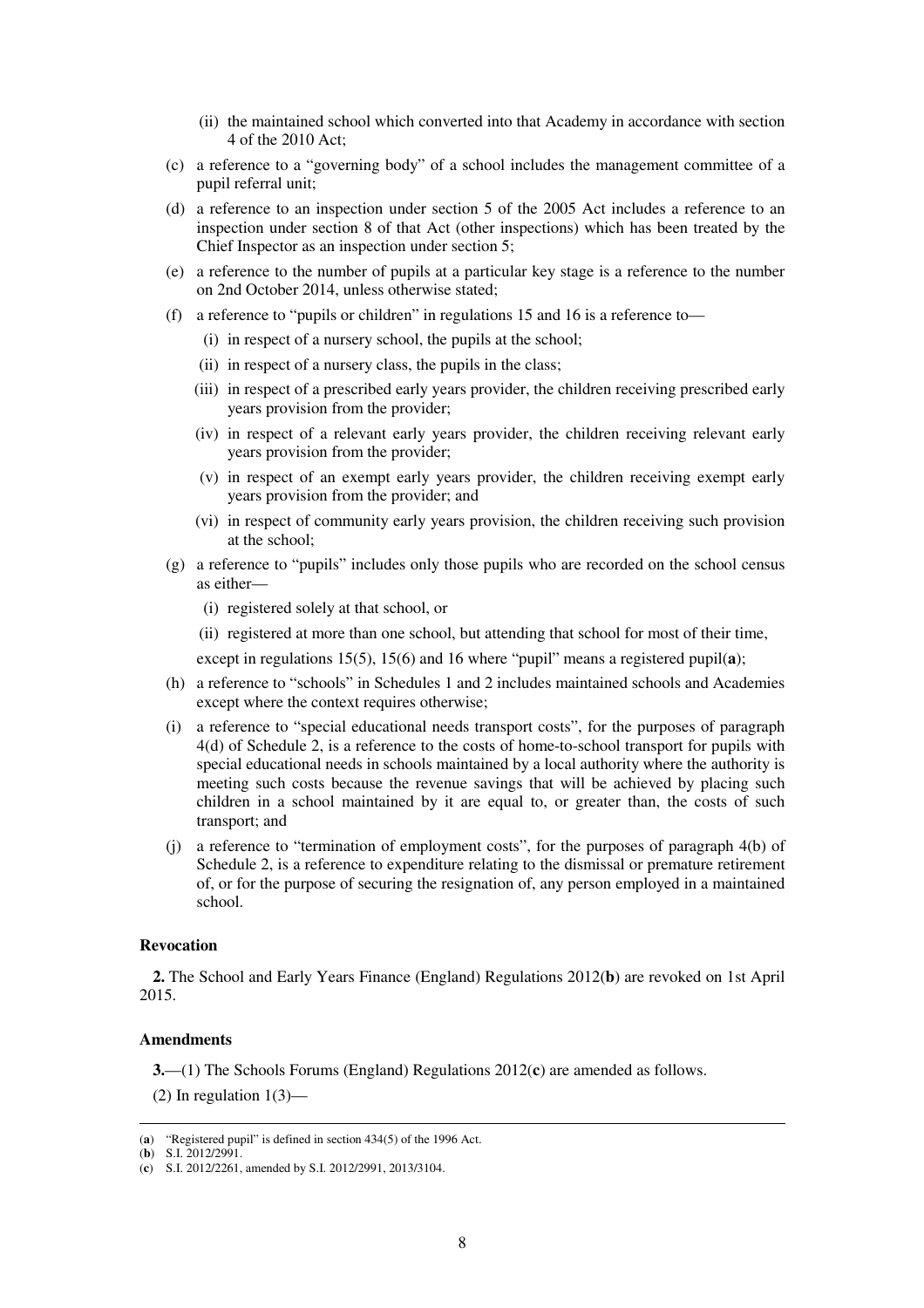(a) after the definition of "Academies member", insert—

""alternative provision Academy" means an educational institution which meets the requirements of section 1C of the Academies Act 2010(**a**);";

(b) after the definition of "governor", insert—

""mainstream Academy" means an educational institution which meets the requirements of section 1A(1) of the Academies Act 2010;"; and

(c) after the definition of "senior member of staff", insert—

""special Academy" means an educational institution which meets the requirements of section 1A(2) of the Academies Act 2010;".

(3) In regulation 4(2)(b), omit "if there are any Academies in the authority's area".

(4) In regulation 4(6), for " $(10)$ " substitute " $(10C)$ ".

(5) After regulation 4(10), insert—

"(10A) At least one Academies member must be a representative of a mainstream Academy.

(10B) If there are any special Academies in the authority's area, at least one Academies member must be a representative of a special Academy.

(10C) If there are any alternative provision Academies in the authority's area, at least one Academies member must be a representative of an alternative provision Academy.".

(6) For regulation 6, substitute—

#### "**6. Academies members**

(1) Academies members representing mainstream Academies must be elected to the schools forum by the proprietors of mainstream Academies in the authority's area.

(2) Where there is only one mainstream Academy in the authority's area, the proprietor of that Academy must select the person who will represent it on the schools forum.

(3) Academies members representing special Academies must be elected to the schools forum by the proprietors of special Academies in the authority's area.

(4) Where there is only one special Academy in the authority's area, the proprietor of that special Academy must select the person who will represent it on the schools forum.

(5) Academies members representing alternative provision Academies must be elected to the schools forum by the proprietors of alternative provision Academies in the authority's area.

(6) Where there is only one alternative provision Academy in the authority's area, the proprietor of that alternative provision Academy must select the person who will represent it on the schools forum.".

(7) In regulation  $10(1)(a)$ , after "special educational needs", insert—

", and in particular—

- (i) the places to be commissioned by the local authority in different schools and other institutions, and
- (ii) the arrangements for paying top-up funding to schools and other institutions".

(8) In regulation  $10(1)(b)$ , after "otherwise than at school", insert—

", and in particular—

- (i) the places to be commissioned by the authority and by schools in pupil referral units and other providers of alternative provision, and
- (ii) the arrangements for paying top-up funding to pupil referral units and other providers of alternative provision".

<sup>(</sup>**a**) 2010 c.32; sections 1A and 1C were inserted by section 53(7) of the Education Act 2011.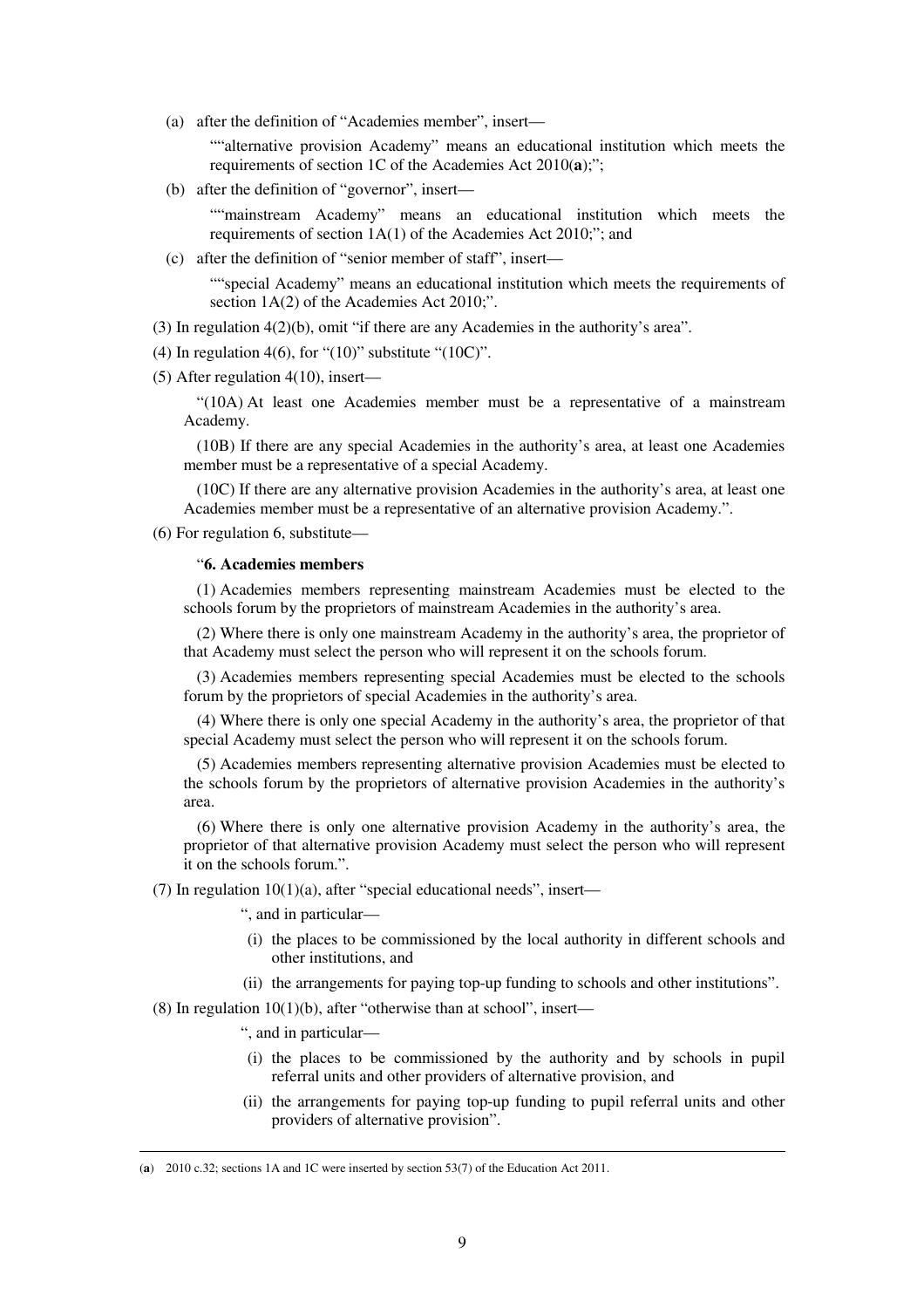## PART 2

### Action to be Taken by a Local Authority

#### CHAPTER 1

#### Determination of the Non-Schools Education Budget, Schools Budget, Individual Schools Budget, and Budget Shares

#### **The non-schools education budget**

**4.** The following classes or descriptions of local authority expenditure are prescribed for the purposes of section 45A(1) of the 1998 Act and the determination of a local authority's nonschools education budget, subject to the exceptions in regulation 7—

- (a) those specified in Schedule 1, including expenditure on associated administrative costs and overheads; and
- (b) any expenditure which falls outside the classes or descriptions of expenditure specified in regulation 6 and Schedule 2 (the schools budget).

#### **Initial determination of a local authority's schools budget**

**5.** A local authority must, not later than 27th February 2015—

- (a) make an initial determination of its schools budget; and
- (b) give notice of that determination to the governing bodies of the schools which it maintains.

#### **The schools budget**

**6.**—(1) The classes or descriptions of local authority expenditure specified in paragraph (2) and Schedule 2 are prescribed for the purposes of section 45A(2) of the 1998 Act and the determination of a local authority's schools budget, subject to the exceptions in regulation 7.

(2) The classes or descriptions of local authority expenditure are—

- (a) expenditure on the provision and maintenance of maintained schools and on the education of pupils at maintained schools;
- (b) expenditure on the education of children at independent schools, non-maintained special schools, pupil referral units, at home or in hospital, and on any other arrangements for the provision of primary and secondary education for children otherwise than at schools maintained by a local authority;
- (c) all other expenditure incurred in connection with the authority's functions in relation to the provision of primary and secondary education, in so far as that expenditure does not fall within sub-paragraphs (a) or (b);
- (d) expenditure on the education of—
	- (i) persons provided with further education who are aged under 19 and have special educational needs; and
	- (ii) persons provided with further education who are aged 19 or over but under 25 and are subject to learning difficulty assessment or an EHC plan,

in so far as that expenditure does not fall within sub-paragraphs (a) to (c); and

(e) expenditure on early years provision, in so far as that expenditure does not fall within sub-paragraphs (a) to (d).

#### **Exceptions**

**7.** A local authority's non-schools education budget or schools budget must not include the following classes or descriptions of expenditure—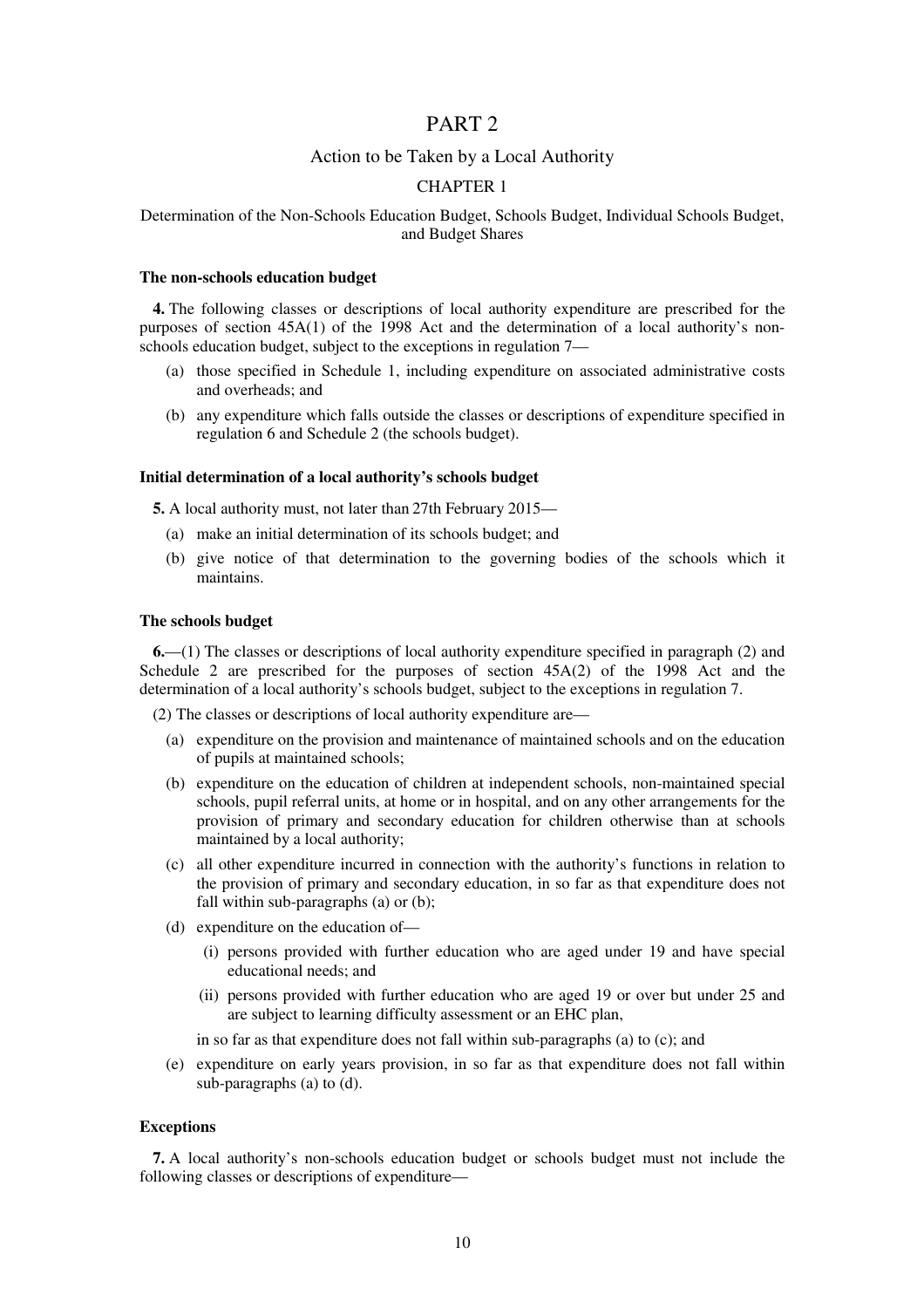- (a) capital expenditure, other than—
	- (i) CERA;

<u>.</u>

- (ii) capital expenditure appropriated to the schools budget for the purpose of funding pay arrears due to staff whose salaries are met from the schools budget;
- (b) expenditure on capital financing, other than expenditure incurred—
	- (i) on prudential borrowing;
	- (ii) for the purpose of meeting the costs of financing the payment of pay arrears referred to in paragraph  $(a)(ii)$ ; and
- (c) expenditure for the purposes of section 26 of the Road Traffic Regulation Act 1984(**a**) (arrangements for patrolling school crossings).

#### **Determination of the individual schools budget for the funding period and limit on increase in central expenditure**

**8.**—(1) Subject to paragraphs (2) to (10), not later than 27th February 2015, a local authority must deduct from its schools budget such of the classes or descriptions of planned expenditure set out in Schedule 2 as it proposes to deduct in order to determine its individual schools budget.

(2) Expenditure referred to in paragraphs 3 and 4 of Part 1 (Central Services) of Schedule 2 may only be deducted by the local authority where the expenditure is to be incurred as a result of decisions taken before 1st April 2013 that commit the authority to incur expenditure in the funding period.

(3) In deducting the expenditure referred to in Part 1 (Central Services) of Schedule 2, a local authority must not exceed the limits referred to in paragraph 5 of Schedule 2, unless it is authorised to do so under regulation 25(1)(a).

(4) A local authority must not deduct the expenditure referred to in paragraphs 8 to 10 of Schedule 2 without authorisation of the criteria for determining the expenditure from its schools forum under regulation 12(1), or from the Secretary of State under regulation 12(3).

(5) A local authority must not deduct the expenditure referred to in Schedule 2 (other than expenditure referred to in paragraph 12 (expenditure on licences) and Part 4 (Children and Young People With High Needs) of Schedule 2) without authorisation from its schools forum under regulation 12(1), or from the Secretary of State under regulation 12(3).

(6) Where a local authority carries forward a deficit from the previous funding period to the funding period which reduces the amount of the schools budget available, the funding of this deficit from the schools budget must be authorised by its schools forum under regulation 12(1), or by the Secretary of State under regulation 12(3).

(7) Any amount of expenditure which was deducted under paragraphs 8 (growth fund) and 11 (extra infant classes) of Schedule 2 to the 2013 Regulations for the previous funding period and which remains unspent may be used by the local authority in the funding period for the purposes listed in paragraphs 8 and 11 of Schedule 2 to the 2013 Regulations that applied to such expenditure.

(8) Where a local authority treated any expenditure described in Part 5 of Schedule 2 to the 2013 Regulations (Items That May Be Removed From Maintained Schools' Budget Shares) as central expenditure for the previous funding period under regulation 11(4) of the 2013 Regulations and any such amounts remain unspent, such amounts may be used by the local authority in the funding period for the purposes listed in Part 5 of Schedule 2 to the 2013 Regulations that applied to such expenditure.

(9) A local authority may apply to the Secretary of State for authorisation under regulation 25(1) to—

<sup>(</sup>**a**) 1984 c.27. Section 26 was amended by section 8 of, and Schedule 5 to, the Local Government Act 1985 (c.51), sections 288 and 423 of, and Schedule 34 to, the Greater London Authority Act 1999 (c.29) and sections 270 and 274 of, and Schedule 31 to, the Transport Act 2000 (c.38).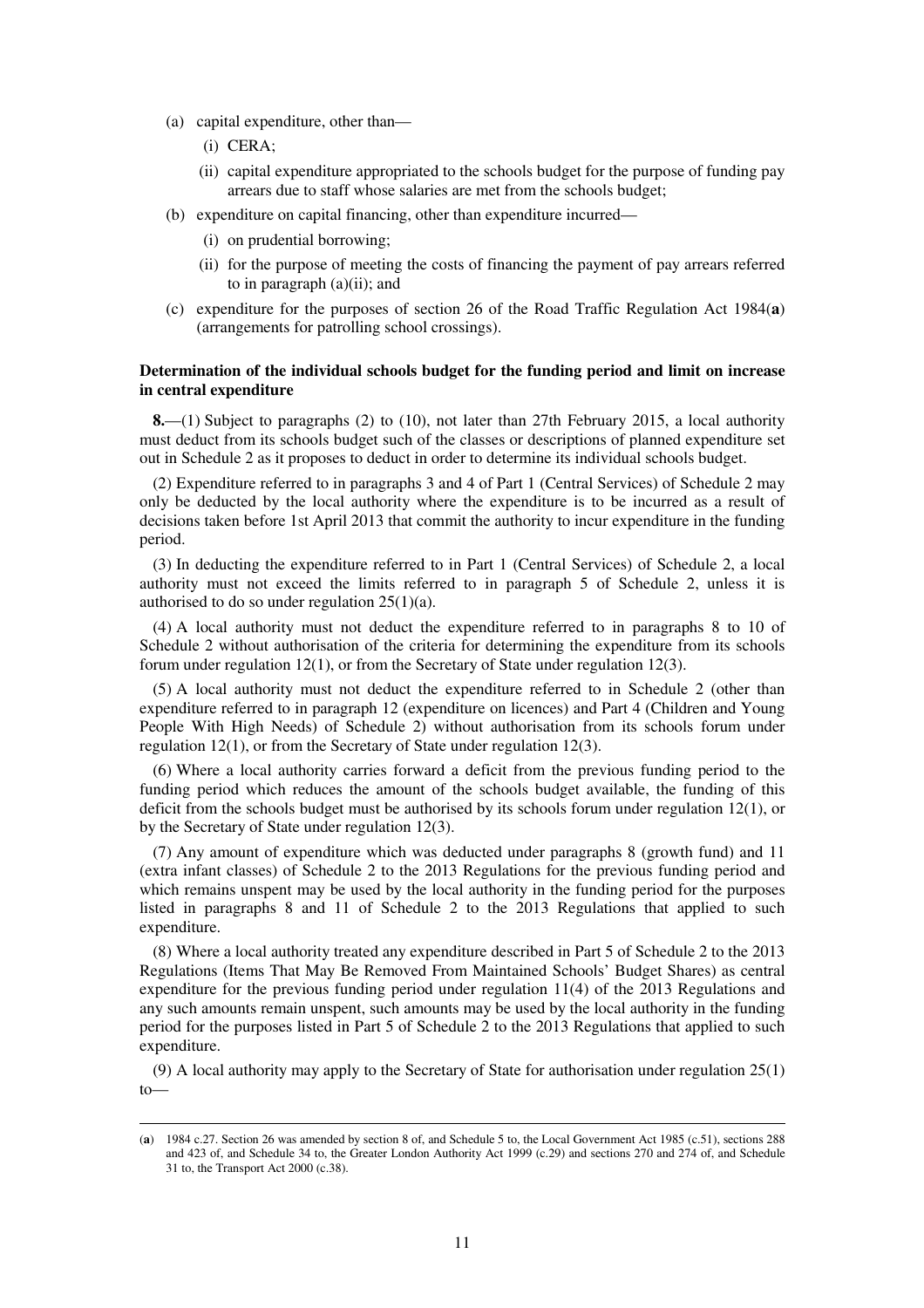- (a) deduct from its schools budget any expenditure falling outside the classes or descriptions of planned expenditure in Schedule 2, in order to determine its individual schools budget; and
- (b) alter the operation of regulation 11(3) (additional costs of pupils with special educational needs).

(10) References to planned expenditure in this regulation and Schedule 2 are references to that expenditure net of—

- (a) all related specific grants;
- (b) all related fees, charges and income; and
- (c) any funding received from the Secretary of State in respect of a charge payable by a local authority under a private finance transaction, as defined in regulation 16 of the Local Authorities (Capital Finance) Regulations 1997(**a**).

(11) The expenditure referred to in Schedule 2 includes expenditure on associated administrative costs and overheads.

#### **Consultation**

<u>.</u>

**9.**—(1) In determining the formulae under regulation 10, a local authority may change the formulae which it determined under regulation 10 of the 2013 Regulations.

(2) Subject to paragraph (4), a local authority must consult its schools forum and schools maintained by it about any proposed changes under paragraph (1), in relation to the factors and criteria taken into account, and the methods, principles and rules adopted.

(3) Where a local authority proposes to make changes under paragraph (1) which will affect relevant early years providers or exempt early years providers in its area, it must also consult those providers in relation to the factors and criteria taken into account, and the methods, principles and rules adopted.

(4) Paragraph (2) does not apply to changes made relating to matters referred to in regulation 20 (Sixth form funding) or 23 (Excluded pupils).

(5) A local authority must consult its schools forum before incurring any of the expenditure referred to in paragraphs 8 to 10 of Schedule 2.

#### **Formulae for determination of budget shares etc for certain maintained schools and early years providers**

**10.**—(1) A local authority must, before the beginning of the funding period and after carrying out any consultation required by regulation  $9(2)$ , decide on the formula which it will use to determine the budget shares for schools which it maintains (other than special schools, pupil referral units and nursery schools, and in relation to nursery classes in schools maintained by it).

(2) A local authority must use the formula determined under paragraph (1) in all determinations of school budget shares in respect of the funding period.

(3) A local authority must, before the beginning of the funding period and after carrying out any consultation required by regulation 9(2) or (3), decide on the formula which it will use to determine—

- (a) the budget shares for nursery schools maintained by it;
- (b) the amounts to be allocated in respect of nursery classes in schools maintained by it;
- (c) the amounts to be allocated to relevant early years providers in its area;
- (d) the amounts to be allocated to exempt early years providers in its area; and

<sup>(</sup>**a**) S.I. 1997/319. These regulations have lapsed but article 11 of the Local Authorities (Capital Finance) (Consequential, Transitional and Savings Provisions) Order 2004 (S.I. 2004/533) contains a savings provision for regulation 16 of the 1997 Regulations.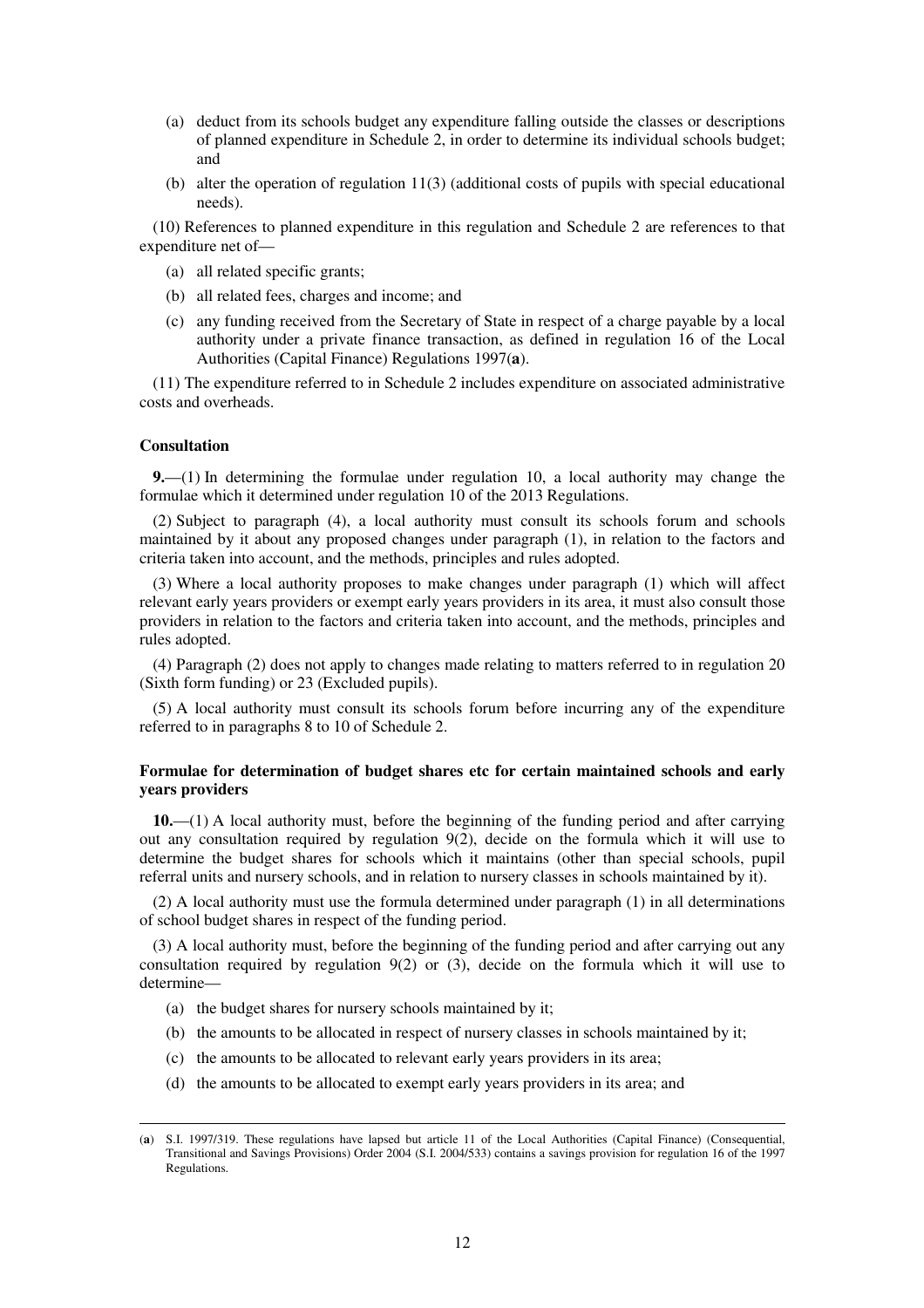(e) the amounts to be allocated in respect of community early years provision in schools maintained by it.

(4) A local authority must use the formula determined under paragraph (3) when making all the determinations referred to in paragraph  $(3)(a)$  to (e) in respect of the funding period.

- (5) A local authority may not change its formulae after the funding period has begun.
- (6) The formulae must be determined in accordance with Part 3 of these Regulations.

#### **Determination of allocation of budget shares etc for the funding period**

**11.**—(1) Except as provided for in paragraphs (2), (5) and (6), not later than 27th February 2015, a local authority must determine the budget share for each school which it maintains, using the formula referred to in regulation 10(1) in accordance with Part 3 of these Regulations.

(2) Paragraph (1) does not apply to any determination of amounts to be included in budget shares under regulation 20 (Sixth form funding) and in relation to such determination the local authority must make the determination and notify the school to which the determination relates within a reasonable period after the notification given by the Secretary of State under regulation  $20(1)$ .

(3) When making the determination under paragraph (1) the local authority must identify within each budget share an amount calculated by reference to the requirements, factors and criteria specified in Part 3 which are relevant to pupils with special educational needs; such amount must be calculated using a sum of £6,000 as the threshold below which the school will be expected to meet the additional costs of pupils with special educational needs from its budget share.

(4) After the local authority has made a determination under paragraph (1) but before giving notice under paragraph (7), the authority may apply to its schools forum under regulation 12(1), or to the Secretary of State under regulation 12(2), for authorisation to redetermine schools' budget shares by removing any of the expenditure referred to in Part 5 of Schedule 2 (Items That May Be Removed From Maintained Schools' Budget Shares) from the budget shares of—

- (a) all primary schools other than nursery schools;
- (b) all secondary schools; or
- (c) all primary schools other than nursery schools, and all secondary schools,

where the expenditure is instead to be treated as if it were part of central expenditure.

(5) Not later than 31st March 2015, a local authority must determine the budget share for each of the special schools and pupil referral units maintained by it in accordance with Part 3 of these Regulations.

(6) Not later than 31st March 2015, a local authority must determine—

- (a) the budget share for each of the nursery schools maintained by it;
- (b) the amount to be allocated in respect of each nursery class in schools maintained by it;
- (c) the amount to be allocated to each relevant early years provider in its area;
- (d) the amount to be allocated to each exempt early years provider in its area; and
- (e) the amount to be allocated in respect of community early years provision,

using the formula referred to in regulation 10(3) in accordance with Part 3 of these Regulations.

(7) Not later than 31st March 2015, a local authority must give notice of—

- (a) each budget share or amount determined under paragraphs (1), (5) and (6); or
- (b) the redetermined budget share, when the budget share has been redetermined under paragraph (4),

to the governing body of the school, the exempt early years provider or the relevant early years provider concerned.

(8) Save as provided in this regulation and in regulations 16 (Special arrangements for pupils in maintained nursery schools and nursery classes and children receiving relevant early years provision), 17 (Differential funding), 20 (Sixth form funding), 22 (Federated schools), 23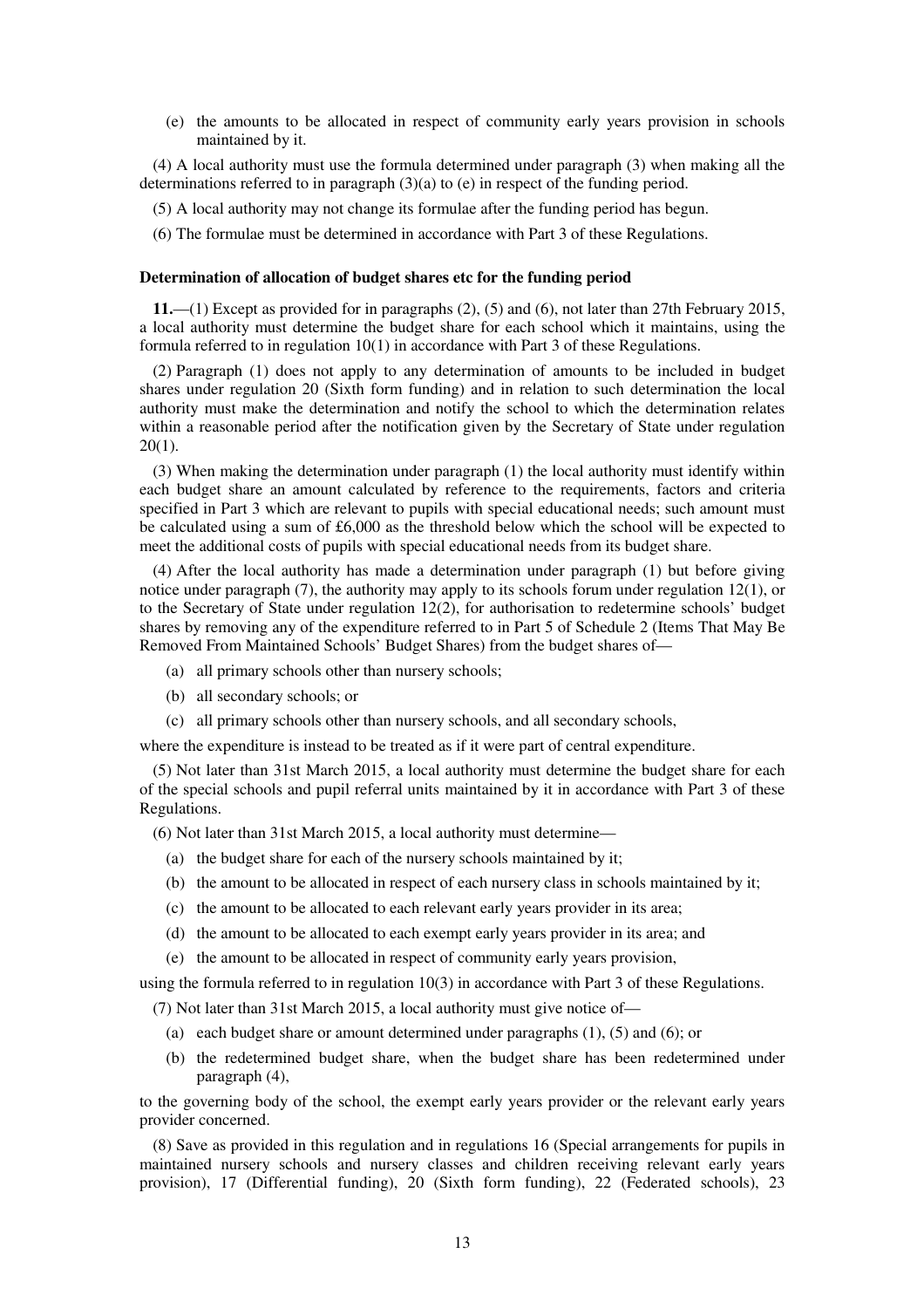(Excluded pupils), 24 (Correction of errors and non-domestic rates) and 25 (Alternative arrangements), the authority must not redetermine a school's budget share, or the amount allocated to a relevant early years provider or an exempt early years provider.

#### CHAPTER 2

Further Deductions and Variations to Limits Authorised by Schools Forums or the Secretary of State

#### **Applications to the schools forum and the Secretary of State**

**12.**—(1) On the application of a local authority, its schools forum may authorise—

- (a) the criteria for determining expenditure referred to in paragraphs 8, 9 or 10 of Schedule 2, under regulation 8(4);
- (b) the making of deductions from the authority's schools budget of expenditure under regulation 8(5);
- (c) the funding of any deficit from the schools budget under regulation 8(6); or
- (d) the redetermination of schools' budget shares by removal of any of the expenditure referred to in Part 5 of Schedule 2 (Items That May Be Removed From Maintained Schools' Budget Shares) from schools' budget shares where it is instead to be treated by the authority as if it were part of central expenditure, under regulation 11(4).

(2) Where—

- (a) a schools forum does not authorise any of the matters referred to in paragraph (1); or
- (b) a local authority is not required to establish a schools forum for its area,

the authority may apply to the Secretary of State for such authorisation.

(3) On the application of a local authority under paragraph (2), the Secretary of State may authorise the matters referred to in paragraph (1).

## PART 3

#### Determination of Budget Shares etc

#### CHAPTER 1

#### Requirements, and Factors and Criteria Taken into Account

#### **Pupil numbers**

**13.**—(1) In determining budget shares for primary and secondary schools, except in respect of nursery classes a local authority must ascertain and take into account in its formula the number of pupils at those schools in accordance with paragraph (2) on the date specified in paragraph (3).

(2) For the purposes of paragraph (1), the number of pupils is  $A - (B - C) - D$  where—

- (a) *A* is the total number of pupils in the school;
- (b) *B* is the number of places in the school which the authority has reserved for children with special educational needs;
- (c) *C* is the number of children in places in the school which the authority has reserved for children with special educational needs where those places are occupied by a child in a nursery class, or by a child who is not a pupil at the school; and

(d) *D* is the number of pupils in the school in respect of whom sixth form grant is payable.

(3) The date for ascertaining pupil numbers is 2nd October 2014.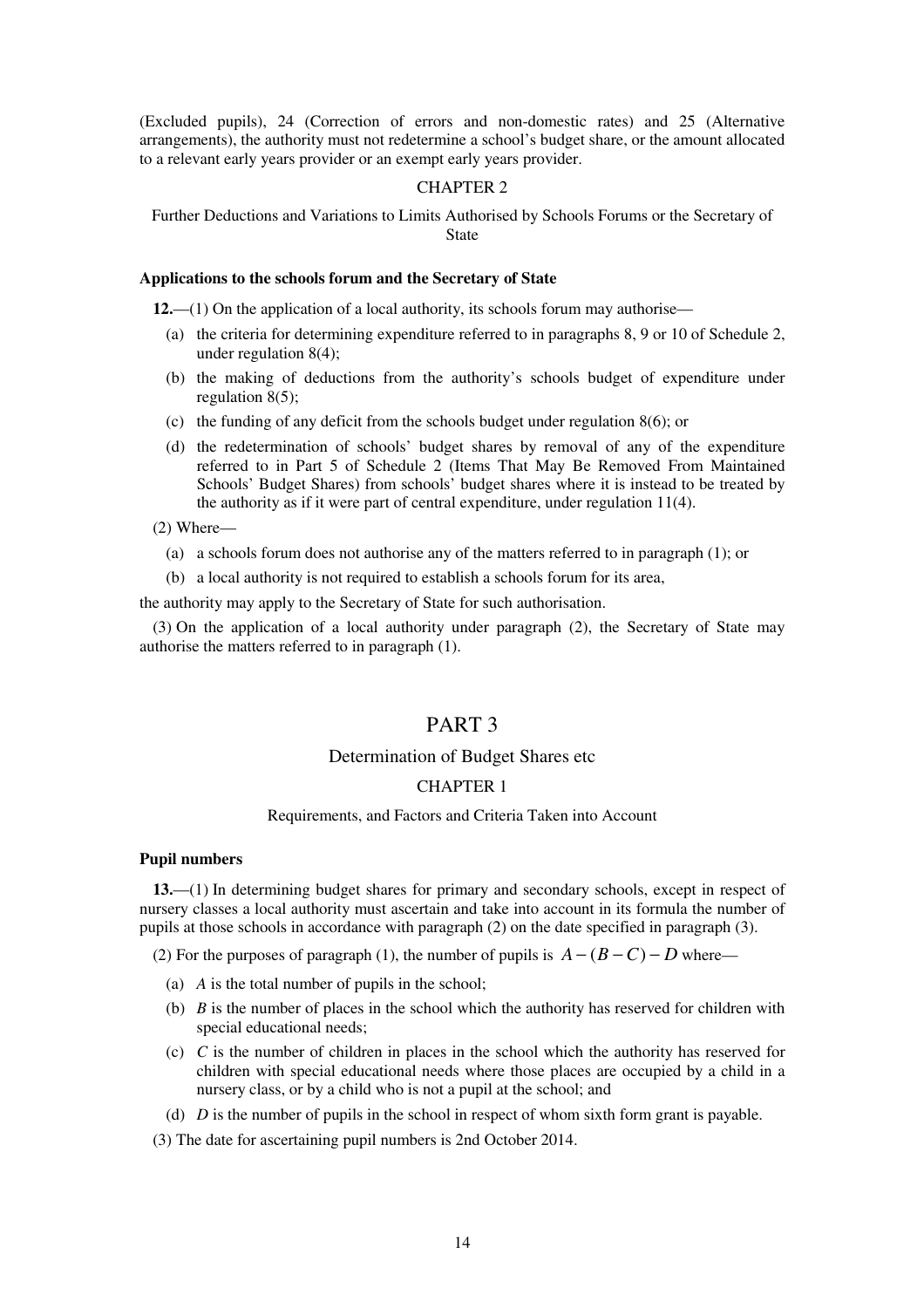(4) Where a primary school had more pupils in reception classes on 16th January 2014 than on 3rd October 2013, the local authority may take the number of additional pupils into account in its formula, and where it does so this factor must be applied to all primary schools in the area.

(5) A local authority must include in its formula a single per pupil amount of at least—

- (a)  $\text{\pounds}2,000$  for each of the pupils in reception classes and at key stages 1 and 2;
- (b) £3,000 for each of the pupils at key stage 3; and
- (c) £3,000 for each of the pupils at key stage 4.

#### **Places**

**14.**—(1) In determining budget shares for special schools, a local authority—

- (a) must include  $£10,000$  for each place other than—
	- (i) hospital education places; and
	- (ii) places for those who are over 18, unless they are aged 19 and are continuing to attend a particular course of secondary education which they began before they reached the age of 18; and
- (b) must not include funding for places described in sub-paragraph (a)(ii).

(2) In determining budget shares for primary or secondary schools maintained by the local authority, with places which the authority has reserved for children with special educational needs, a local authority must include £10,000 for each place other than—

- (a) hospital education places; and
- (b) places for pupils in respect of whom a sixth form grant is payable.

(3) In determining budget shares for pupil referral units, a local authority must include, for each place other than hospital education places, £3,333 for the period April to August 2015 inclusive and £5,833 for the period September 2015 to March 2016 inclusive.

(4) Paragraph (3) applies to places to be commissioned by schools or directly by a local authority.

(5) For each hospital education place referred to in paragraphs (1) to (3) the local authority must include the equivalent amount per hospital education place which the authority included in the budget share of the school or pupil referral unit, as the case may be, in the previous funding period.

#### **Social deprivation**

**15.** In determining budget shares for schools maintained by it (other than special schools, pupil referral units and nursery schools), a local authority must take into account in its formula one or more factors based on the incidence of social deprivation in pupils at the schools maintained by it.

(1) The authority must base the incidence of social deprivation referred to in paragraph (1) on one or both of the following—

- (a) a pupil's eligibility for free school meals on 2nd October 2014 or a pupil's eligibility for free school meals recorded in any school census between and including Summer 2008 and Spring 2014;
- (b) a pupil's IDACI score on 2nd October 2014,

and where it is based on an IDACI score the authority may use factors which differentiate between different IDACI bands (that is, groupings of IDACI scores published by the Department for Education in the document named "Schools Block Dataset Technical Specification: 2015 to 2016"(**a**)).

<sup>(</sup>**a**) Available at:

https://www.gov.uk/government/uploads/system/uploads/attachment\_data/file/386207/Schools\_block\_dataset\_2015\_to\_201 6\_technical\_specification.pdf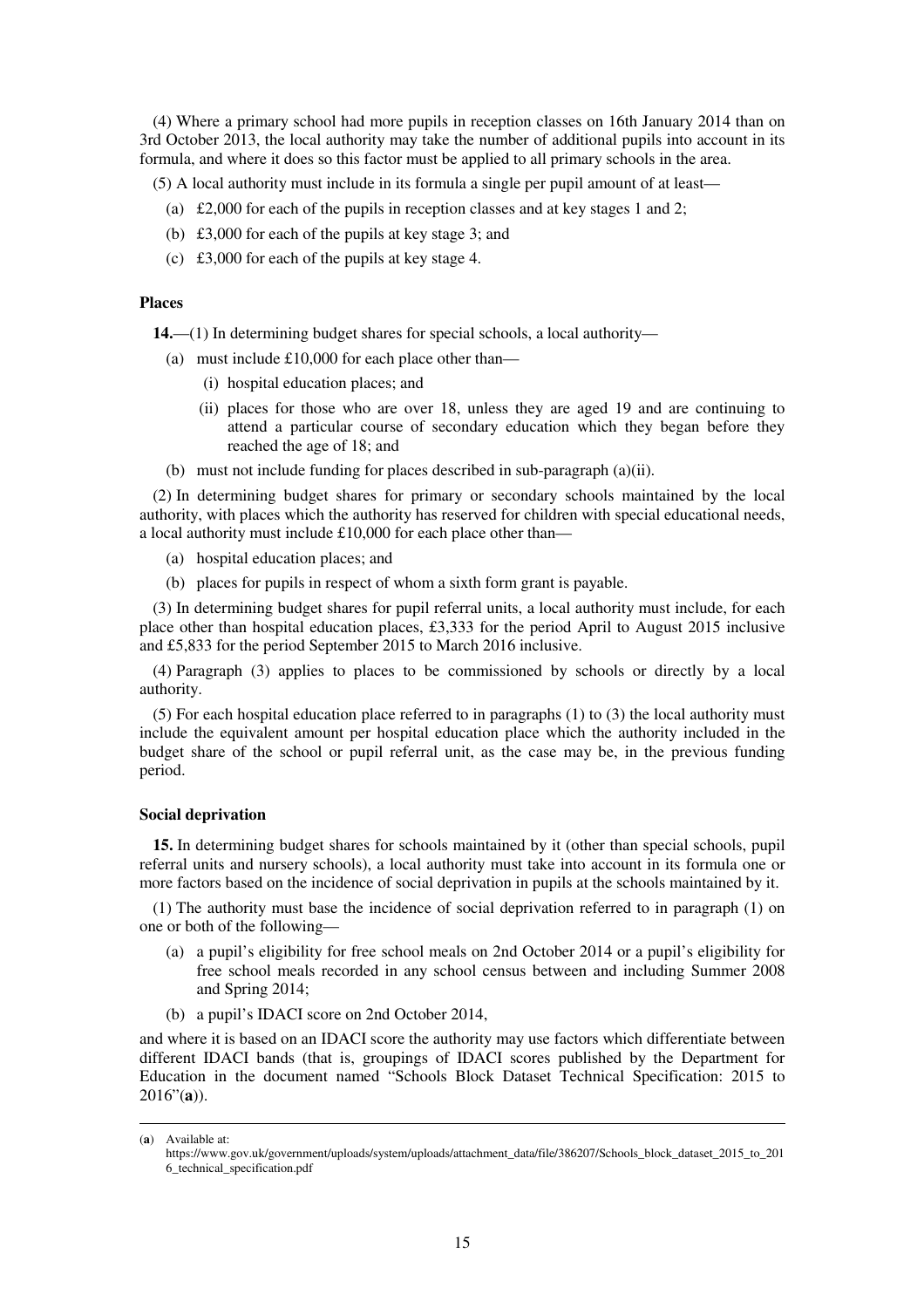(2) In determining budget shares under paragraph (1), the authority may take into account in its formula a single per pupil amount for each socially deprived pupil in reception classes and at key stage 1 and 2, and a single per pupil amount for each socially deprived pupil at key stage 3 and 4.

(3) In paragraph (3) a reference to a "socially deprived pupil" is to a pupil who has been determined as being such using the criteria in paragraph (2).

(4) Other than in respect of two-year-olds, in determining—

- (a) budget shares for maintained nursery schools;
- (b) amounts to be allocated in respect of nursery classes in schools maintained by it;
- (c) amounts to be allocated to relevant early years providers in its area;
- (d) amounts to be allocated to exempt early years providers in its area; and
- (e) amounts to be allocated in respect of community early years provision in schools maintained by it,

a local authority must take into account in its formula one or more factors based on the incidence of social deprivation in pupils or children, and the determination of the incidence of social deprivation must be based on the characteristics of the pupils or children and not on the location of the school or provider.

(5) In respect of two-year-olds, in determining—

- (a) budget shares for maintained nursery schools;
- (b) amounts to be allocated in respect of nursery classes in schools maintained by it;
- (c) amounts to be allocated to relevant early years providers in its area;
- (d) amounts to be allocated to exempt early years providers in its area; and
- (e) amounts to be allocated in respect of community early years provision in schools maintained by it,

a local authority may take into account in its formula one or more factors based on the incidence of social deprivation in pupils or children, and the determination of the incidence of social deprivation must be based on the characteristics of the pupils or children and not on the location of the school or provider.

#### **Special arrangements for pupils in maintained nursery schools and nursery classes and for children receiving relevant early years provision, exempt early years provision and community early years provision**

**16.**—(1) Subject to paragraphs (5) and (6), in determining—

- (a) budget shares for nursery schools maintained by it;
- (b) amounts to be allocated in respect of nursery classes in schools maintained by it;
- (c) amounts to be allocated to relevant early years providers in its area;
- (d) amounts to be allocated to exempt early years providers in its area; and
- (e) amounts to be allocated in respect of community early years provision in schools maintained by it,

a local authority must take into account in its formula the predicted total number of hours of attendance of pupils or children, basing the calculation on the most recent data available about the actual numbers of pupils or children.

(2) When further information about hours of attendance becomes available a local authority must—

- (a) review the budget share for each maintained nursery school, the amount allocated in respect of each nursery class and the amount allocated in respect of community early years provision; and
- (b) redetermine that budget share or amount allocated, as the case may be.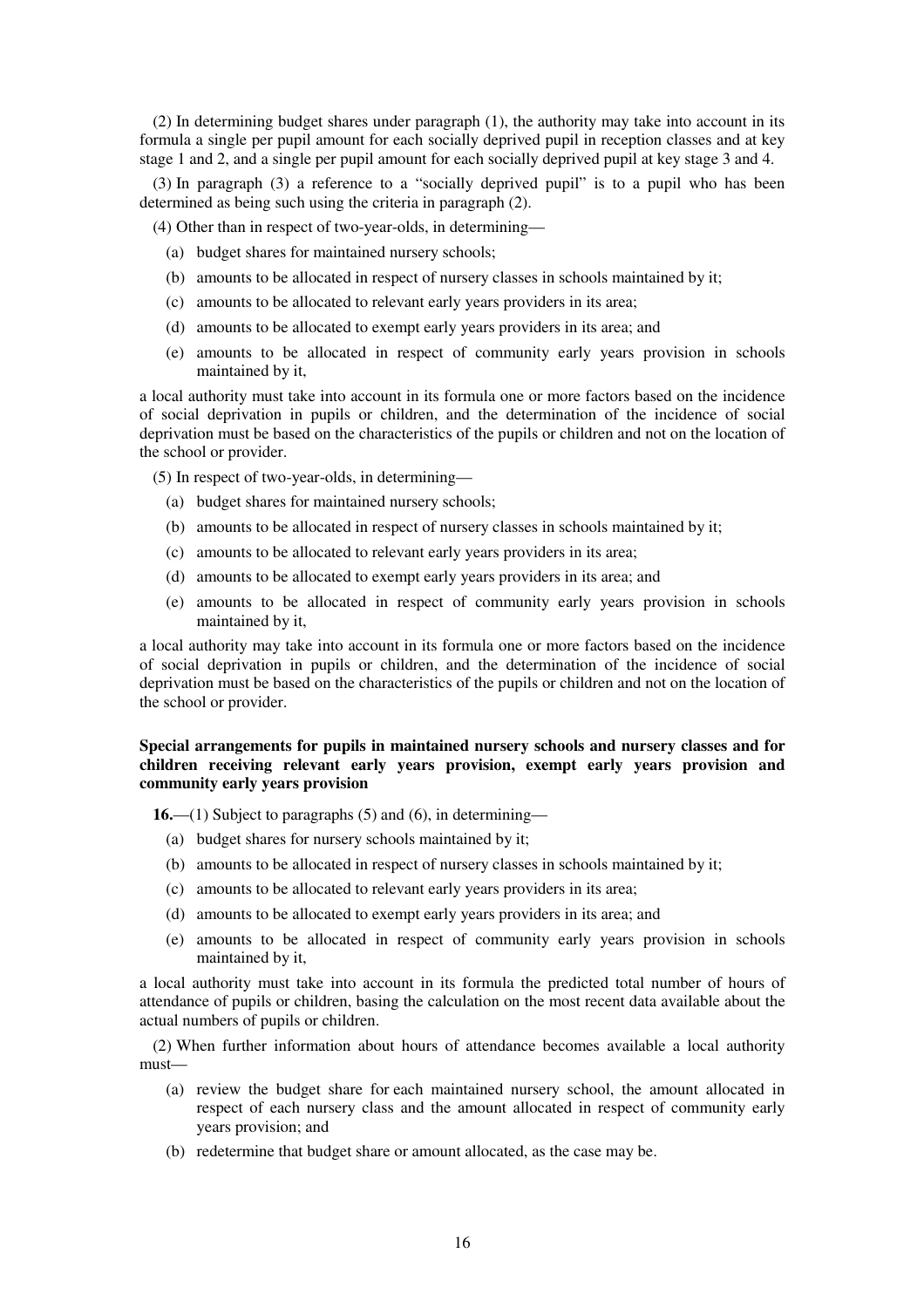(3) When carrying out a review and redetermination under paragraph (2) the local authority must—

- (a) in the case where the local authority decides to fund only prescribed early years provision, take into account—
	- (i) the predicted total number of hours of attendance of pupils in the nursery school or nursery class, and of children being provided community early years provision, who will receive prescribed early years provision during the period (basing the calculation on the actual hours of such attendance in each of at least three sample weeks); or
	- (ii) the actual total number of hours of such attendance for the period;
- (b) in the case where the local authority decides to fund early years provision in excess of that which is prescribed, take into account—
	- (i) the predicted total number of hours of attendance of pupils in the nursery school or nursery class, and of children being provided community early years provision, who will receive early years provision during the period (basing the calculation on the actual hours of such attendance in each of at least three sample weeks); or
	- (ii) the actual total number of hours of such attendance for the period.

(4) When further information about hours of attendance becomes available, a local authority must—

- (a) review the amount allocated to each relevant early years provider and exempt early years provider; and
- (b) redetermine the amount allocated.

(5) When carrying out a review and redetermination under paragraph (4) the local authority must take into account—

- (a) the predicted total number of hours of attendance of children who will receive prescribed early years provision from the relevant early years provider, or exempt early years provision from the exempt early years provider, as the case may be, during the period (basing the calculation on the actual hours of such attendance in each of at least three sample weeks); or
- (b) the actual total numbers of hours of such attendance for the period.

(6) Within 28 days of making any redetermination under paragraph (2) or (4), the local authority must give notice of the redetermination and the date on which it will be implemented to the governing body of the school, the relevant early years provider, or the exempt early years provider concerned.

(7) When making determinations under this regulation, a local authority may weight the predicted total number of hours of attendance of pupils or children, according to the special educational needs of any such pupils or children.

(8) When determining—

- (a) budget shares for nursery schools maintained by it;
- (b) amounts to be allocated in respect of nursery classes in schools maintained by it;
- (c) amounts to be allocated to relevant early years providers in its area;
- (d) amounts to be allocated to exempt early years providers in its area;
- (e) amounts to be allocated in respect of community early years provision in schools maintained by it,

a local authority may take into account in its formula the number of places it wishes to fund in the school, class or provider (instead of the predicted total number of hours of attendance), where the authority has reserved those places for children with special educational needs, children in need or children who meet the condition prescribed by regulation 3(2) of the 2014 Early Years Regulations.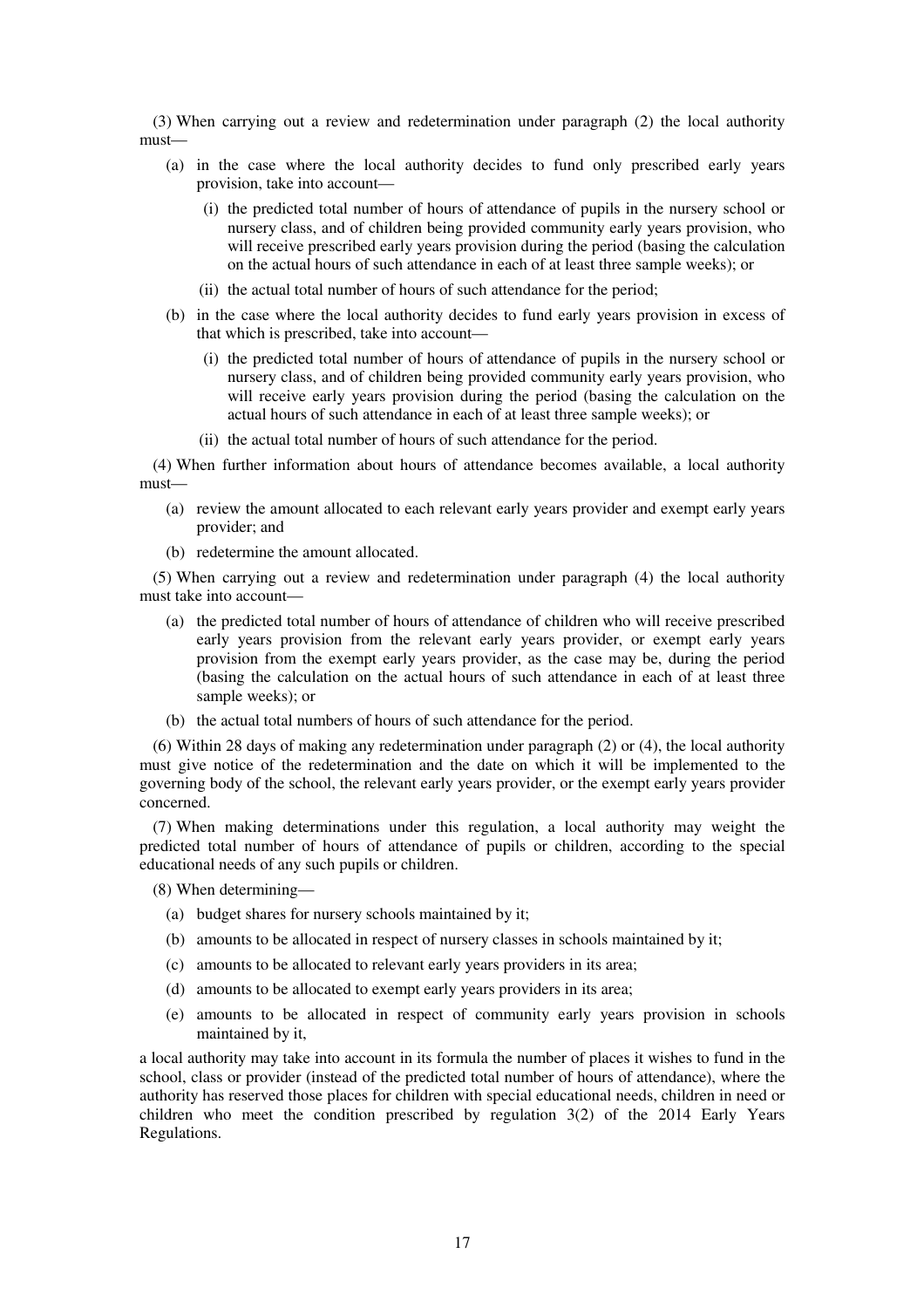(9) In paragraph (8) "children in need" means children in respect of whom the local authority in whose area they reside must provide a range of services appropriate to their needs under section 17 of the 1989 Act.

(10) A local authority must include in the amount to be allocated to each early years provider in its area which has one or more children eligible for the early years pupil premium an amount equivalent to 53 pence per eligible child for each hour of early years provision that the child receives, up to a maximum of 570 hours.

(11) A child is eligible for early years pupil premium if the child—

- (a) is three or four years old;
- (b) receives at least one hour of prescribed early years provision; and
- (c) either—
	- (i) the child's parents are receiving one or more of the benefits in paragraph (12), or
	- (ii) the child has previously been looked after by the local authority and is no longer so looked after as a result of the making of an order in paragraph (13).
- (12) The benefits are—
	- (a) universal credit;
	- (b) income support;
	- (c) income-based jobseekers' allowance;
	- (d) income-related employment and support allowance;
	- (e) support under Part VI of the Immigration and Asylum Act 1999;
	- (f) the guaranteed element of state pension credit;
	- (g) child tax credit (where the recipient is not also entitled to working tax credit and has an annual gross income of no more than £16,190), and
	- (h) working tax credit run-on.
- (13) The orders are—
	- (a) an adoption order within the meaning given by section 46(1) of the Adoption and Children Act 2002(**a**);
	- (b) a special guardianship order within the meaning given by section  $14A(1)$  of the 1989 Act(**b**); and
	- (c) a child arrangements order within the meaning given by section 8(1) of the 1989 Act(**c**) which consists of, or includes, arrangements relating to either or both of the following—
		- (i) with whom the child is to live;
		- (ii) when the child is to live with any person.

(14) A local authority must include in the amount to be allocated for relevant early years provision or community early years provision in its area an amount of £302.10 (equivalent to 53 pence multiplied by 570) for each looked after child aged three or four years old in the local authority's area.

(15) The allocation referred to in paragraph (14) must be managed by the local authority's designated virtual school head for the benefit of the educational needs of the relevant looked after children as described in their personal education plans (that is, plans relating to the children's education and training, including as far as is relevant and reasonably practicable the information in paragraph 2 of Schedule 1 to the Care Planning, Placement and Case Review (England) Regulations 2010(**d**)).

<sup>(</sup>**a**) 2002 c.38.

<sup>(</sup>**b**) Section 14A was inserted by section 115(1) of the Adoption and Children Act 2002.

<sup>(</sup>**c**) Section 8(1) was amended by section 12 of the 2014 Act.

<sup>(</sup>**d**) S.I. 2010/959.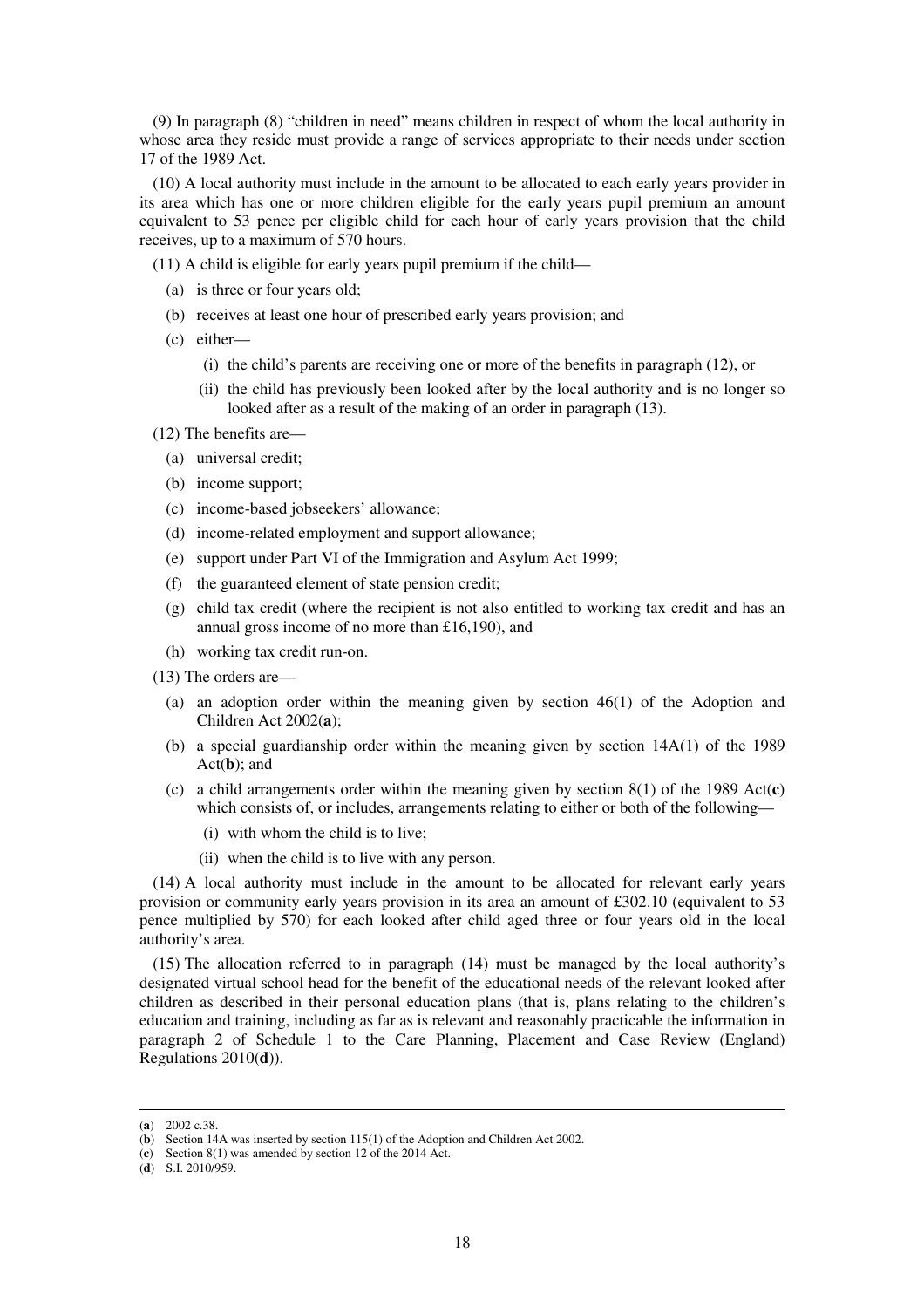(16) In paragraph (15), "virtual school head" means a person appointed by a local authority under section 22(3B) of the 1989 Act(**a**) for the purpose of discharging the local authority's duty set out in section 22(3A) of that Act (duty to promote the educational achievement of children looked after by the authority).

#### **Differential funding**

**17.** For the purpose of determining or redetermining—

- (a) budget shares for nursery schools maintained by it;
- (b) amounts to be allocated in respect of nursery classes in schools maintained by it;
- (c) amounts to be allocated to relevant early years providers in its area;
- (d) amounts to be allocated to exempt early years providers in its area; and
- (e) amounts to be allocated in respect of community early years provision in schools maintained by it,

a local authority may use factors or criteria which differentiate between different categories or descriptions of school or provider on the basis of unavoidable costs.

#### **Additional requirements, factors or criteria**

**18.**—(1) Subject to paragraph (3), in determining budget shares, a local authority may take into account in its formula any or all of the requirements, factors or criteria in Part 1 of Schedule 3, and where it does the date for ascertaining pupil numbers is 2nd October 2014, except where these Regulations provide otherwise.

(2) In determining—

<u>.</u>

- (a) budget shares for nursery schools maintained by it;
- (b) amounts to be allocated in respect of nursery classes in schools maintained by it;
- (c) amounts to be allocated to relevant early years providers in its area;
- (d) amounts to be allocated to exempt early years providers in its area; and
- (e) amounts to be allocated in respect of community early years provision in schools maintained by it,

a local authority may take into account in its formula any or all of the requirements, factors or criteria in Part 2 of Schedule 3.

(3) The requirements, factors and criteria in Schedule 3 may not be taken into account by a local authority on the basis of actual or estimated cost unless otherwise stated in that Schedule.

(4) Subject to paragraphs (5) to (7), where a school would otherwise receive a greater amount of redetermined adjusted budget share per pupil than it did in the previous funding period, the local authority may do one or both of the following—

- (a) determine a percentage beyond which the per pupil amount of redetermined adjusted budget may not increase;
- (b) determine a percentage by which the amount that the per pupil redetermined adjusted budget share would otherwise increase by will be reduced.

(5) In paragraph (4) "redetermined adjusted budget share for the previous funding period" and "redetermined adjusted budget share" have the same meanings as in Schedule 4.

(6) Where the local authority decides to take one or both of the actions described in paragraph (4)(a) and (b), this must be applied to the budget shares of all schools in the local authority area.

(7) Paragraph (4) does not apply to the determination of budget shares for—

<sup>(</sup>**a**) Section 22(3A) was inserted by section 52 of the Children Act 2004 (c. 31); section 22(3B) was inserted by section 99 of the 2014 Act.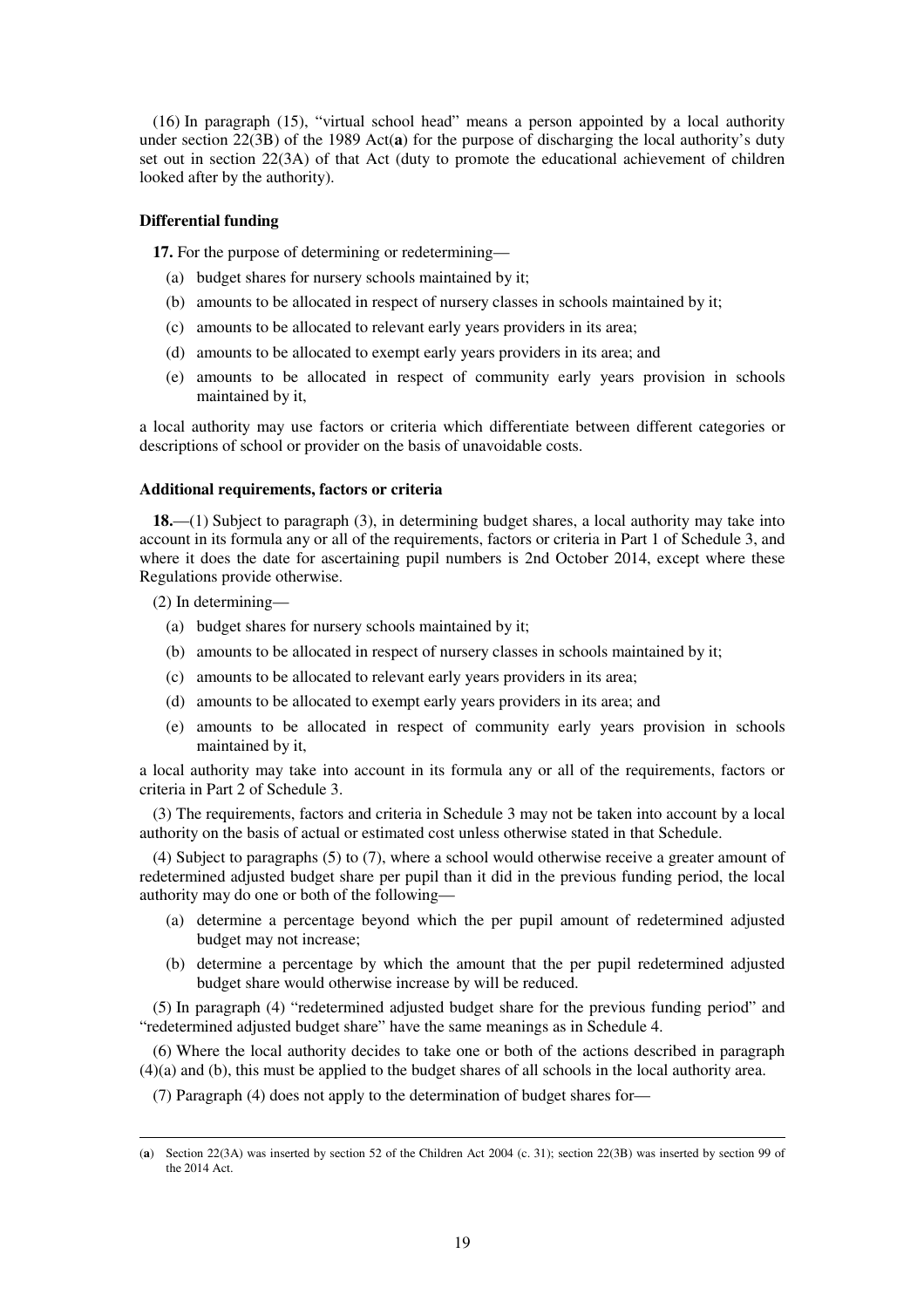- (a) special schools;
- (b) pupil referral units;
- (c) nursery schools; and
- (d) any school that has opened since 1st April 2008 and does not yet have pupils in each year group for which it proposes to provide education.

#### **Minimum funding guarantee**

**19.**—(1) Subject to paragraph (4), in determining and redetermining budget shares for primary and secondary schools maintained by it, a local authority must ensure that an amount equal to the guaranteed funding level is included, calculated in accordance with Schedule 4.

(2) For the purpose of determining budget shares, paragraph (1) does not apply to any school opening during the funding period, except in the circumstances set out in paragraph 3 of Schedule 4.

(3) In determining and redetermining—

- (a) budget shares for nursery schools maintained by it;
- (b) amounts to be allocated in respect of nursery classes in schools maintained by it;
- (c) amounts to be allocated to relevant early years providers in its area; and
- (d) amounts to be allocated to exempt early years providers in its area,

a local authority must ensure that the number by which it multiplies the predicted total number of hours calculated under regulation 16(1) is no lower than 1.5% less than the number by which it multiplied the predicted total number of hours calculated under regulation 16(1) of the 2013 Regulations for making such determinations and redeterminations in the previous funding period.

(4) A local authority may change the operation of this regulation and the operation of Schedule 4 in determining and redetermining budget shares where authorised to do so by the Secretary of State under regulation 25 (Alternative arrangements).

#### **Sixth form funding**

**20.**—(1) A local authority must include in the budget shares of maintained secondary schools and special schools an amount equal to any sum notified to the local authority by the Secretary of State as being the allocation in respect of that school's sixth form grant.

(2) A local authority may, in determining budget shares, use a factor which allocates funding in respect of the number of pupils in sixth forms on 2nd October 2014 subject to the limitation in paragraph (3).

(3) Where a local authority uses a factor in determining budget shares under paragraph (2), it must ensure that the amount allocated per pupil in respect of this factor in the funding period is no greater than the amount that was allocated per pupil in sixth forms in the previous funding period.

(4) A local authority must redetermine the budget share of a secondary school before the end of the funding period where the authority receives a written notification from the Secretary of State of a revised allocation in respect of the sum referred to in paragraph (1).

#### **New schools, merged schools and closing schools**

**21.**—(1) Where in the funding period, but excluding 1st April 2015, a new maintained school opens and is a replacement for two or more maintained schools that are discontinued during the funding period, a local authority must calculate the budget share of the new school by adding together the budget shares of the schools that have been discontinued.

(2) Except where paragraph (1) applies, a local authority must determine a budget share for—

- (a) any new maintained school in its area, and
- (b) any school that has opened since 1st April 2008 and does not yet have pupils in each year group for which the school proposes to provide education,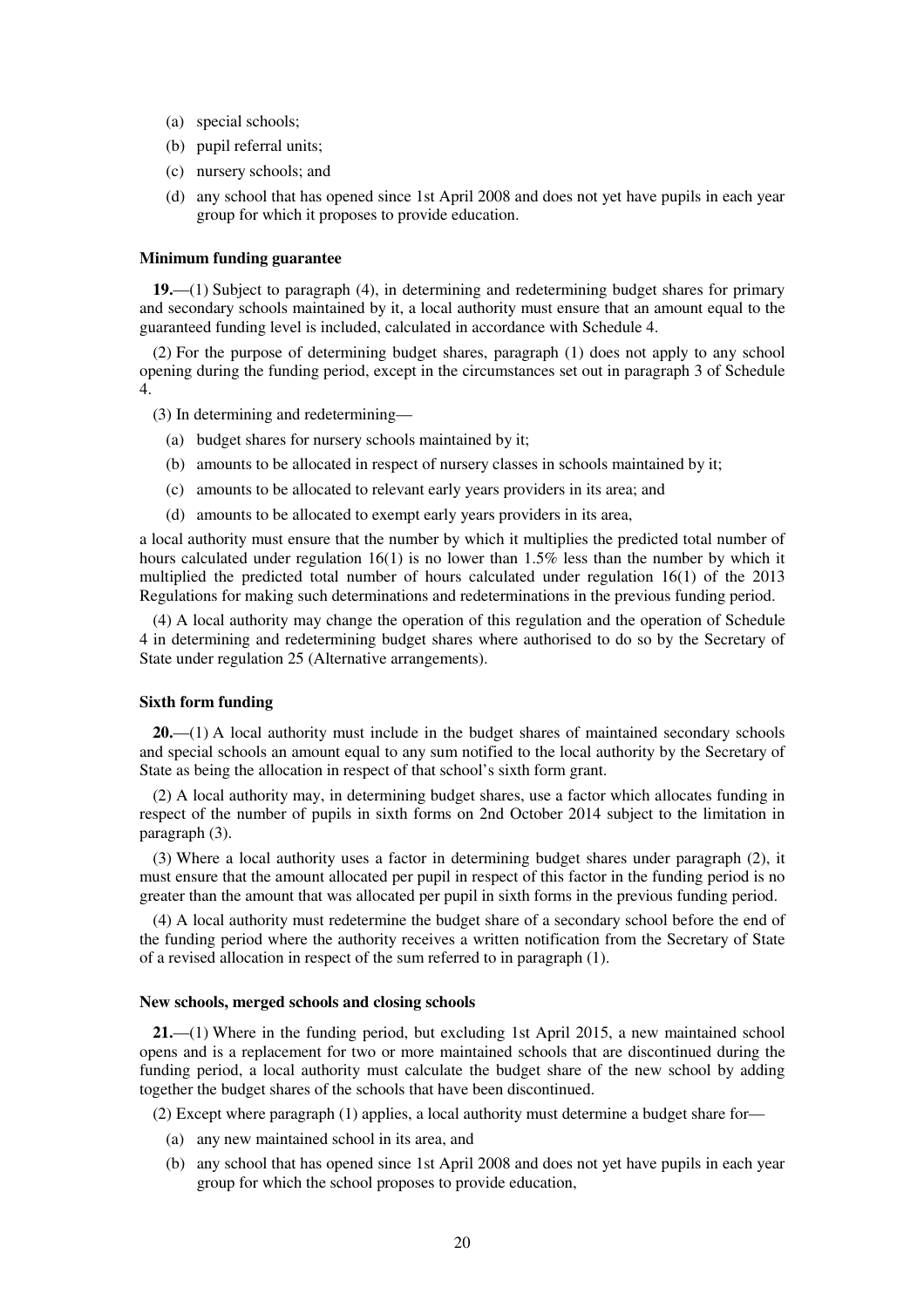from the date of the school's opening on the basis of expected pupil numbers during the funding period estimated by the authority, and regulation 13 does not apply.

(3) Where a school to which paragraph (2) applies was funded on the basis of estimated pupil numbers in the previous funding period, the local authority may take account of any difference between estimated and actual pupil numbers in the previous funding period when estimating pupil numbers for the funding period.

(4) Where in the previous funding period or on 1st April 2015 a new maintained school opened or opens and is a replacement for two or more maintained schools that were discontinued during the previous funding period or on 1st April 2015, a local authority must include in the budget share of the new school an amount equal to 85% of the total amount which the schools that it replaced would have been allocated in their budget shares under paragraphs 1 and 2 of Schedule 3 (single sums) if the schools had not been discontinued.

(5) Where paragraph (4) applies, no single sum is to be included in the new school's budget share under paragraph 1 or 2 of Schedule 3.

(6) A local authority must determine a budget share for any maintained school in its area which is to be discontinued in the funding period up to the date when the school is discontinued in accordance with this Part.

(7) A local authority may change the operation of this regulation where authorised to do so by the Secretary of State under regulation 25 (Alternative arrangements).

#### **Federated schools**

**22.**—(1) Subject to paragraphs (2) and (3), where two or more maintained schools are federated under section 24 of the 2002 Act, the local authority must determine a budget share for each school in accordance with Part 3 of these Regulations.

(2) After carrying out the determination under paragraph (1) the local authority may treat the schools as a single school for the purposes of these Regulations and, accordingly, allocate a single budget share to the governing body of the federation.

(3) Where the local authority decides to allocate a single budget share to the governing body of a federation under paragraph (2), it must determine it by combining the budget shares of all the schools that form part of that federation.

(4) Where one or more schools are to leave a federation which has been allocated a single budget share under paragraph (2), the local authority must—

- (a) determine the budget share for each of the leaving schools, and
- (b) redetermine the budget share for the federation,

in accordance with Part 3 of these Regulations.

#### CHAPTER 2

Adjustments, Correction of Errors, and Alternative Arrangements Authorised by the Secretary of State

#### **Pupils permanently excluded from, or leaving, maintained schools**

**23.**—(1) Where a pupil is permanently excluded from a school maintained by a local authority (other than a special school, a pupil referral unit, or a place which the authority has reserved for children with special educational needs) ("the excluding school") the authority must redetermine the excluding school's budget share in accordance with paragraph (2).

(2) The excluding school's budget share must be reduced by  $A \times (B/52) + C$  where—

- (a) *A* is the amount determined by the authority in accordance with this Part that would be attributable to a pupil of the same age and personal circumstances as the pupil in question at primary or secondary schools maintained by the authority for the full funding period;
- (b) *B* is either—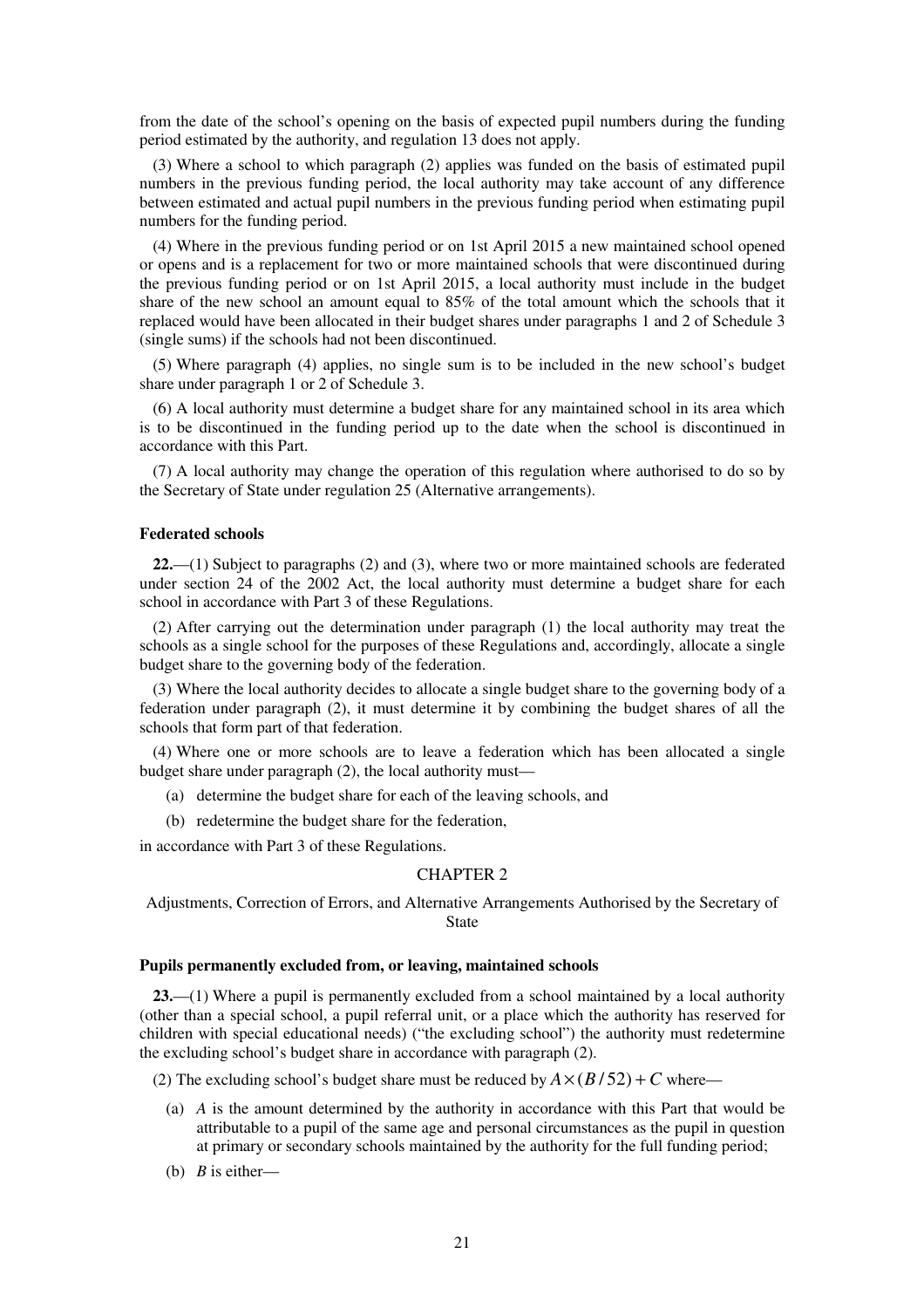- (i) the number of complete weeks remaining in the funding period calculated from the relevant date; or
- (ii) where the permanent exclusion takes effect on or after 1st April in a school year(**a**) at the end of which pupils of the same age, or age group, as the pupil in question normally leave that school before being admitted to another school with a different pupil age range, the number of complete weeks remaining in that school year calculated from the relevant date; and
- (c) *C* is the amount of the adjustment made to the school's budget share under a financial adjustment order.

(3) Where a pupil who has been permanently excluded from the excluding school and is admitted to another school maintained by a local authority (other than a special school, a pupil referral unit, or to a place which the authority has reserved for children with special educational needs) ("the admitting school") in the funding period, the authority must redetermine the admitting school's budget share in accordance with paragraphs (4) and (5).

(4) The admitting school's budget share must be increased by an amount which is not less than  $D\times(E/F)$  where—

- (a) *D* is the amount by which the authority reduced the budget share of the excluding school, or would have reduced the budget share if that school had been maintained by the authority, except that any reduction in the excluding school's budget share made under a financial adjustment order must not be taken into account for these purposes;
- (b) *E* is the number of complete weeks remaining in the funding period during which the pupil is a pupil at the admitting school; and
- (c) *F* is the number of complete weeks remaining in the funding period calculated from the relevant date.

(5) In redetermining the admitting school's budget share, the authority may increase it by any amount up to the amount of the adjustment made by the excluding school's budget share under a financial adjustment order.

(6) Where a permanently excluded pupil is subsequently reinstated by the governing body of the school, the school's budget share must be increased by an amount which is no less than  $G \times (H/I)$  where—

- (a) *G* is the amount by which the authority reduced the school's budget share under paragraph (2);
- (b) *H* is the number of complete weeks remaining in the funding period during which the pupil is reinstated; and
- (c)  $I$  is the number of complete weeks remaining in the funding period calculated from the relevant date.

(7) Paragraphs (1) and (2) also apply where a pupil leaves a maintained school (other than a special school, a pupil referral unit, or a place which the authority has reserved for children with special educational needs) for reasons other than permanent exclusion and is receiving education funded by a local authority other than at a school which is maintained by that authority.

 $(8)$  For the purposes of paragraph  $(2)(a)$ , the amount attributable to a pupil is the sum of the amounts determined in accordance with the authority's formula, by reference to pupil numbers rather than by reference to any other factor or criterion not dependent on pupil numbers (except that where a sixth form grant is payable in respect of the pupil in question, the amount attributable to that pupil is £4,000 for the funding period).

(9) Where a pupil in respect of whom a pupil premium is payable has been permanently excluded from a school maintained by a local authority ("the excluding school"), the local authority must redetermine the excluding school's budget share in accordance with paragraph  $(10).$ 

<sup>(</sup>**a**) "School year" is defined in section 579(1) of the 1996 Act.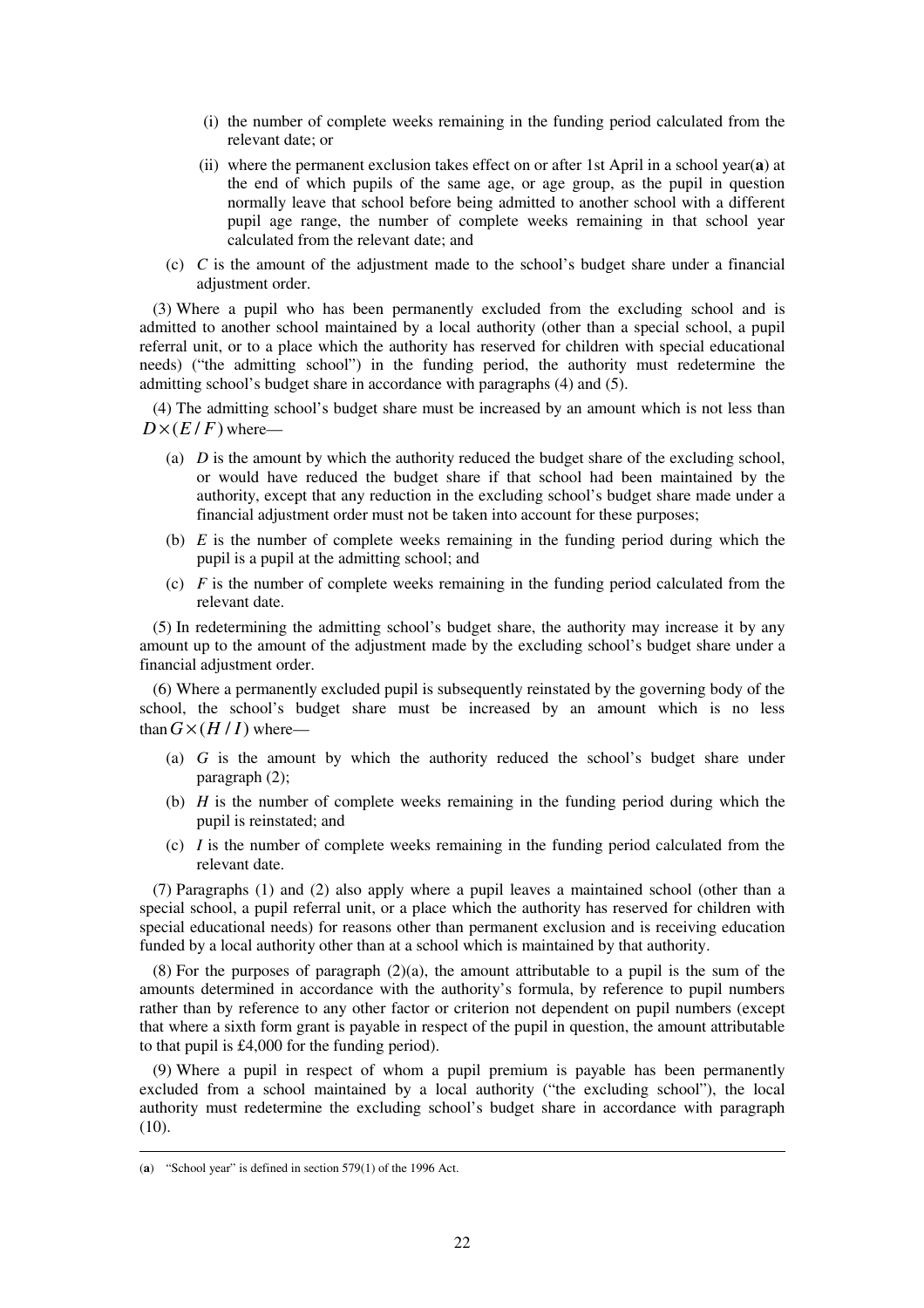- (10) The excluding school's budget share must be reduced by  $J \times (K/52)$  where—
	- (a)  $J$  is the amount of the pupil premium allocated to the excluding school for the funding period in respect of that child; and
	- (b) *K* is either—
		- (i) the number of complete weeks remaining in the funding period calculated from the relevant date; or
		- (ii) where the permanent exclusion takes effect on or after 1st April in a school year at the end of which pupils of the same age, or age group, as the pupil in question normally leave that school before being admitted to another school with a different pupil age range, the number of complete weeks remaining in that school year calculated from the relevant date.

(11) Where a pupil in respect of whom a pupil premium is payable has been permanently excluded from a school maintained by a local authority and admitted to another school maintained by a local authority ("the admitting school") in the funding period, the authority must redetermine the budget share of the admitting school in accordance with paragraph (12).

(12) The admitting school's budget share must be increased by an amount which is not less than  $L \times (M/N)$  where-

- (a) *L* is the amount by which the authority reduced the budget share of the excluding school or would have reduced the budget share had that school been maintained by the authority;
- (b) *M* is the number of complete weeks remaining in the funding period during which the pupil is a pupil at the admitting school; and
- (c) *N* is the number of complete weeks remaining in the funding period calculated from the relevant date.

(13) Where a permanently excluded pupil in respect of whom a pupil premium is payable is subsequently reinstated by the governing body of the school, the school's budget share must be increased by an amount which is no less than  $O \times (P/Q)$  where—

- (a) *O* is the amount by which the authority reduced the school's budget share under paragraph (10);
- (b) *P* is the number of complete weeks remaining in the funding period during which the pupil is reinstated; and
- (c) *Q* is the number of complete weeks remaining in the funding period calculated from the relevant date.

(14) Paragraphs (9) and (10) also apply where a pupil in respect of whom a pupil premium is payable leaves a maintained school for reasons other than permanent exclusion and is receiving education funded by a local authority other than at a school which is maintained by that authority.

(15) For the purposes of this regulation—

- (a) "the relevant date" is the sixth school day following the date on which the pupil has been permanently excluded; and
- (b) "a financial adjustment order" means an order for the adjustment of a school's budget share made under regulation  $25(5)(b)$  of the School Discipline (Pupil Exclusions and Reviews) (England) Regulations 2012(**a**) in respect of the exclusion of the pupil from the excluding school.

#### **Correction of errors and changes in non-domestic rates**

**24.**—(1) A local authority may at any time during the funding period redetermine a maintained school's budget share, the amount allocated to a relevant early years provider, or the amount allocated to an exempt early years provider, for the funding period or any previous funding period

<sup>(</sup>**a**) S.I. 2012/1033.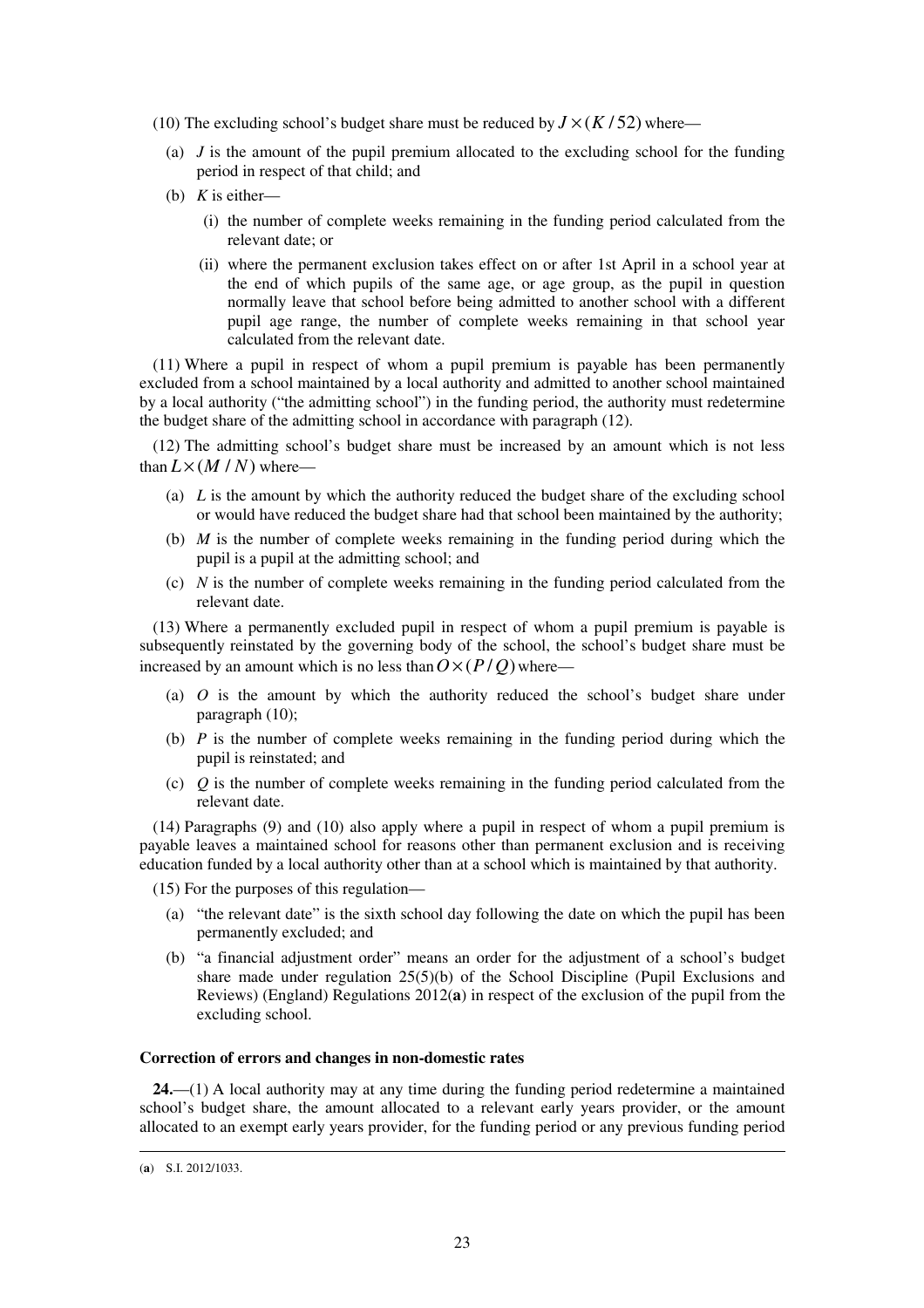in order to correct an error in a determination or redetermination made under these Regulations or any previous regulations made under sections 47 or 47ZA of the 1998 Act, whether arising from a mistake as to the number of pupils at the school or otherwise, and any such redetermination will take effect in the next financial year following the funding period.

(2) A local authority may redetermine a school's budget share to take into account any changes in that school's non-domestic rate liability in relation to the funding period or any previous funding period.

(3) In so far as any redetermination under paragraph (1) would require the amount that would otherwise have been the budget share of a school to be reduced, it may not be reduced to a figure which is lower than that which could have been allocated to that school under the Regulations in force during the funding period in which the error occurred.

#### **Alternative arrangements approved by the Secretary of State**

**25.**—(1) Subject to paragraph (2), on application by a local authority, the Secretary of State may authorise the authority to—

- (a) disregard the limits referred to in paragraph 5 of Schedule 2 when deducting any expenditure referred to in regulation 8(3) (central services expenditure);
- (b) deduct any expenditure referred to in regulation 8(9)(a) (expenditure falling outside Schedule 2);
- (c) alter the operation of regulation 11(3) (additional expenditure on children with special educational needs);
- (d) determine or redetermine budget shares of schools maintained by it;
- (e) determine or redetermine amounts to be allocated in respect of nursery classes in schools maintained by it;
- (f) determine or redetermine amounts to be allocated to relevant early years providers in its area;
- (g) determine or redetermine amounts to be allocated to exempt early years providers in its area;
- (h) include additional factors or criteria in its formula under regulation 10(1) (formula for determining budget shares) where the nature of a school's premises exceptionally gives rise to significant additional cost;
- (i) include additional factors or criteria that the authority proposes to include in its formula under regulation 10(3) (early years single funding formula);
- (j) vary the amount by which a school's redetermined adjusted budget share must be reduced for the purpose of determining the guaranteed level of funding in paragraph 1 of Schedule 4;
- (k) disregard regulation 13 (Pupil numbers);
- (l) alter the operation of regulation 21 (New schools, merged schools and closing schools) in respect of particular schools; and
- (m) alter the operation of paragraphs 14 (primary sparsity) and 15 (secondary sparsity) of Schedule 3 in respect of particular schools.

(2) The Secretary of State may authorise the matters in paragraph (1) to such extent as he or she may specify in accordance with arrangements approved in place of the arrangements provided for by these Regulations.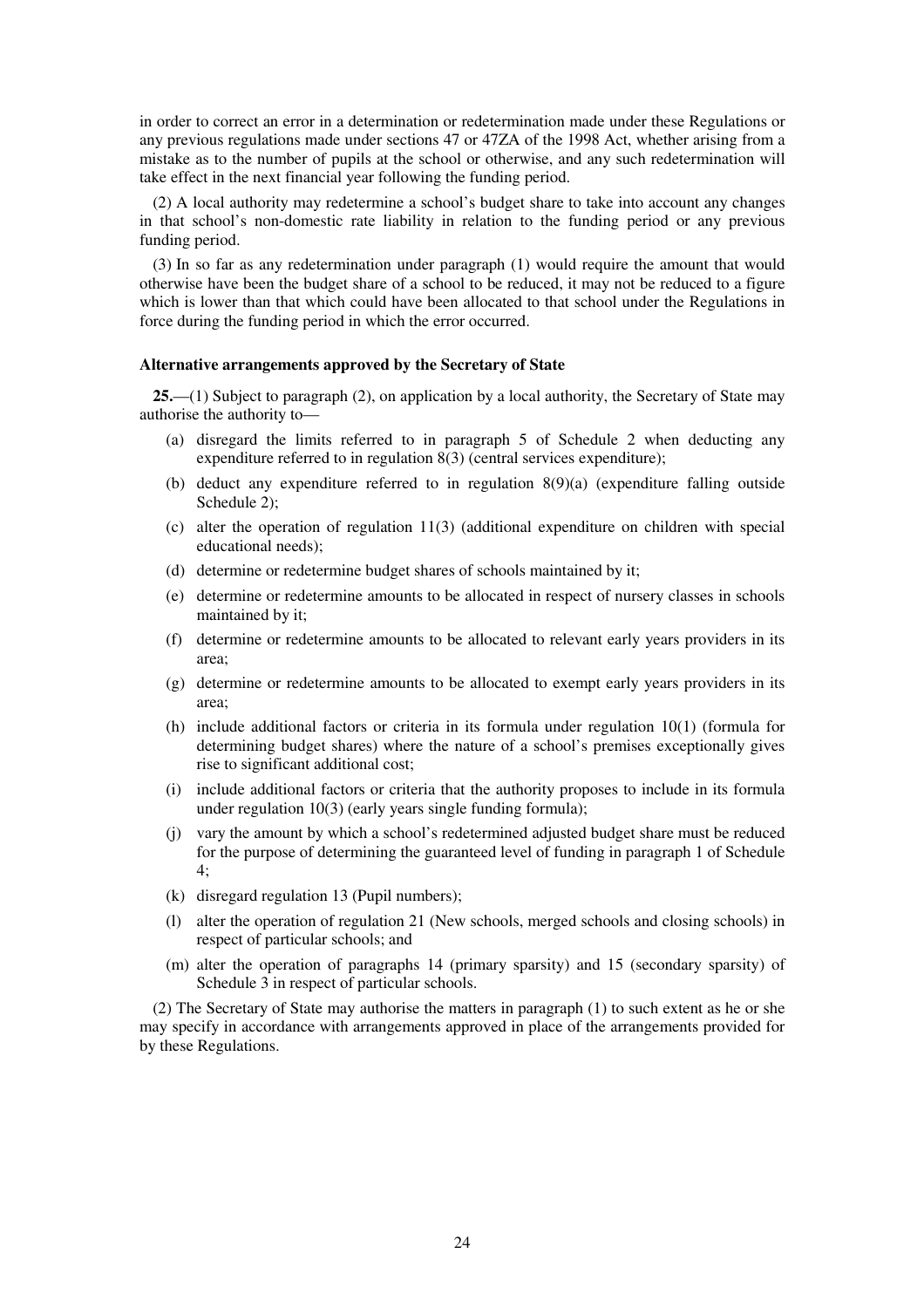## PART 4

#### Schemes

#### **Required content of schemes**

**26.** A scheme prepared by a local authority under section 48(1) of the 1998 Act must deal with the matters connected with the financing of schools maintained by the authority set out in Schedule 5.

#### **Approval by the schools forum or the Secretary of State of proposals to revise schemes**

**27.**—(1) Where a local authority submits a copy of its proposals to revise its scheme to its schools forum for approval under paragraph  $2A(3)(b)$  of Schedule 14 to the 1998 Act, the members of the schools forum who represent schools maintained by the authority may—

- (a) approve the proposals;
- (b) approve the proposals with modifications; or
- (c) refuse to approve the proposals.

(2) Where the schools forum approves the proposals to revise the scheme, it may specify the date on which the revised scheme is to come into force.

(3) The local authority may apply to the Secretary of State for approval of proposals submitted under paragraph 2A(3)(b) of Schedule 14 to the 1998 Act where—

- (a) the schools forum refuses to approve the proposals, or approves them with modifications which are not acceptable to the local authority; or
- (b) the local authority is not required to establish a schools forum for its area.

(4) The Secretary of State may—

- (a) approve the proposals;
- (b) approve the proposals with modifications; or
- (c) refuse to approve the proposals.

(5) When approving proposals, the Secretary of State may specify the date on which the revised scheme is to come into force.

(6) No revised scheme is to come into force unless approved by the schools forum or the Secretary of State in accordance with this regulation.

#### **Publication of schemes**

**28.**—(1) A local authority—

- (a) must publish its scheme on a website which is accessible to the general public; and
- (b) may publish it elsewhere.

(2) Whenever a local authority revises the whole or part of its scheme, it must publish the scheme as revised on a website which is accessible to the general public by the date that the revisions are due to come into force, together with a statement that the revised scheme comes into force on that date.

*David Laws*  Minister of State 18th December 2014 Department for Education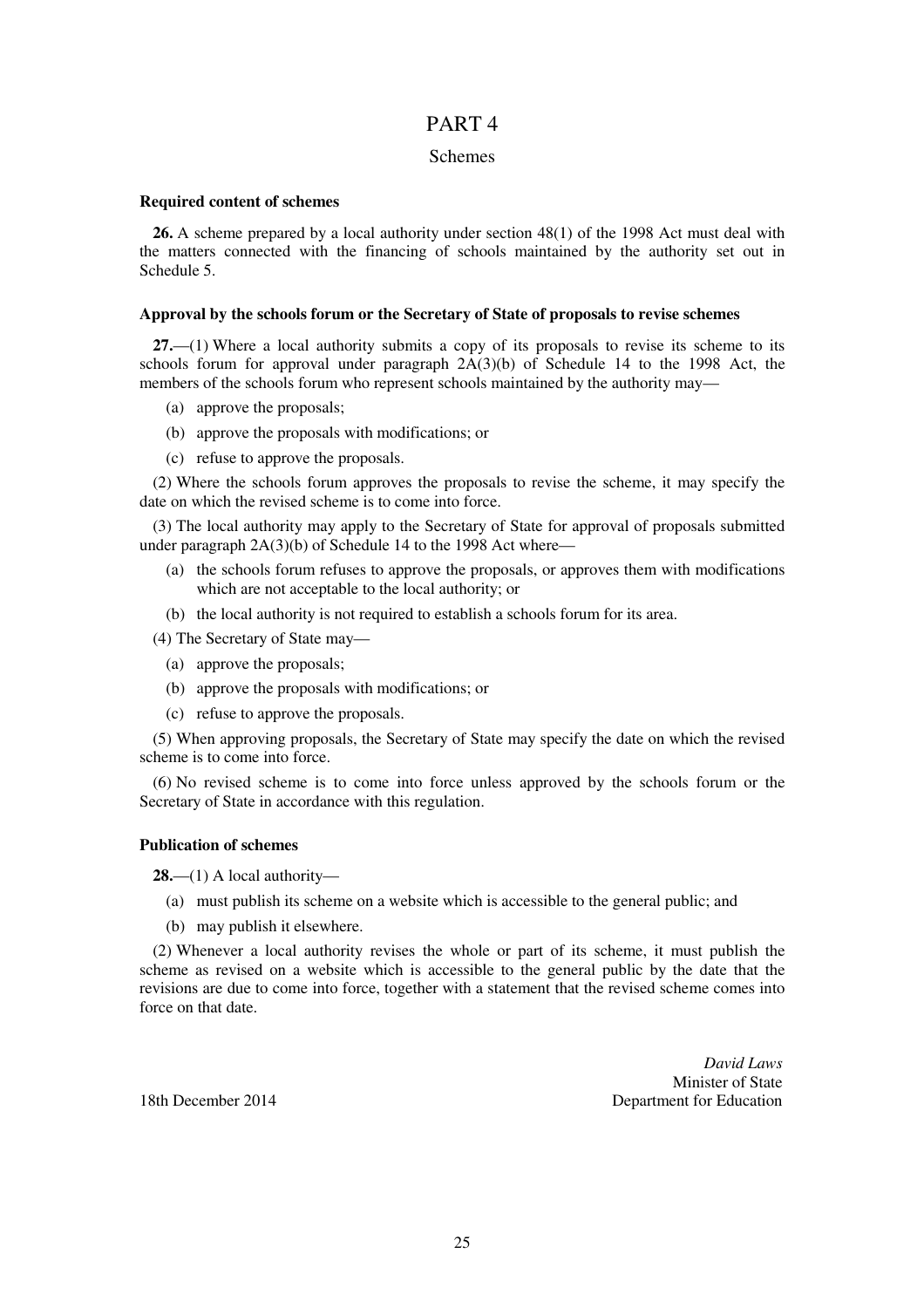# SCHEDULE 1 Regulation 4

# CLASSES OR DESCRIPTIONS OF PLANNED EXPENDITURE PRESCRIBED FOR THE PURPOSES OF THE NON-SCHOOLS EDUCATION BUDGET OF A LOCAL AUTHORITY

#### **Special educational provision**

**1.** Expenditure on services provided by educational psychologists.

**2.** Expenditure in connection with the local authority's functions under—

- (a) sections 321 to 331 of the 1996 Act (which functions relate to the identification and assessment of children with special educational needs and the making, maintaining and reviewing of statements for such children); and
- (b) sections 22, 36, 37 and 44 of the 2014 Act (which functions relate to the identification of children and young people with special educational needs and disabilities; the assessment of education, health and care needs; and the preparation and review of EHC plans).

**3.** Expenditure on monitoring the provision for pupils in schools for the purposes of disseminating good practice in relation to, and improving the quality of educational provision for, children with special educational needs.

**4.** Expenditure on collaboration with other statutory and voluntary bodies to provide support for children with special educational needs.

**5.** Expenditure in connection with—

- (a) the provision of parent partnership services (that is, services provided under section 32 of the 2014 Act to give advice and information to parents of children with special educational needs), or other guidance and information to such parents which, in relation to pupils at a school maintained by the authority, are in addition to the information usually provided by the governing bodies of such schools; and
- (b) arrangements made by the authority with a view to avoiding or resolving disagreements with the parents of children with special educational needs.

**6.** Expenditure on carrying out the authority's child protection functions under the 1989 Act, functions under section 175 of the 2002 Act (duties in relation to welfare of children), and other functions relating to child protection.

**7.** Expenditure incurred in entering into, or subsequently incurred under, an arrangement under section 31 of the Health Act 1999(**a**) or regulations made under section 75 of the National Health Service Act 2006(**b**) (arrangements between NHS bodies and local authorities).

**8.** Expenditure on the provision of special medical support for individual children in so far as such expenditure is not met by an NHS Trust, NHS foundation trust, Clinical Commissioning Group or Local Health Board.

#### **School improvement**

**9.** Expenditure incurred by a local authority in respect of action to support the improvement of standards in schools in the authority's area, in particular expenditure incurred in connection with functions under the following sections of the 2006 Act—

(**b**) 2006 c. 41.

<sup>(</sup>**a**) 1999 c.8. Section 31 was repealed by section 6 of, and Schedule 4 to, the National Health Service (Consequential Provisions) Act 2006 (c.43) but section 4 of, and paragraph 1 of Schedule 2 to, that Act contains a savings provision which means that arrangements made under section 31 of the 1999 Act continue to have effect as if made under section 75 of the National Health Service Act 2006.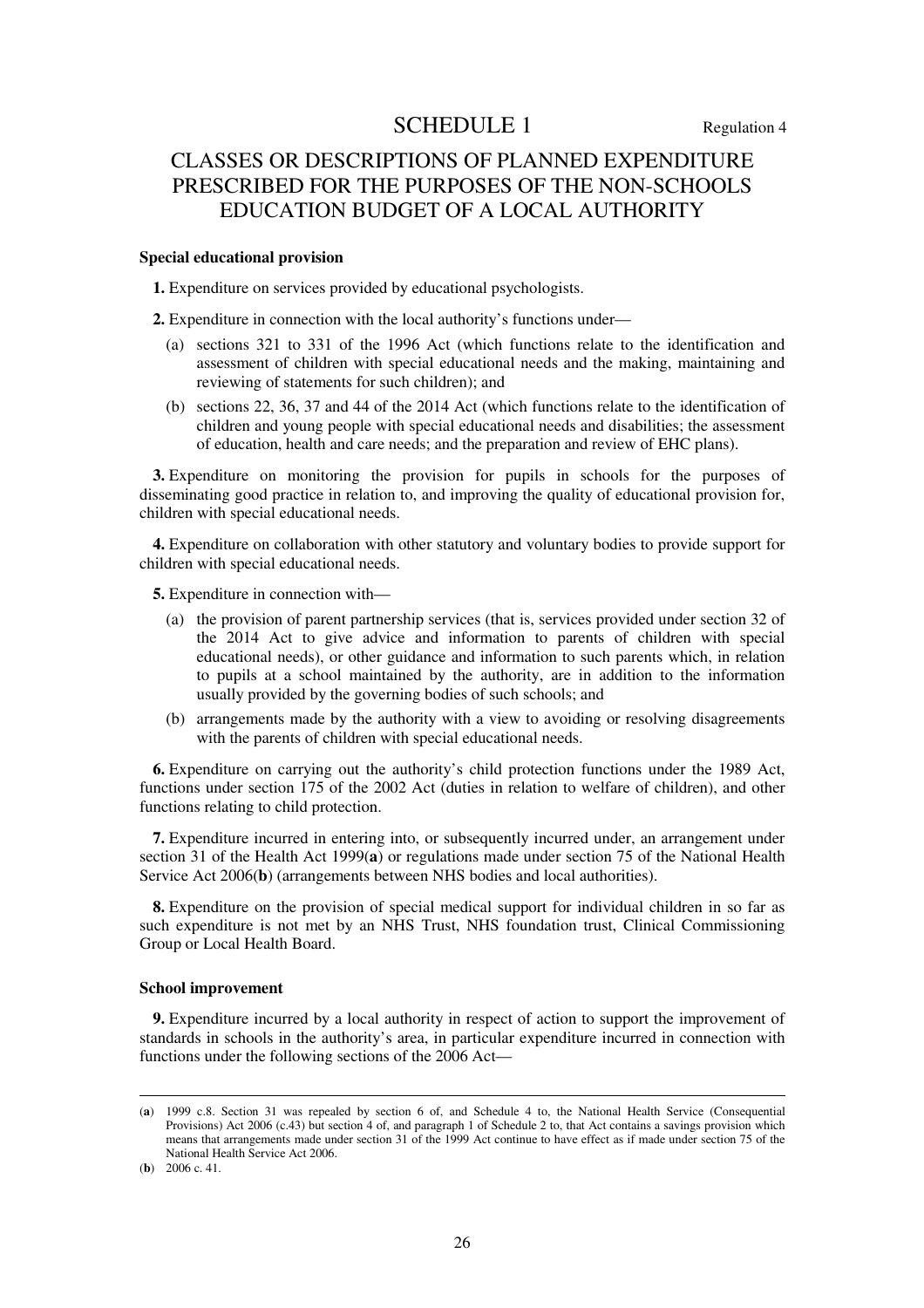- (a) section 60(**a**) (performance standards and safety warning notice);
- (b) section 60A(**b**) (teachers' pay and conditions warning notice);
- (c) section 63(**c**) (power of local authority to require governing bodies of schools eligible for intervention to enter into arrangements);
- (d) section 64(**d**) (power of local authority to appoint additional governors);
- (e) section 65 (power of local authority to provide for governing bodies to consist of interim executive members) and Schedule 6; and
- (f) section 66(**e**) (power of local authority to suspend right to delegated budget).

#### **Access to education**

**10.** Expenditure in relation to—

- (a) management of the authority's capital programme including preparation and review of an asset management plan and negotiation and management of private finance transactions;
- (b) planning and managing the supply of school places, including the authority's functions in relation to the establishment, alteration or discontinuance of schools under Part 2 of, and Schedule 2 to, the 2006 Act;
- (c) the authority's functions in relation to the exclusion of pupils from schools, excluding any provision of education to excluded pupils, but including advice to the parents of such pupils;
- (d) the authority's functions under sections 508A to 509A(**f**) (school travel) of the 1996 Act; and
- (e) the authority's functions under section 510 of the 1996 Act (provision and administration of clothing grants) and under regulations made under section 518(2) of the 1996 Act.

**11.** Expenditure arising from the authority's functions under Chapter 2 of Part 6 of the 1996 Act (school attendance).

**12.** Expenditure on the provision of support for students under regulations made under section 1(1) of the 1962 Act(**g**) and under section 22 of the Teaching and Higher Education Act 1998(**h**).

**13.** Expenditure on discretionary grants paid under section 1(6) or 2 of the 1962 Act (awards for designated and other courses).

**14.** Expenditure on the payment of 16-19 Bursaries(**i**).

**15.** Expenditure on the provision of tuition in music, or on other activities which provide opportunities for pupils to enhance their experience of music.

**16.** Expenditure incurred in enabling pupils to enhance their experience of the visual, creative and performing arts other than music.

<sup>(</sup>**a**) Section 60 was amended by section 203 of, and paragraph 3 of Schedule 13 to, the 2009 Act.

<sup>(</sup>**b**) Section 60A was inserted by section 203 of, and paragraph 4 of Schedule 13 to, the 2009 Act.

<sup>(</sup>**c**) Section 63 was amended by section 203 of, and paragraphs 5(2) and 5(3) of Schedule 13 to, the 2009 Act.

<sup>(</sup>**d**) Section 64 was amended by section 203 of, and paragraphs 6(2) to 6(5) of Schedule 13 to, the 2009 Act.

<sup>(</sup>**e**) Section 66 was amended by section 203 of, and paragraphs 7(a) and (b) of Schedule 13 to, the 2009 Act.

<sup>(</sup>**f**) Sections 508A to 509A were inserted by sections 57 and 76 to 78 of the 2006 Act and amended by section 103(1) of, and paragraph 23 of Schedule 2 to, the Childcare Act 2006 and section 54 of, and paragraphs 9(10) to 9(12) of Schedule 13 to, the Education Act 2011.

<sup>(</sup>**g**) The 1962 Act was repealed by the Teaching and Higher Education Act 1998 (c.30) with transitional savings provisions. The repeal does not affect the continued operation of the provisions that relate to the making of subordinate legislation. Relevant regulations made under section 1(1) of the 1962 Act are the Education (Mandatory Awards) Regulations 2003 (S.I. 2003/1994), as amended by S.I. 2004/1038 and S.I. 2004/1792. These regulations describe the designated courses and methodology for calculating grants.

<sup>(</sup>**h**) 1998 c.30.

<sup>(</sup>**i**) A 16-19 Bursary is financial assistance under section 14 of the 2002 Act paid to, or in respect of, a person who is aged 16 to 19 in connection with undertaking any course or training.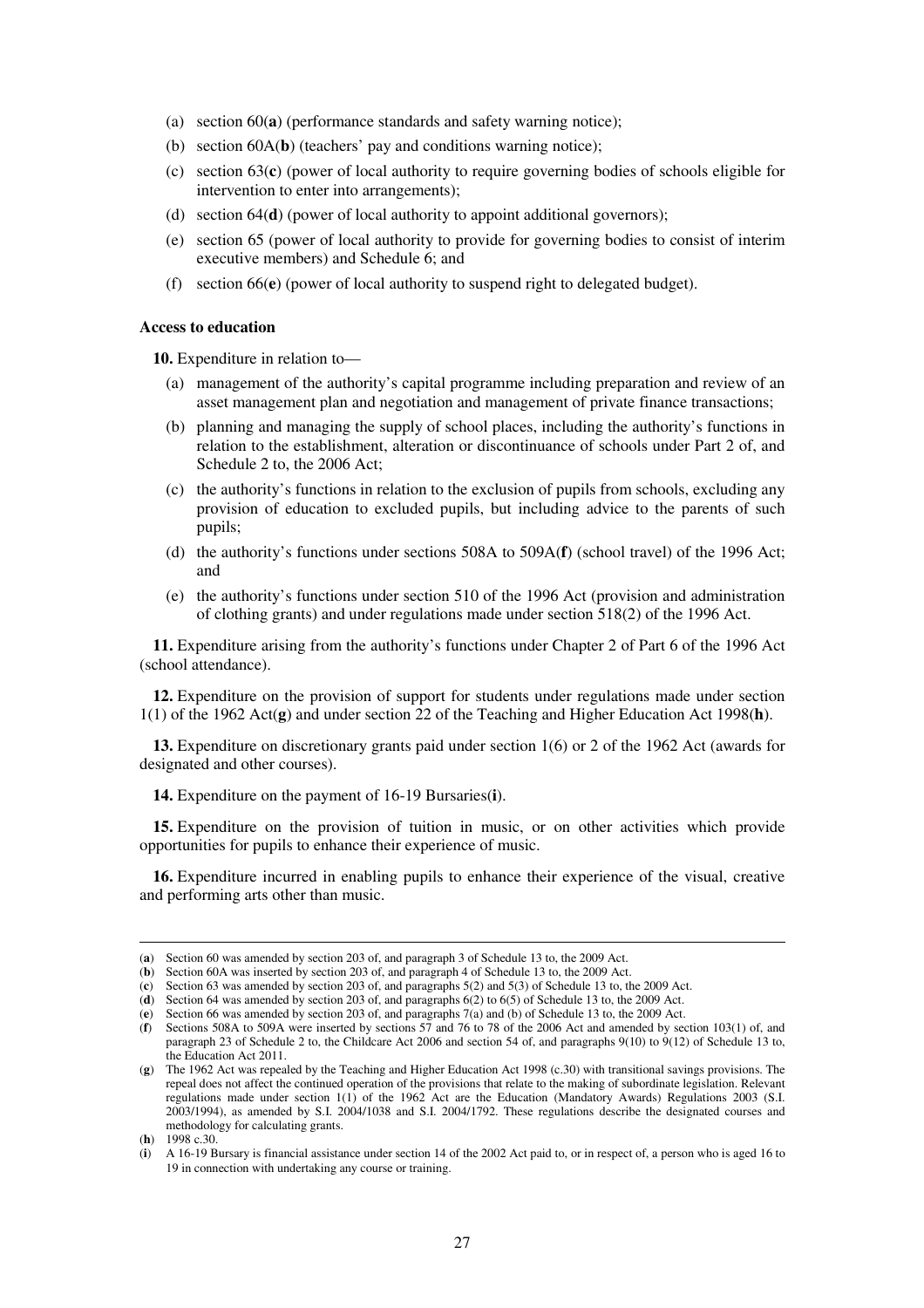**17.** Expenditure on outdoor education centres, but not including centres wholly or mainly for the provision of organised games, swimming or athletics.

#### **Additional education and training for children, young persons and adults**

**18.** Expenditure on the provision of education and training and of organised leisure time occupation, and other provision under sections 15ZA and 15ZC of the 1996 Act(**a**).

**19.** Expenditure on the provision by the local authority under sections 507A and 507B of the 1996 Act(**b**) of recreation, social and physical training, educational leisure time activities and recreational leisure time activities.

#### **Strategic management**

**20.**—(1) Expenditure on education functions related to—

- (a) functions of the director of children's services and the personal staff of the director;
- (b) planning for the education service as a whole;
- (c) functions of the authority under Part I of the Local Government Act 1999(**c**) (Best Value) and the provision of advice to assist governing bodies in procuring goods and services with a view to securing continuous improvement in the way the functions of those governing bodies are exercised, having regard to a combination of economy, efficiency and effectiveness;
- (d) revenue budget preparation, preparation of information on income and expenditure relating to education for incorporation into the authority's annual statement of accounts, and the external audit of grant claims and returns relating to education;
- (e) administration of grants to the authority (including preparation of applications), functions imposed by or under Chapter 4 of Part 2 of the 1998 Act (financing of maintained schools) and, where it is the authority's duty to do so, ensuring payments are made in respect of taxation, national insurance and superannuation contributions;
- (f) authorisation and monitoring of expenditure—
	- (i) which is not met from schools' budget shares, and
	- (ii) in respect of schools which do not have delegated budgets,

and all related financial administration;

- (g) the formulation and review of the methods of allocating resources to schools and other bodies;
- (h) the authority's monitoring of compliance with the requirements of its financial scheme prepared under section 48 of the 1998 Act, and any other requirements in relation to the provision of community facilities by governing bodies under section 27 of the 2002 Act;
- (i) internal audit and other tasks necessary for the discharge of the authority's chief finance officer's responsibilities under section 151 of the Local Government Act 1972(**d**);
- (j) the authority's functions under regulations made under section 44 of the 2002 Act(**e**);
- (k) recruitment, training, continuing professional development, performance management and personnel management of staff who are funded by expenditure not met from schools' budget shares and who are paid for services carried out in relation to those of the authority's functions and services which are referred to in other paragraphs of this Schedule;

<sup>(</sup>**a**) Sections 15ZA and 15ZC were inserted by section 41 of the 2009 Act.

<sup>(</sup>**b**) Sections 507A and 507B were inserted by section 6(1) of the 2006 Act.

<sup>(</sup>**c**) 1999 c.27.

 $(d)$  1972 c.70.

<sup>(</sup>**e**) Relevant regulations made under section 44 of the 2002 Act are the Consistent Financial Reporting (England) Regulations 2012 (S.I. 2012/674).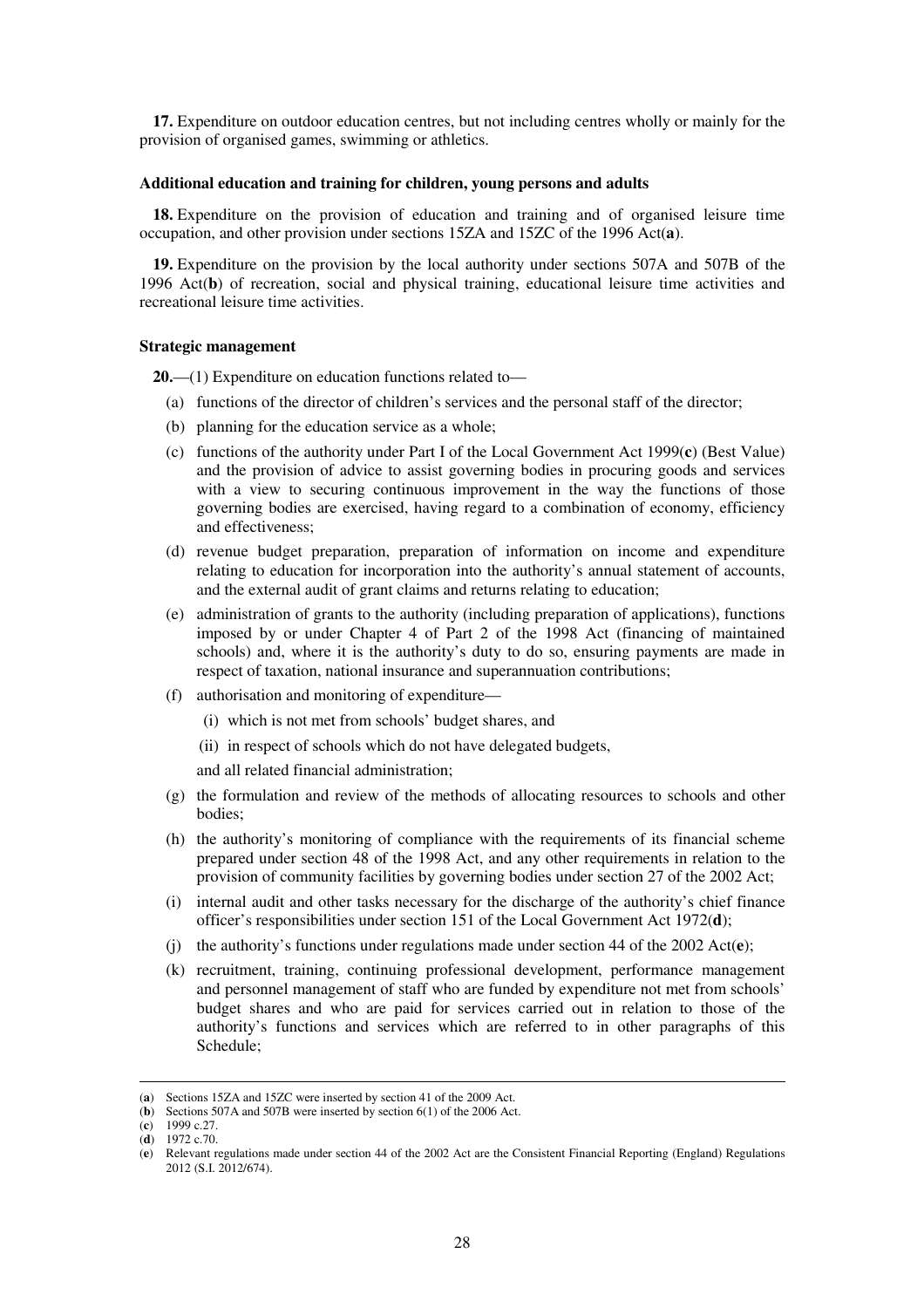- (l) investigations which the authority carries out of employees, or potential employees, of the authority, or of governing bodies of schools, or of persons otherwise engaged, or to be engaged, with or without remuneration to work at or for schools;
- (m) functions of the authority in relation to local government superannuation which it is not reasonably practicable for another person to carry out, and functions of the authority in relation to the administration of teachers' pensions;
- (n) retrospective membership of pension schemes and retrospective elections made in respect of pensions where it would not be appropriate to expect the governing body of a school to meet the cost from the school's budget share;
- (o) advice, in accordance with the authority's statutory functions, to governing bodies in relation to staff paid, or to be paid, to work at a school, and advice in relation to the management of all such staff collectively at any individual school, including in particular advice with reference to alterations in remuneration, conditions of service and the collective composition and organisation of such staff;
- (p) determination of conditions of service for non-teaching staff, and advice to schools on the grading of such staff;
- (q) the authority's functions regarding the appointment or dismissal of employees;
- (r) consultation and functions preparatory to consultation with or by governing bodies, pupils and persons employed at schools or their representatives, or with other interested bodies;
- (s) compliance with the authority's duties under the Health and Safety at Work etc Act 1974(**a**) and the relevant statutory provisions as defined in section 53(1) of that Act, in so far as compliance cannot reasonably be achieved through tasks delegated to the governing bodies of schools; but including expenditure incurred by the authority in monitoring the performance of such tasks by governing bodies and, where necessary, giving them advice;
- (t) the investigation and resolution of complaints;
- (u) legal services relating to the statutory functions of the authority;
- (v) the preparation and review of plans involving collaboration with other local authority services or with public or voluntary bodies;
- (w) provision of information to or at the request of the Crown and the provision of other information which the authority is under a duty to make available;
- (x) the authority's functions pursuant to regulations made under section 12 of the 2002 Act (supervising authorities of companies formed by governing bodies); and
- (y) the authority's functions under the discrimination provisions of the Equality Act 2010(**b**) in so far as compliance cannot reasonably be achieved through tasks delegated to the governing bodies of schools; but including expenditure incurred by the authority in monitoring the performance of such tasks by governing bodies and, where necessary, giving them advice.
- (2) References to schools in this paragraph are to schools maintained by the authority.

#### **Other functions**

**21.** Expenditure in pursuance of a binding agreement, where the other party is a local authority, or the other parties include one or more local authorities, in relation to the operation of a facility provided partly, but not solely, for the use of schools.

**22.** Expenditure on establishing and maintaining those electronic computer systems, including data storage, which are intended primarily to maintain linkage between local authorities and schools which they maintain.

<sup>(</sup>**a**) 1974 c.37.

 $(b)$  2010 c.15.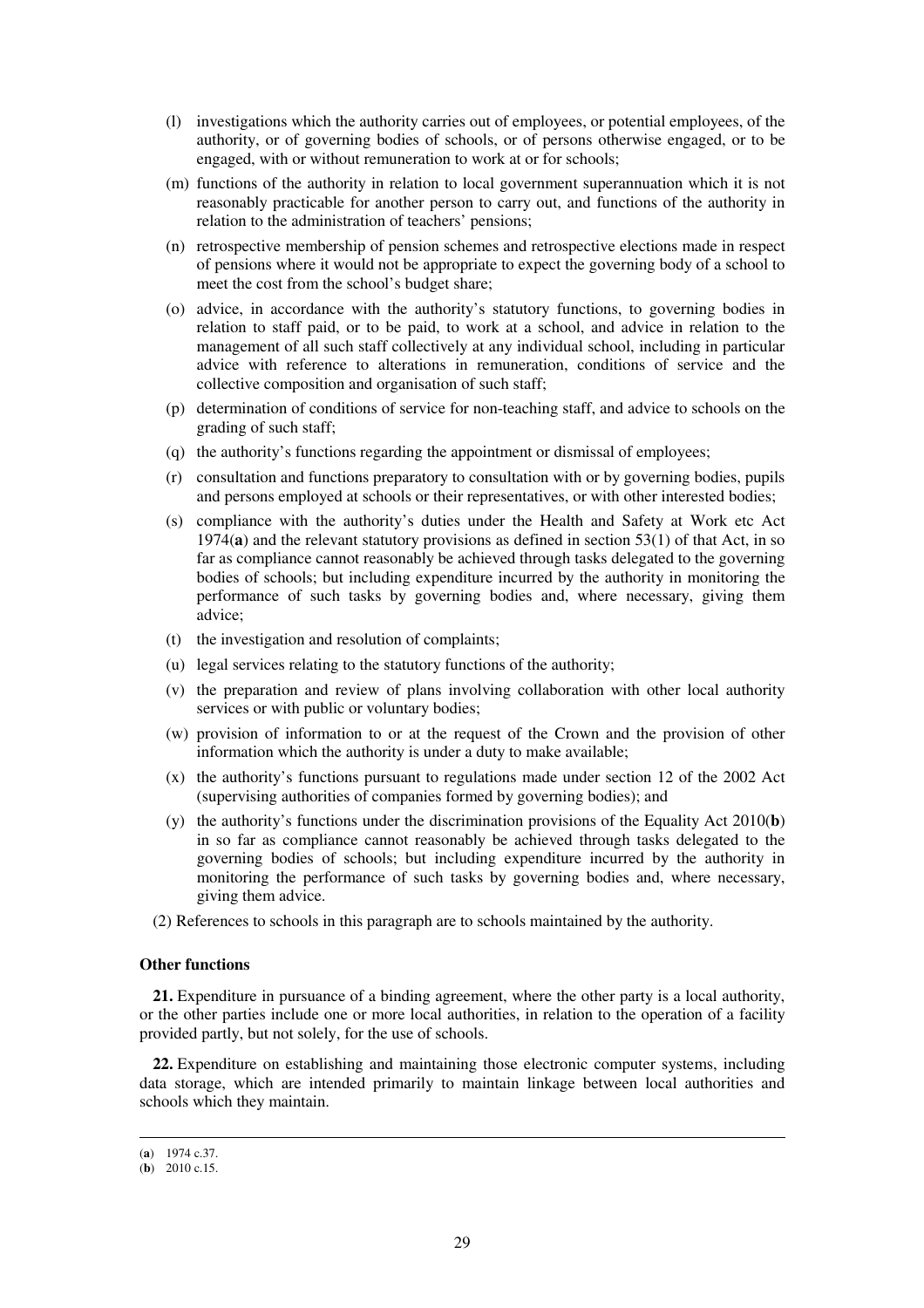**23.** Expenditure on monitoring National Curriculum assessment arrangements required by orders made under section 87 of the 2002 Act.

**24.** Expenditure in connection with the authority's functions in relation to the standing advisory council on religious education constituted by the authority under section 390 of the 1996 Act(**a**) or on the reconsideration and preparation of an agreed syllabus of religious education in accordance with Schedule 31 to the 1996 Act.

**25.** Expenditure in respect of the dismissal or premature retirement of, or for the purpose of securing the resignation of, or in respect of acts of discrimination against, any person except to the extent that these costs are chargeable to maintained schools' budget shares or fall within paragraph 4(b) of Schedule 2.

**26.** Expenditure on the appointment of governors, the making of instruments of government, the payment of expenses to which governors are entitled and which are not payable from a maintained school's budget share, and the provision of information to governors.

**27.** Expenditure on making pension payments, other than in respect of staff employed in maintained schools.

**28.** Expenditure on insurance, other than for liability arising in connection with maintained schools or maintained school premises.

**29.** Expenditure in connection with powers and duties performed under Part 2 of the Children and Young Persons Act 1933(**b**) (enforcement of, and power to make byelaws in relation to, restrictions on the employment of children).

# SCHEDULE 2 Regulations 6 and 8

# CLASSES OR DESCRIPTIONS OF PLANNED EXPENDITURE PRESCRIBED FOR THE PURPOSES OF THE SCHOOLS BUDGET OF A LOCAL AUTHORITY WHICH MAY BE DEDUCTED FROM IT TO DETERMINE THE INDIVIDUAL SCHOOLS BUDGET

## PART 1

## Central Services

**1.** Expenditure on the operation of the system of admissions of pupils to schools (including expenditure incurred in carrying out consultations under section 88C(2) of the 1998 Act(**c**)) and in relation to appeals.

**2.** Expenditure in connection with the authority's functions under section 47A of the 1998 Act (establishment and maintenance of, and consultation with, schools forums).

**3.** CERA incurred for purposes not falling within any other paragraph of this Schedule or Schedule 1.

**4.** Expenditure in respect of—

- (a) prudential borrowing;
- (b) termination of employment costs, where the schools forum has approved the charging of these costs to the schools budget for the funding period in which they were incurred and

<sup>(</sup>**a**) Section 390 was amended by section 140(1) of, and paragraph 93 of Schedule 20 to, the 1998 Act.

<sup>(</sup>**b**) 1933 c.12.

<sup>(</sup>**c**) Section 88C(2) was amended by section 51 of, and Schedule 4 to, the 2002 Act and sections 45 and 56 of the 2006 Act.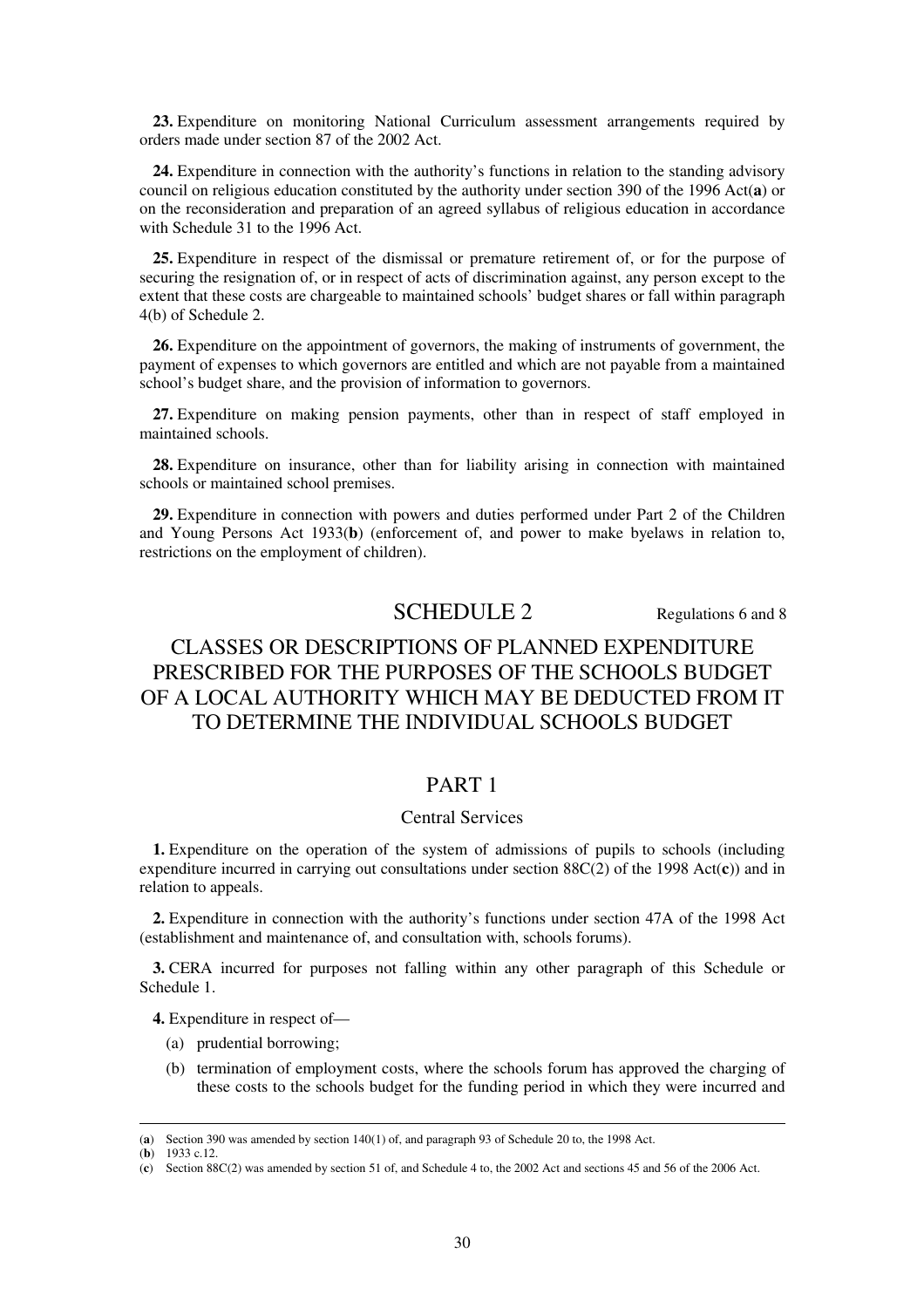the revenue savings achieved by the termination of employment to which they relate are equal to or greater than the costs incurred;

- (c) services (often known as combined budgets) funded partly from central expenditure and partly from other budgets of the local authority or contributions from other bodies, where the expenditure relates to classes or descriptions of expenditure falling outside those in this Schedule;
- (d) special educational needs transport costs; and
- (e) purposes not falling within any other paragraph of this Schedule, provided that the expenditure does not amount in total to more than 0.1% of the authority's schools budget,

which was approved by the schools forum or the Secretary of State before 1st April 2013.

**5.** Any deductions under any of paragraphs 1, 2, 3, 4(a), 4(b), 4(c), 4(d) and 4(e) must not exceed the amount deducted under each of the corresponding paragraphs of Part 1 of Schedule 2 to the 2013 Regulations for the previous funding period.

## PART 2

#### Central Schools Expenditure

**6.** Expenditure on pay arrears due to staff employed at maintained schools and other staff whose salaries are met from the schools budget, and expenditure on the costs of financing payment of such arrears, where the expenditure is not chargeable to a maintained school's budget share under the terms of the local authority's scheme.

**7.** Expenditure under section 18 of the 1996 Act(**a**) in making any grant or other payment in respect of fees or expenses (of whatever nature) which are payable in connection with the attendance of pupils at a school which is not maintained by any local authority.

**8.** Expenditure due to a significant growth in pupil numbers as a result of the local authority's duty under section 13(1) of the 1996 Act to secure that efficient primary education and secondary education are available to meet the needs of the population of its area.

**9.** Expenditure to be incurred due to a decline in pupil numbers in—

- (a) schools which were awarded either the highest or the second highest grade in their last inspection under section 5 of the 2005 Act, including those inspected during the funding period; and
- (b) Academies that have not previously been inspected under section 5 of the 2005 Act and have a predecessor school or schools which were awarded the highest or second highest grade in its last inspection under section 5 of the 2005 Act, including those inspected during the funding period,

where funding is likely to be necessary due to subsequent growth in pupil numbers at such schools before the end of the next three financial years after the funding period.

**10.** Expenditure to be incurred before the opening of new schools to fund the appointment of staff and to enable the purchase of any goods and services necessary in order to admit pupils.

**11.** Expenditure to make provision for extra classes in order to comply with the School Admissions (Infant Class Sizes) (England) Regulations 2012(**b**).

**12.** Expenditure on licences which are negotiated centrally by the Secretary of State for all publicly funded schools.

<sup>(</sup>**a**) Section 18 was amended by article 5(1) of, and paragraph 7 of Schedule 2 to, S.I. 2010/1158.

<sup>(</sup>**b**) S.I. 2012/10.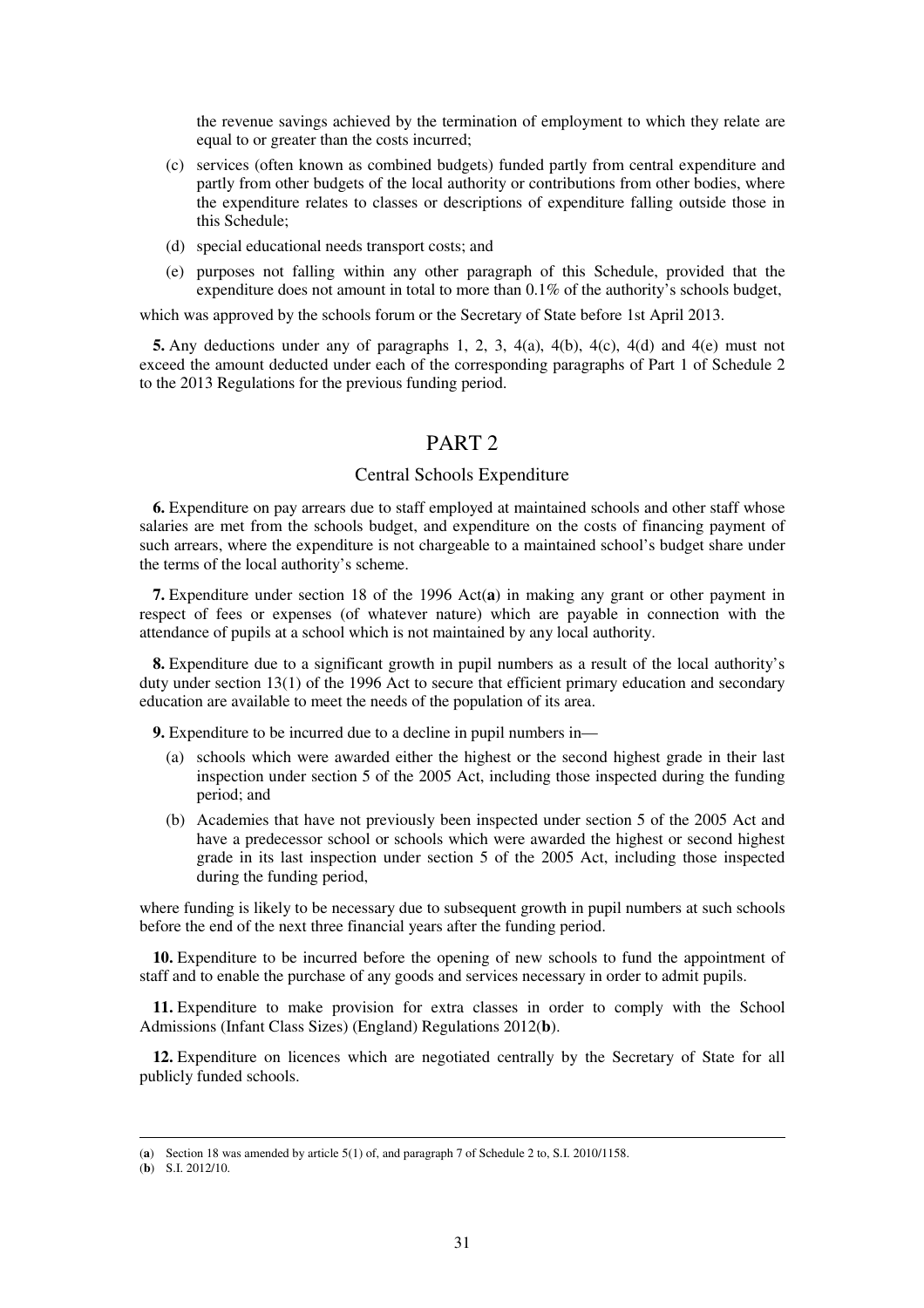**13.** Remission of boarding fees payable in connection with the attendance of pupils at maintained schools and Academies under sections 458 or 514 of the 1996 Act or section 10A of the 2010 Act.

# PART 3

### Central Early Years Expenditure

**14.** Expenditure on early years provision, excluding expenditure—

- (a) on such provision in a maintained school;
- (b) on relevant early years provision;
- (c) on exempt early years provision;
- (d) on community early years provision, and
- (e) on excluded early years provision.

**15.** Expenditure on determining—

- (a) the eligibility for free school meals of a pupil who is being provided with early years provision;
- (b) the eligibility of a child for prescribed early years provision; or
- (c) the eligibility of a child for the early years pupil premium.

# PART 4

#### Children And Young People With High Needs

**16.** Expenditure in respect of pupils with special educational needs in primary and secondary schools, and children with special educational needs in relevant early years providers, exempt early years providers and those being provided with community early years provision, excluding expenditure—

- (a) in respect of pupils in places which the authority has reserved for children with special educational needs; or
- (b) where it would be reasonable to expect such expenditure to be met from a school's budget share, the amount allocated to a relevant early years provider or the general annual grant paid to an Academy by the Secretary of State.

**17.** Expenditure in respect of pupils—

- (a) with special educational needs at special schools and special Academies; or
- (b) in places at primary or secondary schools which the authority has reserved for children with special educational needs,

where the expenditure cannot be met from the sum referred to in regulation 14(1) or 14(2).

**18.** Expenditure in respect of persons provided with further education who are—

- (a) aged under 19 and have special educational needs; or
- (b) aged over 18 but under 25 and are subject to learning difficulty assessment or an EHC plan, and are not attending a school or an Academy.

**19.** Expenditure on support services for children who have a statement of special educational needs and for children with special educational needs who do not have such a statement.

**20.** Expenditure for the purposes of encouraging—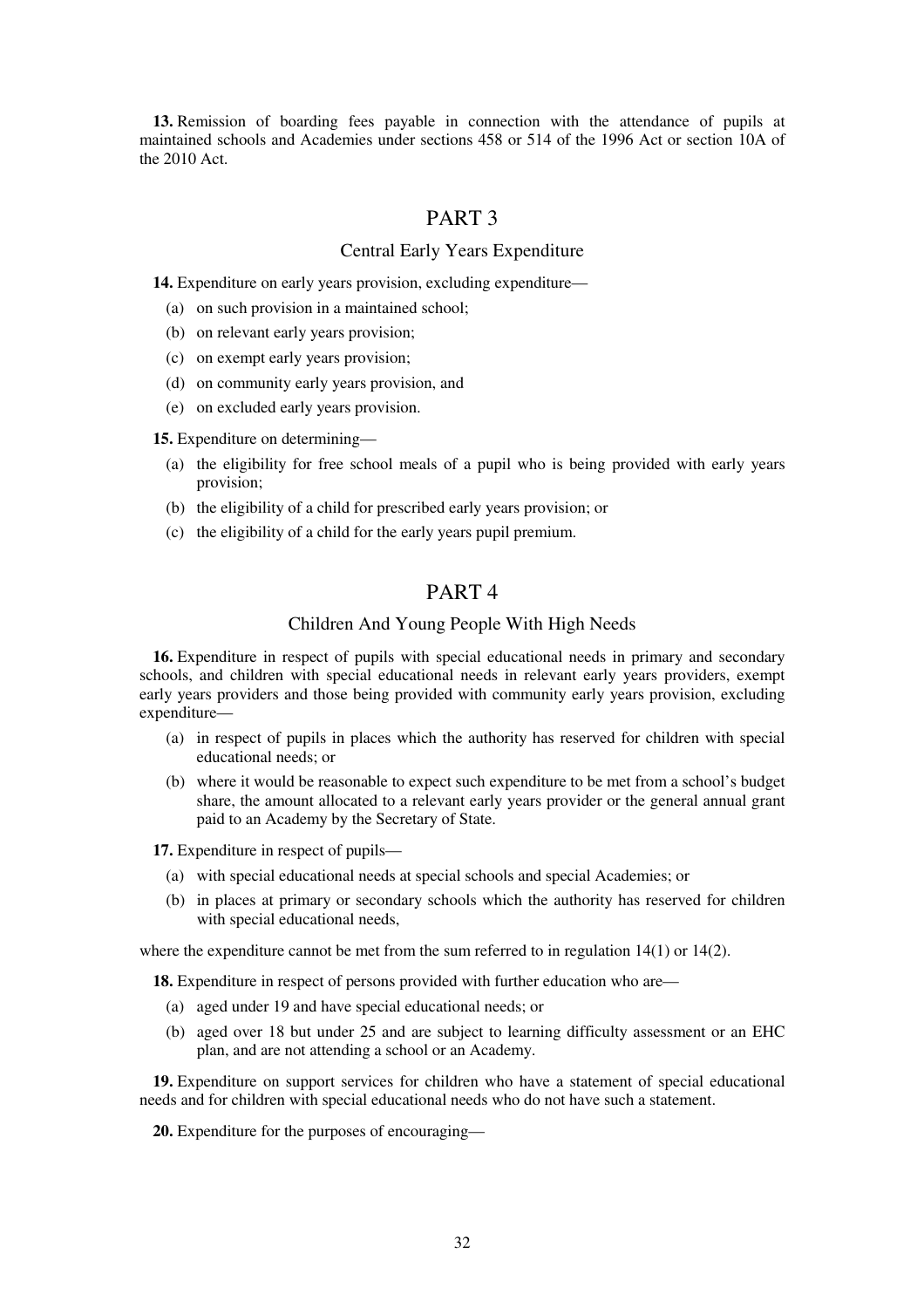- (a) collaboration between special schools and primary and secondary schools to enable children with special educational needs to engage in activities at primary and secondary schools;
- (b) the education of children with special educational needs at primary and secondary schools; and
- (c) the engagement of children with special educational needs at primary and secondary schools in activities at the school with children who do not have special educational needs,

in cases where the local authority considers it would be unreasonable for such expenditure to be met from a school's budget share or the general annual grant paid to an Academy by the Secretary of State.

**21.** Expenditure incurred in relation to education otherwise than at school under section 19 of the 1996 Act or in relation to a pupil referral unit, where the expenditure cannot be met from the sum referred to in regulation 14(3).

**22.** Expenditure on the payment of fees in respect of children with special educational needs—

- (a) at independent schools or at special schools which are not maintained by a local authority under section 63 of the 2014 Act; or
- (b) at an institution outside England and Wales under section 320 of the 1996 Act or section 62 of the 2014 Act.

**23.** Expenditure on hospital education services, aside from expenditure on hospital education places referred to in regulation 14.

**24.** Expenditure on special schools and pupil referral units in financial difficulty.

**25.** Expenditure on costs in connection with private finance initiatives and the programme known as "Building Schools for the Future" at special schools, special Academies, pupil referral units and alternative provision Academies as defined in section 1C of the 2010 Act.

**26.** Expenditure on the purchase of CRC Energy Efficiency Scheme allowances operated by the Environment Agency for pupil referral units.

# PART 5

#### Items That May Be Removed From Maintained Schools' Budget Shares

**27.** Expenditure (other than expenditure referred to in Schedule 1 or any other paragraph of this Schedule) incurred on services relating to the education of children with behavioural difficulties, and on other activities for the purpose of avoiding the exclusion of pupils from schools.

**28.** Expenditure on determining the eligibility of a pupil for free school meals.

**29.** Expenditure on making payments to, or in providing a temporary replacement for, a woman on maternity leave or a person on adoption leave.

**30.** Expenditure on making payments to, or in providing a temporary replacement for, any person who is—

- (a) carrying out trade union duties or undergoing training under sections 168 and 168A of the Trade Union and Labour Relations (Consolidation) Act 1992(**a**);
- (b) taking part in trade union activities under section 170 of the Trade Union and Labour Relations (Consolidation) Act 1992;

<sup>(</sup>**a**) 1992 c.52; section 168A was inserted by section 43 of the Employment Act 2002 (c.22).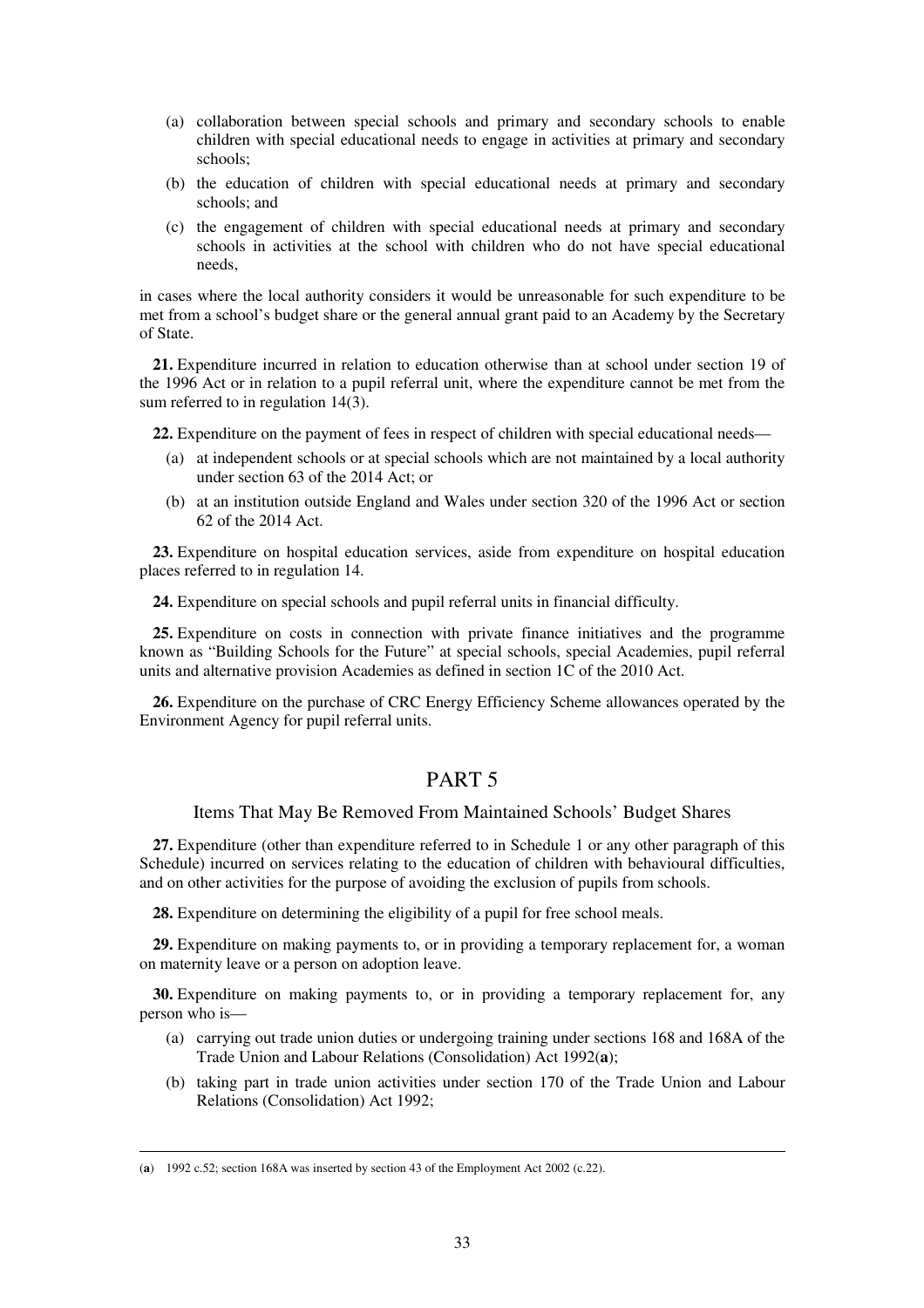- (c) performing public duties under section 50 of the Employment Rights Act 1996(**a**);
- (d) undertaking jury service;
- (e) a safety representative under the Safety Representatives and Safety Committees Regulations 1977(**b**);
- (f) a representative of employee safety under the Health and Safety (Consultation with Employees) Regulations 1996(**c**);
- (g) an employee representative for the purposes of Chapter 2 of Part 4 of the Trade Union and Labour Relations (Consolidation) Act 1992, as defined in section 196 of that Act or regulation 13(3) of the Transfer of Undertakings (Protection of Employment) Regulations 2006(**d**);
- (h) taking time off for ante-natal care under section 55 of the Employment Rights Act 1996;
- (i) undertaking duties as a member of the reserve forces as defined in section 1(2) of the Reserve Forces Act 1996(**e**);
- (j) suspended from working at a school; or
- (k) appointed a learning representative of a trade union, in order for that person to analyse training requirements or to provide or promote training opportunities, and to carry out consultative or preparatory work in connection with such functions.

**31.** Expenditure on making payments to, or in providing a temporary replacement for, a person who is seconded on a full-time basis for three months or more other than to a local authority or the governing body of a school.

**32.** Expenditure on making payments to, or in providing a temporary replacement for, persons who have been continuously absent from work because of illness for 21 days or more.

**33.** Expenditure on insurance in respect of liability arising in connection with schools and school premises.

**34.** Expenditure on services to schools provided by museums and galleries.

**35.** Expenditure on library services.

**36.** Expenditure on licence fees or subscriptions paid on behalf of schools.

**37.** Expenditure on the schools' specific contingency.

**38.** Expenditure for the purposes of—

- (a) improving the performance of under-performing pupils from minority ethnic groups; or
- (b) meeting the specific needs of bilingual pupils.

<sup>(</sup>**a**) 1996 c.18.

<sup>(</sup>**b**) S.I. 1977/500, amended by section 1 of the Employment Rights (Dispute Resolution) Act 1998 (c.8) and S.I. 1996/1513, 1999/860, 1999/2024, 1999/3242, 2005/1541, 2006/594, 2008/960.

<sup>(</sup>**c**) S.I. 1996/1513, amended by section 1 of the Employment Rights (Dispute Resolution) Act 1998 (c.8) and S.I. 1999/3242, 2005/1541.

<sup>(</sup>**d**) S.I. 2006/246, amended by S.I. 2010/93.

<sup>(</sup>**e**) 1996 c.14.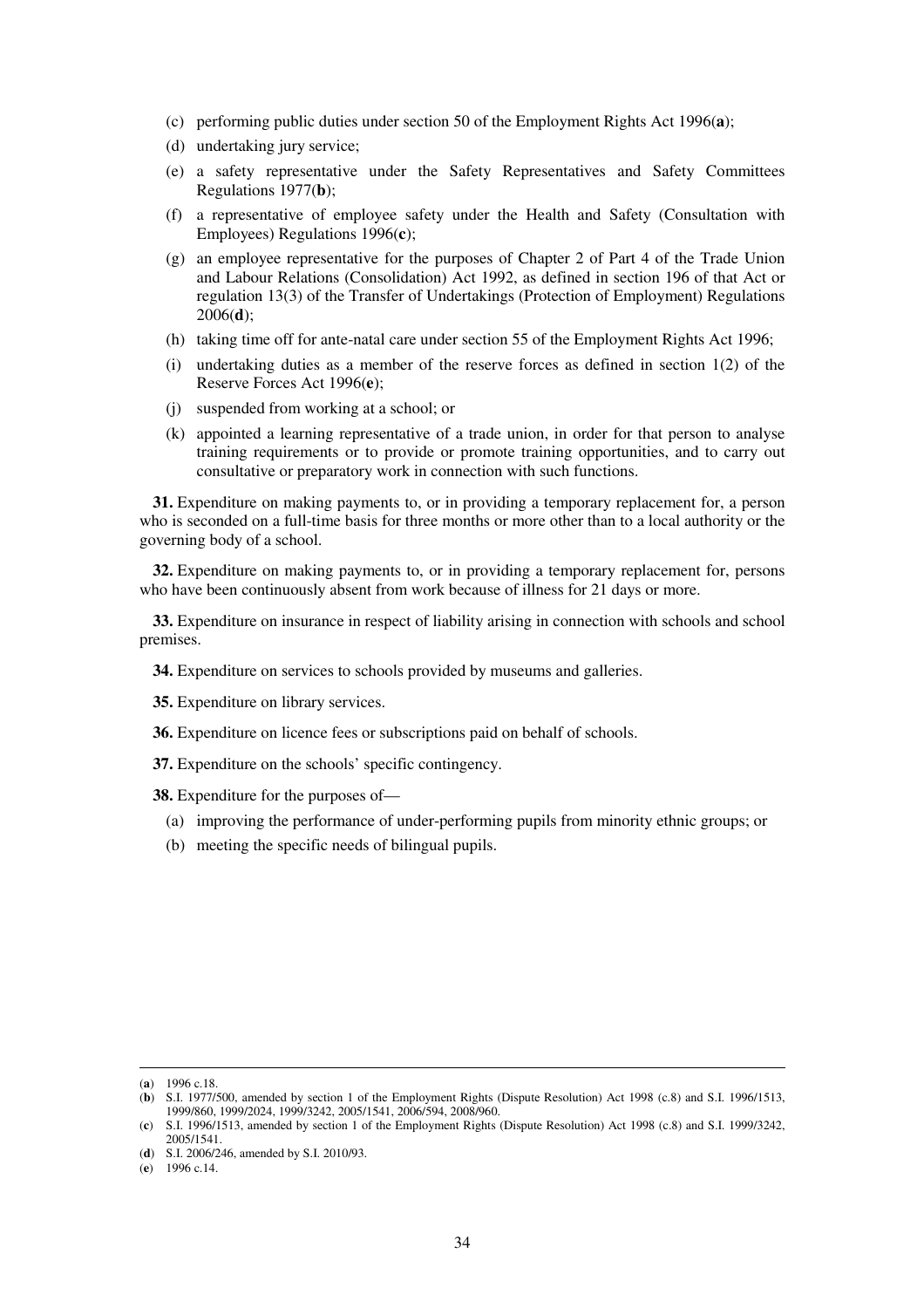## SCHEDULE 3 Regulation 18

# ADDITIONAL REQUIREMENTS, OR FACTORS OR CRITERIA WHICH MAY BE TAKEN INTO ACCOUNT, IN A LOCAL AUTHORITY'S FORMULA UNDER REGULATION 18

## PART 1

## Applicable only to budget shares for maintained schools

**1.** A single sum for primary schools—

- (a) other than middle schools, of an equal amount to be given to each school of up to £175,000 per school; and
- (b) which are middle schools, of an amount to be calculated per school in accordance with the middle school single sum formula.

**2.** A single sum for secondary schools—

- (a) other than middle schools, of an equal amount to be given to each school of up to £175,000 per school; and
- (b) which are middle schools, of an amount to be calculated per school in accordance with the middle school single sum formula.

**3.**—(1) Subject to sub-paragraph (5), in respect of pupils at key stages 1 and 2, a single per pupil amount based on the number of pupils in Year 1, Year 2, Year 3, Year 4, Year 5 and Year 6 to whom either sub-paragraphs  $(2)$  and  $(4)$ , or sub-paragraphs  $(3)$  and  $(4)$ , apply.

(2) This sub-paragraph applies to pupils who achieved fewer than 73 points on the Early Years Foundation Stage Profile under the 2008 Document.

(3) This sub-paragraph applies to pupils who achieved fewer than 78 points on the Early Years Foundation Stage Profile under the 2008 Document.

(4) This sub-paragraph applies to pupils who did not achieve expected development in relation to the relevant early learning goals in the Early Years Foundation Stage Profile under the 2012 Document or the 2014 Document.

(5) Where, in respect of the total number of pupils in the local authority, the percentage of those pupils to whom sub-paragraph (4) applies is greater than either—

- (a) the number of pupils to which sub-paragraph (2) applies, expressed as a percentage of the total pupils in the local authority, where the local authority is using sub-paragraph (2) to determine a single per pupil amount under sub-paragraph (1); or
- (b) the number of pupils to which sub-paragraph (3) applies, expressed as a percentage of the total pupils in the local authority, where the local authority is using sub-paragraph (3) to determine a single per pupil amount under sub-paragraph (1),

the authority may moderate the number of pupils to whom sub-paragraph (4) would otherwise apply, in accordance with sub-paragraph (6).

(6) The local authority may moderate the number of pupils to whom sub-paragraph (4) would otherwise apply by multiplying that number by a number between zero and one, but only where the resulting number, expressed as a percentage of the number of pupils in the authority's area, is not less than the number referred to in sub-paragraph (5)(a) or (b), as appropriate.

**4.** In respect of pupils at key stages 3 and 4, a single per pupil amount based on—

(a) the number of pupils who were assessed as achieving level 3 or lower in English or mathematics at key stage 2 under any arrangements predating the 2014 ARA, and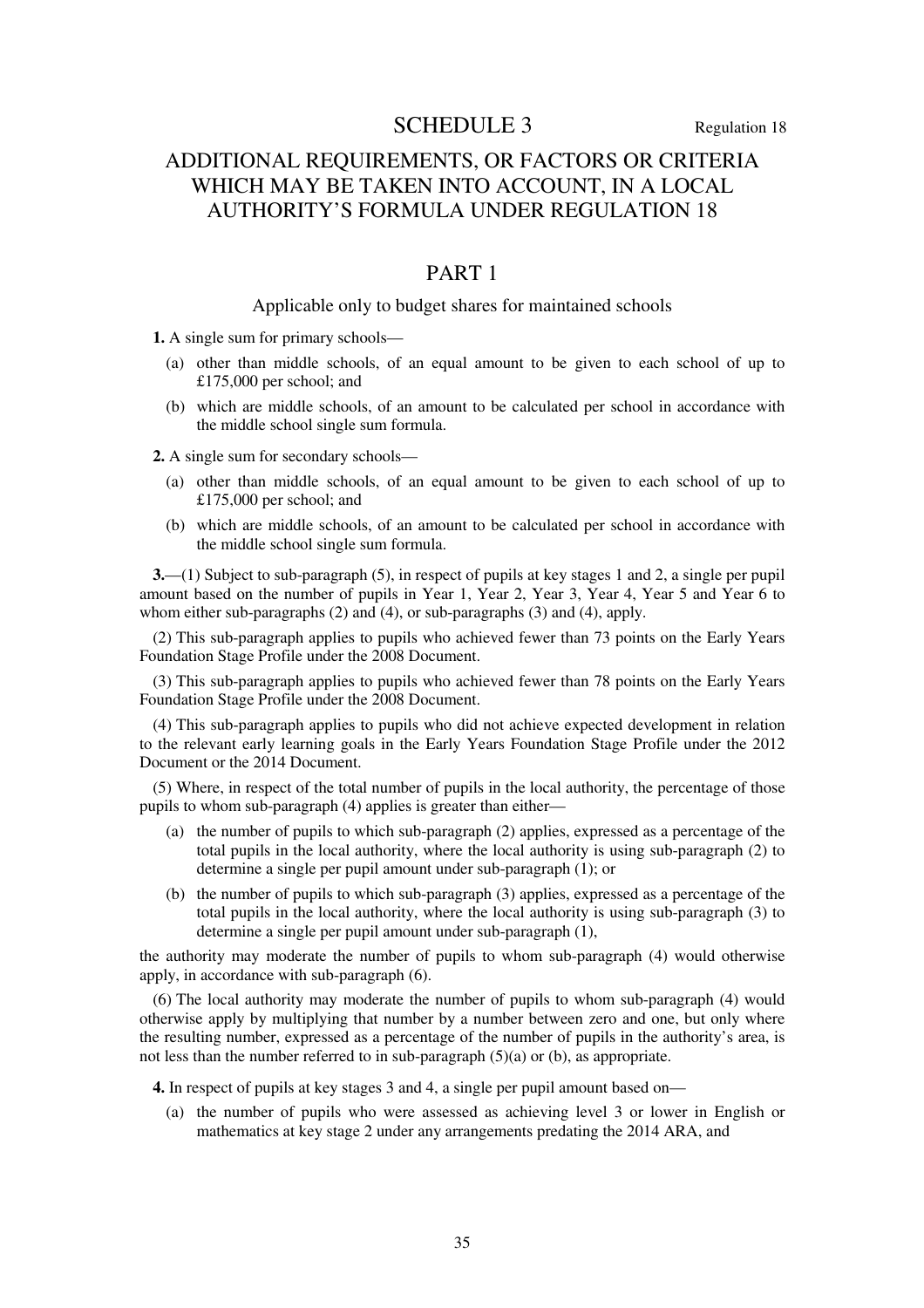(b) the number of pupils who were assessed under the 2014 ARA as achieving level 3 or lower in mathematics or English reading under the tests referred to in paragraph 4.1 of the 2014 ARA or the teacher assessment of English writing referred to in the 2014 ARA.

**5.** A single per pupil amount for each pupil, based on the number of pupils in Year 1, Year 2 and at key stage 2 whose first language is not English, where—

- (a) the pupil was not recorded as attending a school or schools in England on any school census before 4th October 2012;
- (b) the pupil was not recorded as attending a school or schools in England on any school census before 3rd October 2013; or
- (c) the pupil was not recorded as attending a school or schools in England on any school census before 2nd October 2014.

**6.** A single per pupil amount for each pupil, based on the number of pupils at key stages 3 and 4 whose first language is not English, where—

- (a) the pupil was not recorded as attending a school or schools in England on any school census before 4th October 2012;
- (b) the pupil was not recorded as attending a school or schools in England on any school census before 3rd October 2013; or
- (c) the pupil was not recorded as attending a school or schools in England on any school census before 2nd October 2014.

**7.**—(1) Where the total number of pupils to whom sub-paragraph (2)(a) and (b) applies is more than 10% of the total number of pupils at key stages 1 and 2 in the school, a single per pupil amount for every pupil in excess of that 10%.

(2) This sub-paragraph applies to pupils at key stages 1 and 2 who joined the school in the previous three academic years at any time other than August or September, excluding—

- (a) pupils who joined the school in the nursery class, if the school has such a class, and
- (b) pupils who joined the school in the reception class in January.

**8.** Where the total number of pupils at key stages 3 and 4 who joined the school in the last three academic years at any time other than August or September is more than 10% of the total number of pupils at key stages 3 and 4, a single per pupil amount for every pupil in excess of that 10%.

**9.** A single per pupil amount, based on the number of pupils who were looked after children on 31st March 2014.

**10.** Funding for schools with split sites, where the funding must be in accordance with criteria published by the authority.

**11.** Non-domestic rates payable in respect of the premises of each school (including actual or estimated cost).

**12.** Payments in relation to a private finance initiative (including actual or estimated cost).

**13.** Differential salaries of teachers at schools in the county councils of Buckinghamshire, Essex, Hertfordshire, Kent or West Sussex due to the schools' being in different London salary weighting areas.

**14.**—(1) In respect of all primary schools to which sub-paragraph (2) applies, other than those which are middle schools or all-through schools, an amount calculated in accordance with subparagraphs (3) and (4).

(2) This sub-paragraph applies where—

(a) in respect of those pupils for whom the school is their home school, the mean of the distances between each pupil's home and their second closest school is more than or equal to a distance determined by the local authority of at least two miles and the same distance must be applied to all such schools; and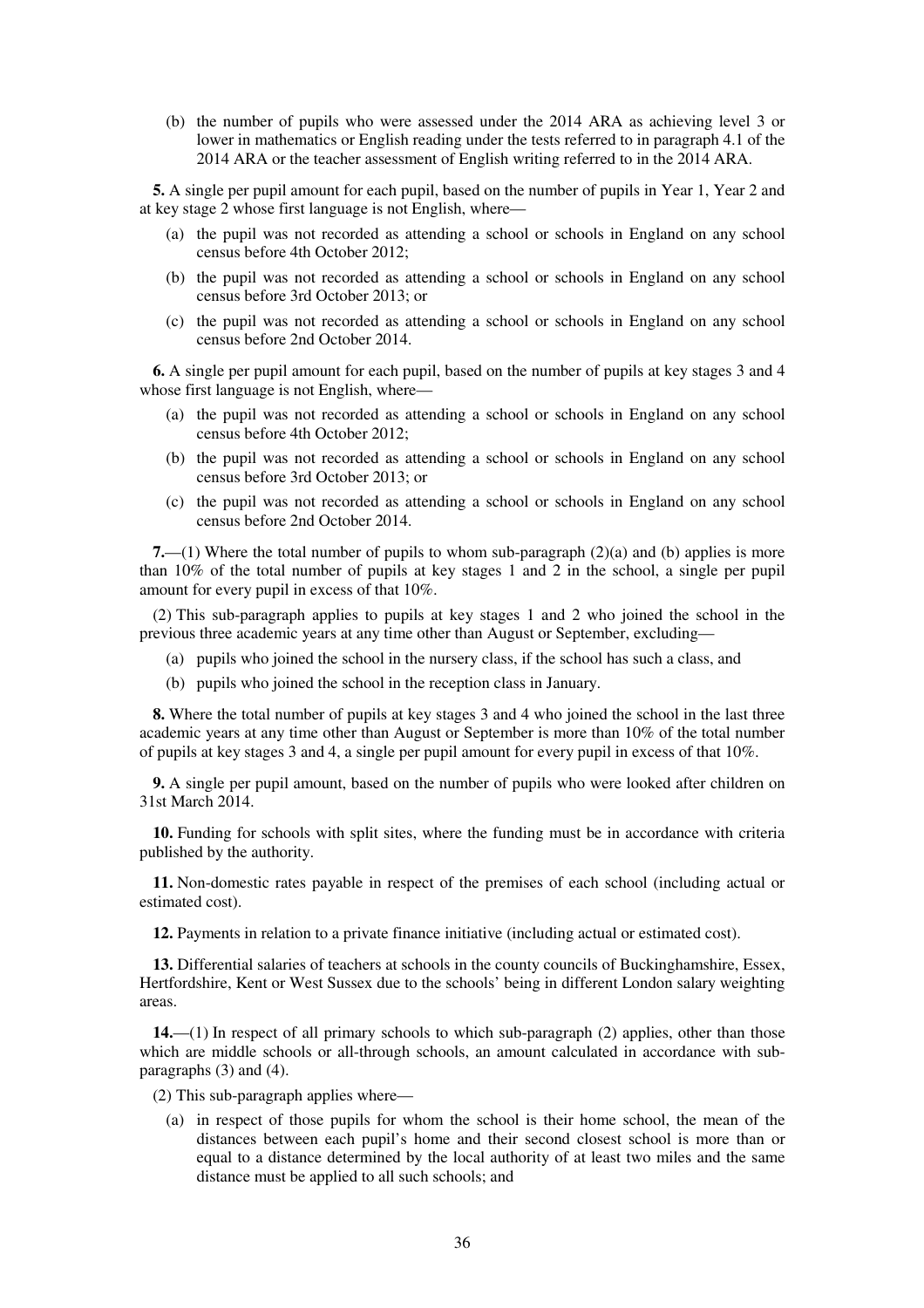- (b) the average size of a year group at the school (derived by dividing the number of pupils by the number of year groups) is less than a number determined by the local authority as applying to all such schools, which must be no more than 21.4.
- (3) Subject to sub-paragraph (4), the amount is either—
	- (a) a single sum of up to £100,000, and each school must be allocated the same sum, or
	- (b) a sum of the amount  $A \times (1 B/C)$  where—

*A* is a sum of up to £100,000, and the same sum must be used in the calculation for each school;

*B* is the number of pupils in the school; and

*C* is the number determined by the authority in sub-paragraph  $(2)(b)$ .

(4) The authority must use the same method of calculating the amount under sub-paragraph (3) in respect of all schools to which sub-paragraph (2) applies.

**15.**—(1) Where sub-paragraph (2) applies in respect of secondary schools, primary schools which are middle schools and primary schools which are all-through schools, an amount calculated in accordance with sub-paragraphs (3) and (4).

(2) This sub-paragraph applies where—

- (a) in respect of those pupils for which the school is their home school, the mean of the distances between each pupil's home and his or her second closest school is more than or equal to a distance determined by the local authority of at least—
	- (i) two miles in respect of middle schools,
	- (ii) two miles in respect of all-through schools, and
	- (iii) three miles in respect of secondary schools other than middle schools or all-through schools; and
- (b) the average size of a year group at the school (derived by dividing the number of pupils by the number of year groups) is less than a number determined by the local authority, which must be no more than—
	- (i) 69.2 in respect of middle schools,
	- (ii) 62.5 in respect of all-through schools, and
	- (iii) 120 in respect of secondary schools other than middle schools or all-through schools,

and the same number must be applied to all the schools of each type listed in this subparagraph.

(3) Subject to sub-paragraph (4) the amount is either—

- (a) a single sum of up to  $\pounds$ 100,000, and each school must be allocated the same sum, or
- (b) a sum of the amount  $A \times (1 B/C)$  where—

*A* is a sum of up to £100,000, and the same sum must be used in the calculation for each school;

*B* is the number of pupils in the school; and

*C* is the number determined by the authority in sub-paragraph  $(2)(b)$ .

(4) The authority must use the same method of calculating the amount under sub-paragraph (3) in respect of all schools to which sub-paragraph (2) applies.

## PART 2

## Applicable only to budget shares for, and amounts to be allocated to, providers of prescribed early years provision

**16.** Incidence of looked after children.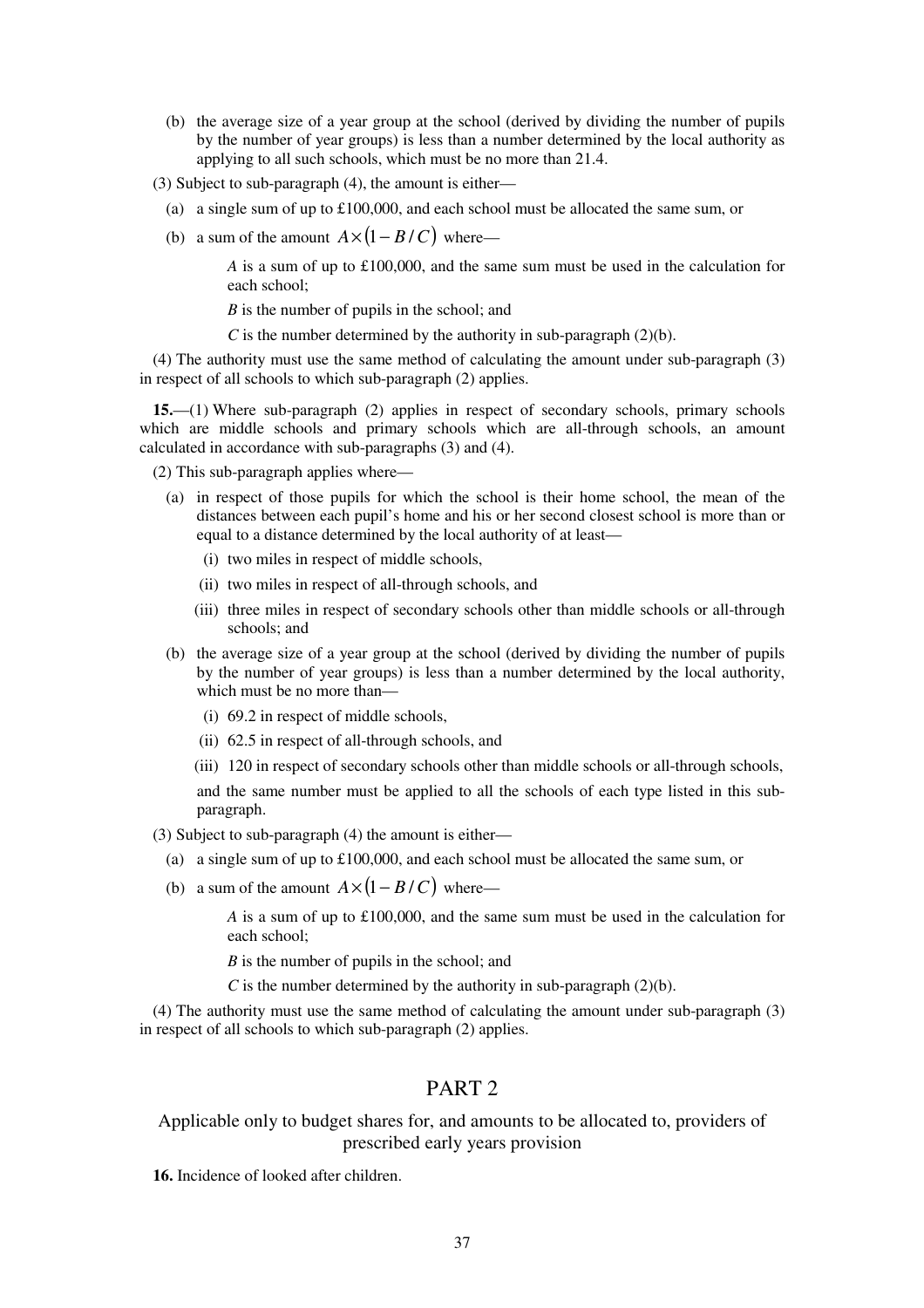**17.** Prior attainment of pupils entering a school or children entering a relevant early years provider, exempt early years provider or school where they will receive community early years provision.

**18.** Pupils and children whose first language is not English.

**19.** A single sum for each school, relevant early years provider, exempt early years provider and school providing community early years provision, which may vary according to the type of provider.

**20.** Funding for schools, relevant early years providers, exempt early years providers and schools providing community early years provision with split sites, where the funding must be in accordance with criteria published by the authority.

**21.** Non-domestic rates payable in respect of the premises of each school, relevant early years provider, exempt early years provider or school providing community early years provision (including actual or estimated cost).

**22.** Payments in relation to a private finance initiative (including actual or estimated cost).

**23.** Differential salaries of teachers at schools in the county councils of Buckinghamshire, Essex, Hertfordshire, Kent or West Sussex due to the schools' being in different London salary weighting areas.

**24.** The need to improve the quality of provision by particular providers or types of provider.

**25.** The degree of flexibility in the hours of attendance that a provider makes available.

**26.** The need to secure or sustain a sufficiency of prescribed early years provision within the authority's area or any sub-area within that area; and in this paragraph "sub-area" means—

- (a) an electoral division or ward of the authority; or
- (b) such other appropriate geographical division into which the authority has notionally divided its area.

# SCHEDULE 4 Regulation 19

## MINIMUM FUNDING GUARANTEE

**1.**—(1) In this Schedule—

- (a) references to the number of pupils exclude those funded by a sixth form grant and those in places which the local authority has reserved for children with special educational needs;
- (b) the "relevant number" of pupils for the previous funding period is the number of pupils at the school on 3rd October 2013;
- (c) the "relevant number" of pupils for the funding period is the number of pupils at the school on 2nd October 2014;
- (d) references to a redetermined adjusted budget share for the previous funding period exclude—
	- (i) any amount allocated under regulation 14(2) (places reserved for children with special educational needs) of the 2013 Regulations;
	- (ii) any amount included under regulation 20 (Sixth form funding) of the 2013 Regulations;
	- (iii) any amount included under regulation 24 (Correction of errors and changes in nondomestic rates) of the 2013 Regulations;
	- (iv) the difference between (a) any amount allocated to the school under regulation 21(3) of the 2013 Regulations, and (b) the single sum which the school would have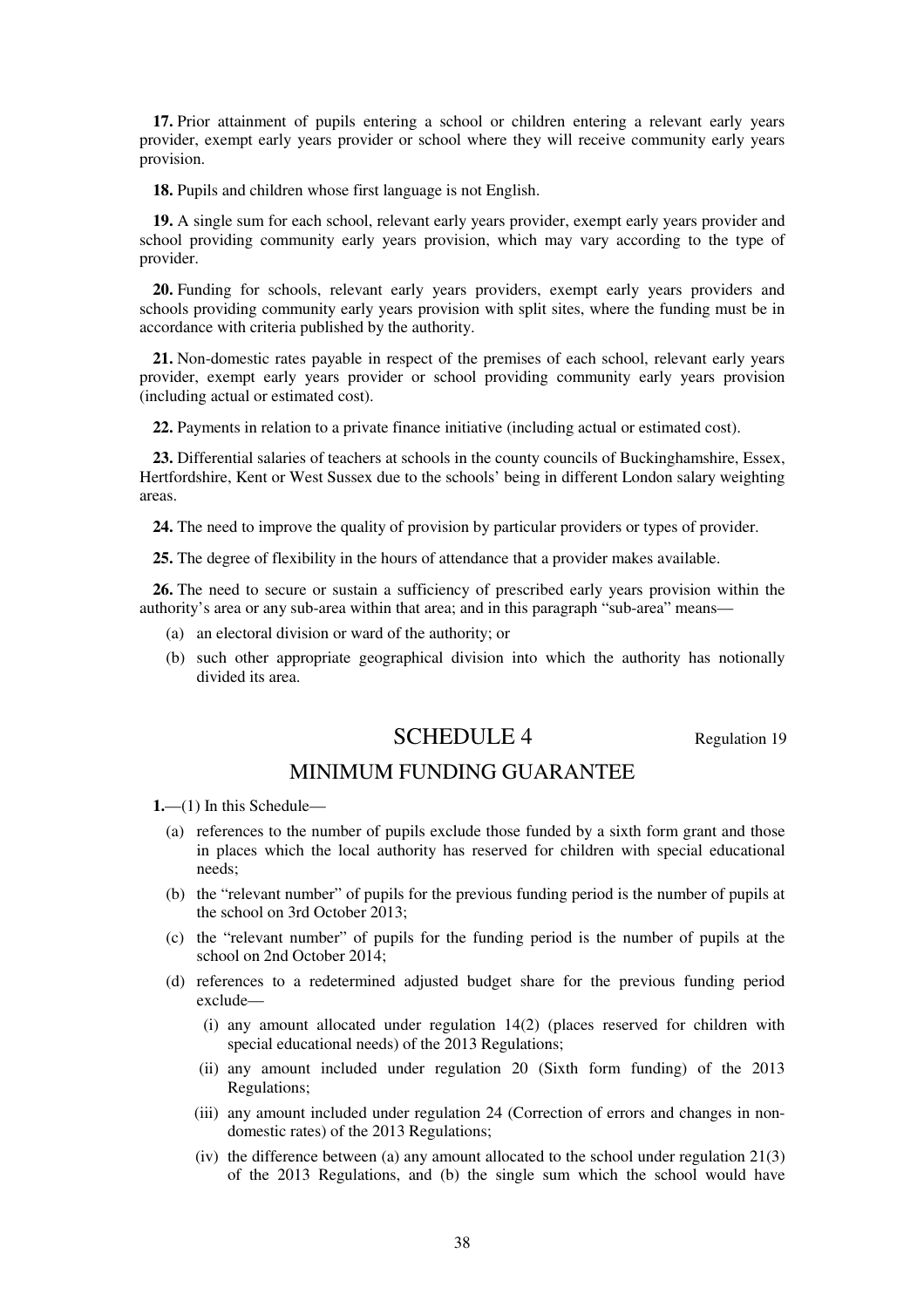received under paragraph 1 or 2 of Schedule 3 to the 2013 Regulations if regulation 21(3) of the 2013 Regulations had not applied;

- (v) any amount allocated to the school under Schedule 3 to the 2013 Regulations where such amount has been deducted from the schools budget under Part 4 (Children And Young People With High Needs) of Schedule 2;
- (vi) any amount allocated to the school under regulation 10(3) (early years single funding formula) of the 2013 Regulations;
- (vii) any amount included in respect of paragraph 11 (rates) of Schedule 3 to the 2013 Regulations;
- (viii) any amount allocated to the school under paragraph 1 (primary single sum) of Schedule 3 (or, where regulation 21(4) applies, the amount allocated to the school under that regulation);
	- (ix) any amount allocated to the school under paragraph 2 (secondary single sum) of Schedule 3 (or, where regulation 21(4) applies, the amount allocated to the school under that regulation);
	- (x) any amount allocated to the school under paragraph 14 (primary sparsity) of Schedule 3; and
	- (xi) any amount allocated to the school under paragraph 15 (secondary sparsity) of Schedule 3;
- (e) references to a redetermined adjusted budget share for the funding period include the effect of any alternative arrangements approved by the Secretary of State under regulation 25, but exclude—
	- (i) any amount allocated under regulation 14(2) (places reserved for children with special educational needs);
	- (ii) any amount included under regulation 20 (Sixth form funding);
	- (iii) any amount included under regulation 24 (Correction of errors and changes in nondomestic rates);
	- (iv) any amounts allocated under regulation 10(1) (formula for determining budget shares) which would have been within a class or description of the expenditure listed in Schedule 2 to the 2013 Regulations that the authority deducted in the previous funding period;
	- (v) any amount allocated to the school under regulation 10(3) (early years single funding formula);
	- (vi) any amount included in respect of paragraph 11 (rates) of Schedule 3;
	- (vii) any amount allocated to the school under paragraph 1 (primary single sum) of Schedule 3 (or, where regulation 21(4) applies, the amount allocated to the school under that regulation);
	- (viii) any amount allocated to the school under paragraph 2 (secondary single sum) of Schedule 3 (or, where regulation 21(4) applies, the amount allocated to the school under that regulation);
		- (ix) any amount allocated to the school under paragraph 14 (primary sparsity) of Schedule 3; and
		- (x) any amount allocated to the school under paragraph 15 (secondary sparsity) of Schedule 3.
- (2) For the purposes of this Schedule—
	- (a) where a school opened during the previous funding period, its redetermined adjusted budget share for the previous funding period is the amount it would have been if the school had opened on 1st April 2014; and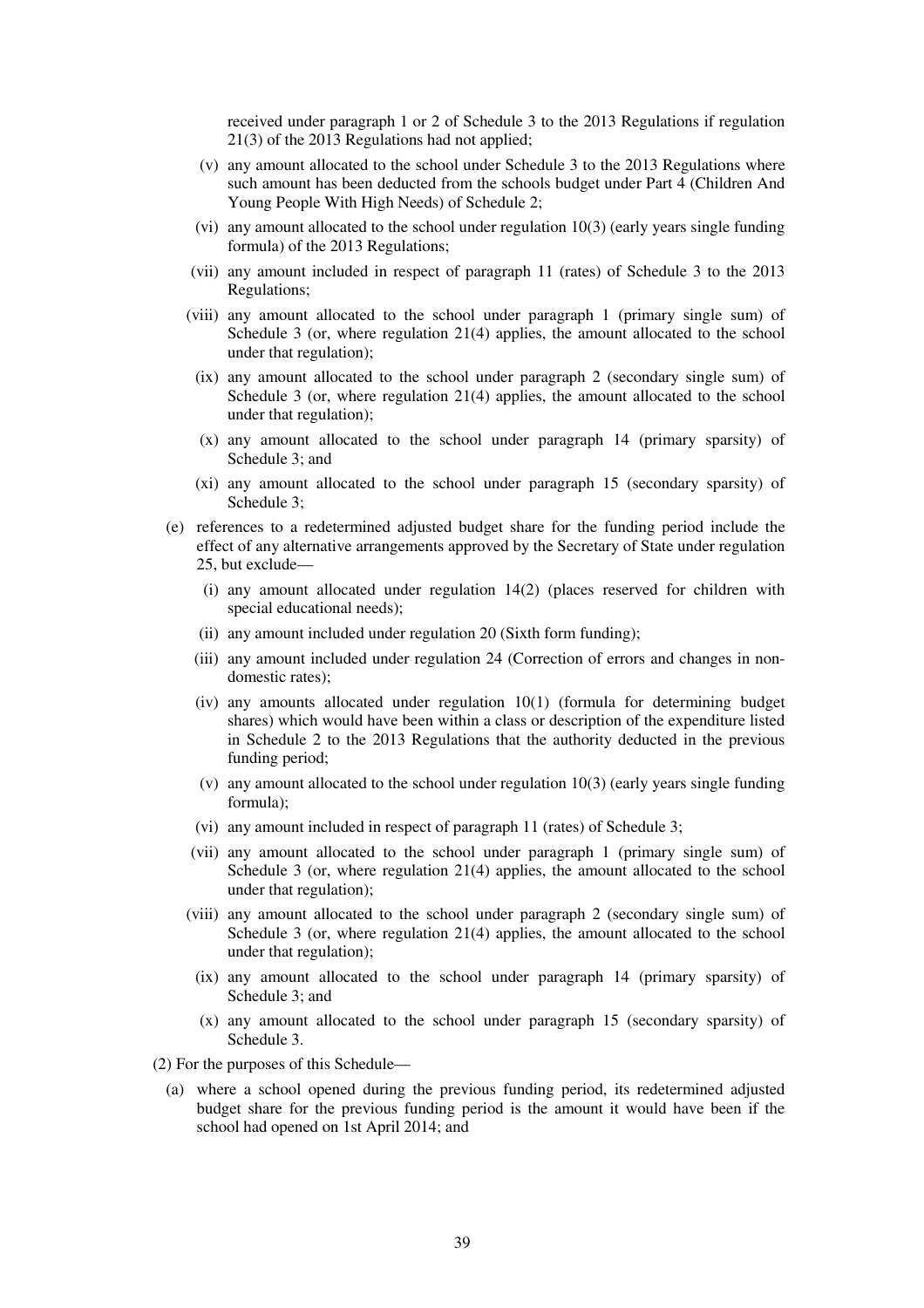(b) where a school opens during the funding period, its redetermined adjusted budget share for the funding period is the amount it would have been if the school had opened on 1st April 2015,

in both cases adjusted in accordance with paragraph  $1(d)$  or (e), whichever is applicable.

**2.** Where  $(A/B)$  is less than  $(C/D)$  then the guaranteed funding level is  $(C/D) \times B$  where—

*A* is the redetermined adjusted budget share for the funding period;

*B* is the relevant number of pupils in the funding period;

*C* is the redetermined adjusted budget share for the previous funding period multiplied by 0.985; and

*D* is the number of relevant pupils in the previous funding period.

**3.** Where a new school opens during the funding period and is a replacement for two or more schools being discontinued during the funding period, its guaranteed funding level must be calculated in accordance with paragraph 2, subject to paragraph 4.

**4.** In calculating the guaranteed level of funding under paragraph 3 the relevant number of pupils in the previous funding period under paragraph 1(b) is the sum of the relevant number of pupils in the discontinued schools on 3rd October 2013.

# SCHEDULE 5 Regulation 26

# CONTENTS OF SCHEMES

**1.** The carrying forward from one funding period to another of surpluses and deficits arising in relation to schools' budget shares.

**2.** Amounts which may be charged against schools' budget shares.

**3.** Amounts received by schools which may be retained by their governing bodies and the purposes for which such amounts may be used.

**4.** The imposition, by or under the scheme, of conditions which schools must comply with in relation to the management of their delegated budgets, and of sums made available to governing bodies by the authority which do not form part of delegated budgets, including conditions prescribing financial controls and procedures.

**5.** Terms on which the authority provides services and facilities for schools maintained by it.

**6.** The payment of interest by or to the authority.

**7.** The times at which amounts equal in total to the school's budget share are to be made available to governing bodies and the proportion of the budget share to be made available at each such time.

**8.** The virement between budget heads within the delegated budget.

**9.** Circumstances in which a local authority may delegate to the governing body the power to spend any part of the authority's non-schools education budget or schools budget in addition to those in section  $49(4)(a)$  to (c) of the 1998 Act(a).

**10.** The use of delegated budgets and of sums made available to a governing body by the local authority which do not form part of delegated budgets.

**11.** Borrowing by governing bodies.

<sup>(</sup>**a**) Section 49(4) was amended by section 215 of, and paragraph 100 of Schedule 21 to, the 2002 Act.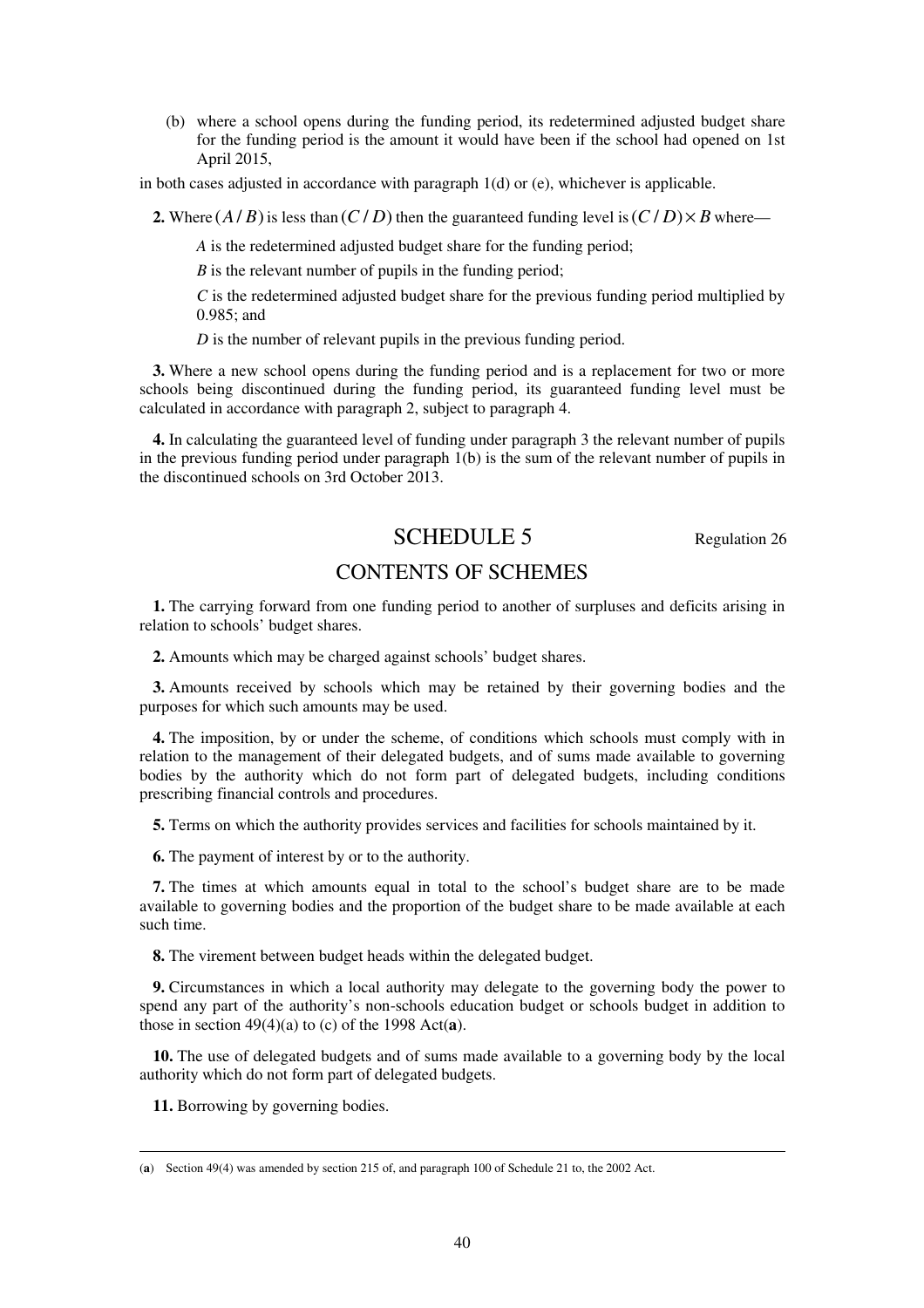**12.** The banking arrangements that may be made by governing bodies.

**13.** A statement as to the personal liability of governors in respect of schools' budget shares having regard to section 50(7) of the 1998 Act.

**14.** A statement as to the allowances payable to governors of a school which does not have a delegated budget in accordance with the scheme made by the authority for the purposes of section 519 of the 1996 Act(**a**).

**15.** The keeping of a register of any business interests of the governors and the head teacher.

**16.** The provision of information by and to the governing body.

**17.** The maintenance of inventories of assets.

**18.** Plans of a governing body's expenditure.

**19.** A statement as to the taxation of sums paid or received by a governing body.

**20.** Insurance.

**21.** The use of delegated budgets by governing bodies to satisfy the authority's duties imposed by or under the Health and Safety at Work etc Act 1974.

**22.** The provision of legal advice to a governing body.

**23.** Funding for child protection issues.

**24.** How complaints by persons working at a school or by school governors about financial management or financial propriety at the school will be dealt with and to whom such complaints should be made.

**25.** Expenditure incurred by a governing body in the exercise of the power conferred by section 27 of the 2002 Act.

### **EXPLANATORY NOTE**

#### *(This note is not part of the Regulations)*

These Regulations make provision for local authorities' financial arrangements in relation to the funding of maintained schools and providers of prescribed early years provision in England, for the financial year 2015-2016.

The School and Early Years Finance (England) Regulations 2012 are revoked. The School and Early Years Finance (England) Regulations 2013 remain in force.

These Regulations define the non-schools education budget (regulation 4 and Schedule 1), the schools budget (regulation 6 and Schedule 2), central expenditure and the individual schools budget (regulation 8 and Schedule 2). They require local authorities to determine budget shares for schools maintained by them and amounts to be allocated in respect of early years provision in their areas, in accordance with the appropriate formulae (regulations 10 and 11). They impose a minimum funding guarantee (regulation 19 and Schedule 4) and requirements in relation to local authorities' schemes (regulation 26 and Schedule 5).

No impact assessment has been prepared for these Regulations as they have minimal impact on businesses, civil society organisations and the public sector.

<sup>©</sup> Crown copyright 2014

Printed and published in the UK by The Stationery Office Limited under the authority and superintendence of Carol Tullo, Controller of Her Majesty's Stationery Office and Queen's Printer of Acts of Parliament.

<sup>(</sup>**a**) Section 519 was amended by section 140 of, and paragraph 139 of Schedule 2 to, the 1998 Act.